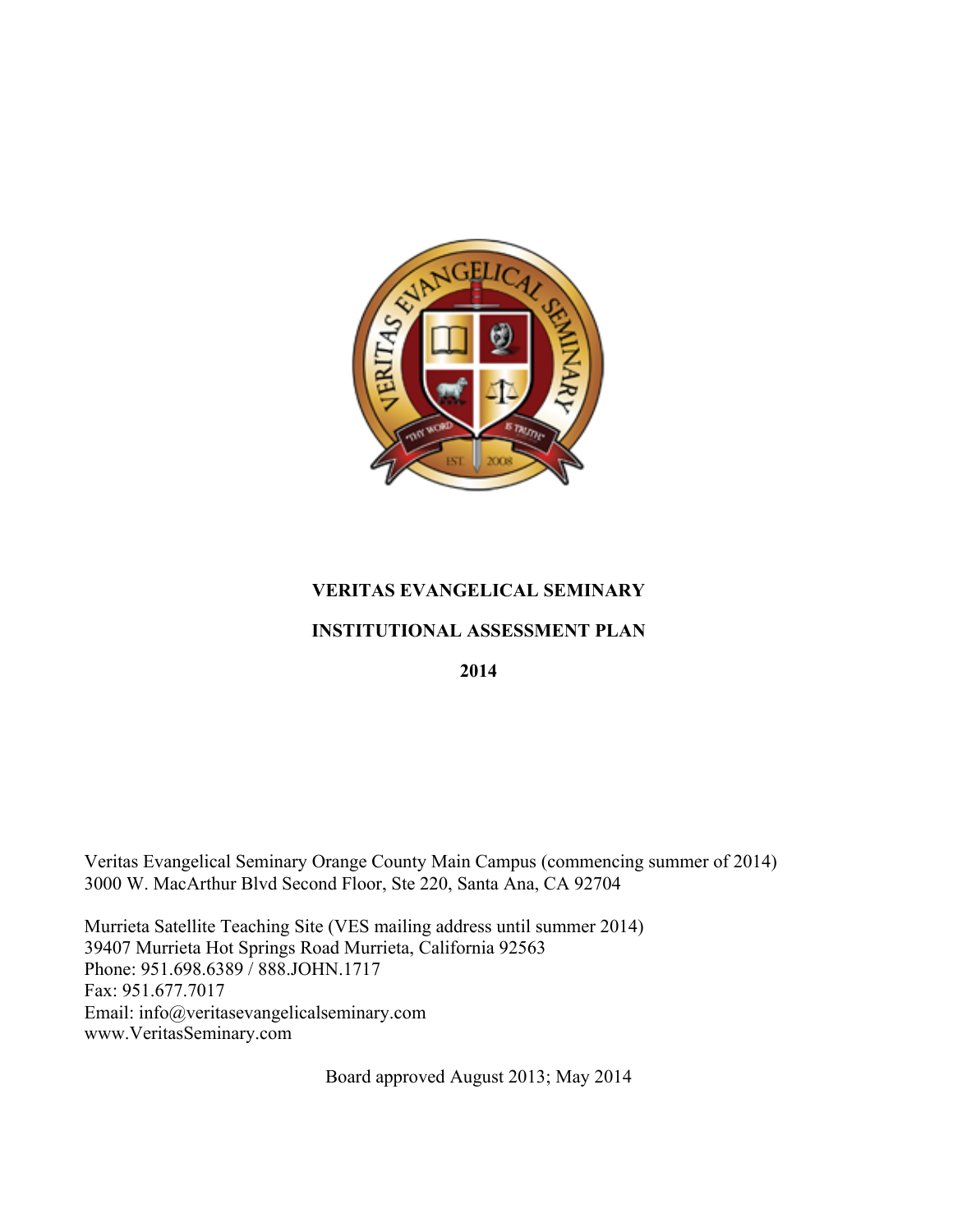## **CONTENTS**

| L   |                                                             |  |
|-----|-------------------------------------------------------------|--|
| II. |                                                             |  |
| Ш.  |                                                             |  |
| IV. |                                                             |  |
| V.  |                                                             |  |
|     |                                                             |  |
|     |                                                             |  |
|     |                                                             |  |
|     |                                                             |  |
|     |                                                             |  |
|     |                                                             |  |
|     |                                                             |  |
|     |                                                             |  |
|     |                                                             |  |
|     | <b>Institutional Assessment 5 Year Projected Timeline18</b> |  |
|     |                                                             |  |
| VI. |                                                             |  |
|     |                                                             |  |
|     |                                                             |  |
|     |                                                             |  |
|     |                                                             |  |
|     |                                                             |  |
|     |                                                             |  |
|     |                                                             |  |
|     |                                                             |  |
|     |                                                             |  |
|     | Graduate's Program Evaluation: M.A.B.S42                    |  |
|     | Graduate's Program Evaluation: M.A.C.A46                    |  |
|     | Graduate's Program Evaluation: M.A.T.S49                    |  |
|     |                                                             |  |
|     |                                                             |  |
|     |                                                             |  |
|     |                                                             |  |
|     |                                                             |  |
|     |                                                             |  |
|     |                                                             |  |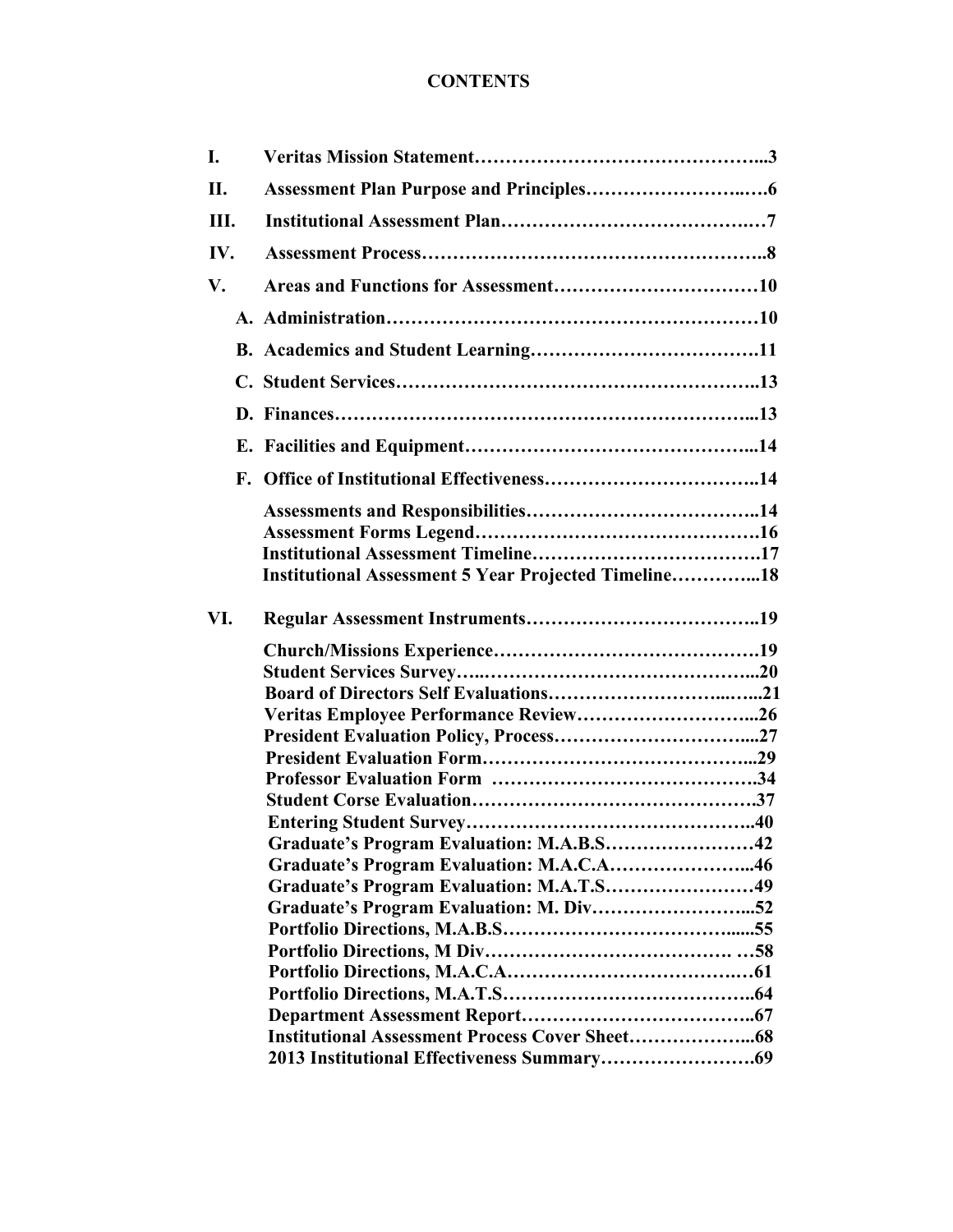### **I. Veritas Mission Statement**

### **Statement of Purpose and Mission**

Veritas Evangelical Seminary has been established as a graduate institution seeking to honor Jesus Christ and His word through conservative scholarship and biblical exposition for the sole purpose of developing competent Christian men and women for spiritual leadership.

To fulfill this purpose, we seek to establish a community of learners who are devoted to Jesus Christ and His Body, the Church, within a Christian context of instruction of the inspired, inerrant, infallible word of God. This will provide student-learners with an academic opportunity that enables them to fulfill his or her goals as a Christian leader while developing a more profound worship of our Lord Jesus Christ.

### **Mission**

Our mission is to equip Christians to evangelize the world and defend the historic Christian faith through rigorous academic and devotional study of the inspired Scriptures. To accomplish this mission, all graduate instruction will emphasize the formation of a Christ-centered and biblical worldview based on God's truth as revealed in the Bible.

As a community of learners devoted to the mission of Jesus Christ and the furtherance of His Church, we seek to proclaim Christ's death and resurrection in a classical, biblically based environment. As our name suggests, we seek to create an educational atmosphere that characterizes and fulfills our mission by:

**Veritas (Truth):** Discovering truth in both general and special revelation, teaching the truth of the Bible as the inspired, inerrant, and infallible Word of God, defending the truth, and longing to cultivate a Christian worldview within all students who will in turn communicate these truths to others.

**Evangelical (Biblical/Redemptive):** Proclaiming the good news of Jesus Christ's redemptive power through His death and resurrection, instilling within our students a passion and desire to evangelize through clear and winsome biblical exposition, outreach, and mission service.

**Seminary (Community):** As an academic institution we seek to draw together a community of learners who can encourage, challenge, and interact with others of like-mind, including their instructors, who seek to refine and expand their spiritual and intellectual foundation in Christ. Our goal is to educate the whole student within a Christian environment realizing that God works through our peers to the benefit of all (Lk. 2:52; Mt. 22:37). Therefore, the seminary environment serves as a means to cultivating our whole person to the cause of Christ, and thereby, serving God to the fulfillment of the great commission (Mt. 28:19-20).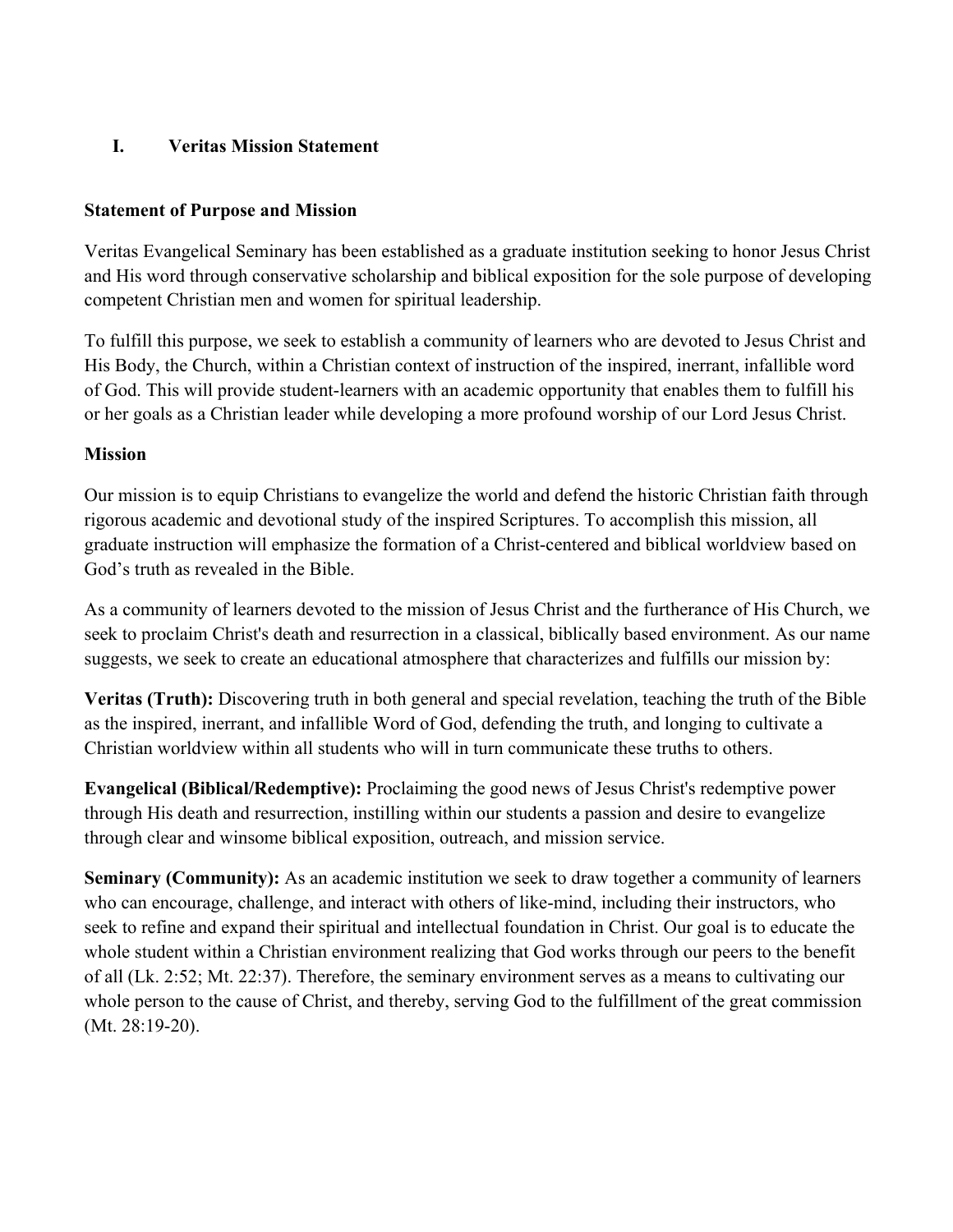### **Vision: Proclaim. Equip. Defend.**

Our vision is to prepare a generation of spiritually mature, biblically equipped, academically advanced, and socially developed individuals for a life of opportunity and service to the glory of God.

As an extension of the ministry of the Church, we exist to help students develop their relationship with God through Jesus Christ, to discover and encourage their gifts, and to inspire each student to realize his or her full potential in serving God in spirit and in truth. Therefore, our vision for the seminary and for each student is conveyed through quality graduate programs by:

Proclaiming the good news of Jesus Christ through sound theological scholar ship, expository teaching, and evangelism.

Equipping those whom God has called for a life of service unto Him, cultivating a Christ- centered and biblical worldview.

Defending the Christian faith against ancient and contemporary challenges to its viability, veracity, sufficiency, and reliability.

### **Philosophy of Education**

Veritas Evangelical Seminary believes that all truth finds it's source in God (Jn. 14:6), whether it is discovered in general revelation (Ps. 19:1-6; Rom. 1:19-20; 2:15) or special revelation (Jn. 17:17; 2 Tim. 3:16). Therefore, any education which seeks to discover the source and foundation for truth must have as it's primary focus God Himself, since "in Him are hidden all the treasures of wisdom and knowledge" (Col. 2:3). Therefore, Christian education integrates God's truth into every discipline of life, so that there is not a dichotomy between secular truth and religious truth (Phil. 4:8). As redeemed individuals, we may know biblical and extra-biblical truth which provides spiritual and intellectual freedom (Jn. 8:32), while offering a bulwark against any tyranny over the minds and hearts of man (2 Cor. 10:4-5).

Christian education deals with teaching and learning based on the inspired Scriptures (2 Tim. 3:16) and continual submission under the authority of the Bible; conducted by Christian teachers primarily for Christian students and empowered by the Holy Spirit bringing all truth into living relationship with the truth of the Word of God. Christian education integrates the whole of the student's personality with a Bible-centered Christian worldview to enable the student to better serve and glorify God.

A Christian worldview acknowledges the existence of the triune personal God, the Maker of heaven and earth; man's creation in the image of God, an image ruined by the fall beyond human power to repair, but not beyond God's power to regenerate; the incarnation of God the Son, His death, burial and bodily resurrection; the Holy Spirit calling out of this present world a community of believers which is Christ's Body, the Church; and the end of earthly history via the glorious appearing of our great God and Savior Jesus Christ.

There is no Christian education without Christian teachers. Every teacher has a worldview which expresses the convictions by which he or she lives. The worldview of the teacher will gradually influence the worldview of the student. It is for this reason that good Christian models are an absolute necessity for Christian education. Jesus spoke of fully developed disciples being like their teachers (Lk. 6:40).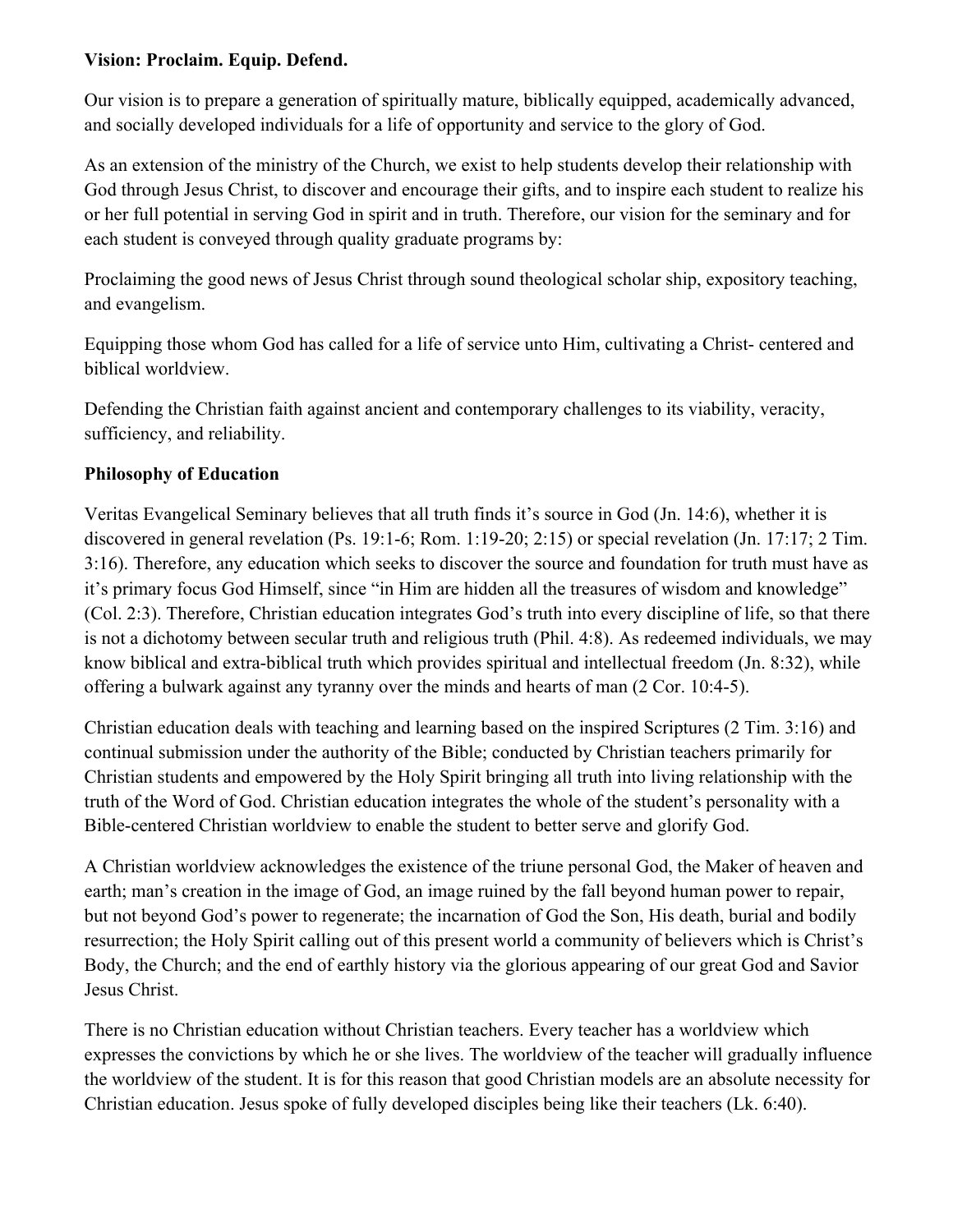Therefore, a Christian teacher is one redeemed through Jesus Christ; conducting a pure life enabled by His Spirit; called and gifted to teach; and demonstrates the fruit of the Spirit.

### **VES Educational Objectives**

To develop the student's spiritual, moral, intellectual, and devotional understanding of God, His Son Jesus Christ, and the doctrines of orthodox Christianity.

♦ To develop in the student an awareness that worship of God involves the total life of faith and practice independent of one's circumstances or environment.

♦ To develop in the student a sense of awareness, responsibility, and engagement in church planting, evangelism, and global missions.

♦ To equip the student with the understanding necessary to skillfully and humbly defend the Christian faith and proclaim the gospel of Jesus Christ to the world.

To assist the student in developing a biblical worldview centered in Christ which will provide the interpretive framework through which to understand the world and provide enduring solutions to its problems.

To increase the student's understanding of church and para-church ministry related to biblical studies, theological studies, and apologetics.

To assist students in gaining an appreciation for Godly knowledge and wisdom, not as an end in itself, but as a means to clarifying, defending, and sharing the gospel with skill, and to help the student live the Christian life as a thoughtful individual.

To help students embrace a life of Christian humility and sacrificial love, which are the greatest visible and relational testimonies one could offer fellow Christians and the world.

In order to achieve our goal, Veritas Evangelical Seminary will offer the student knowledge of God, His Word, and the world in which we proclaim it. It is our firm conviction that the church today must be both biblical and practical. That it would be both anchored to the Rock and geared to the times. It should proclaim God's changeless truth in these changing times. We take seriously, Paul's statement that "I am put here for the defense of the gospel" (Philip. 1:16). In a day when serious doctrinal declension permeates the church, we are convinced that in the spiritual realm too, we cannot recognize a counterfeit unless we know the genuine.

With this in view, we offer students a complete understanding of the whole counsel of God in Scripture and a systematic understanding of "sound doctrine" that the apostle Paul urged the church to pursue (2 Tim. 1:3; 4:3-4). For we are firmly convinced that we cannot recognize error, or transform the individual unless we know and receive the truth. Jesus said, "Sanctify them by Your truth. Your word is truth" (Jn. 17:17). Indeed, He added, "I am the truth" (Jn. 14:6). So, whether it is in propositional form or in personal form, Veritas is committed to convey and apply the truth of God to the church of God.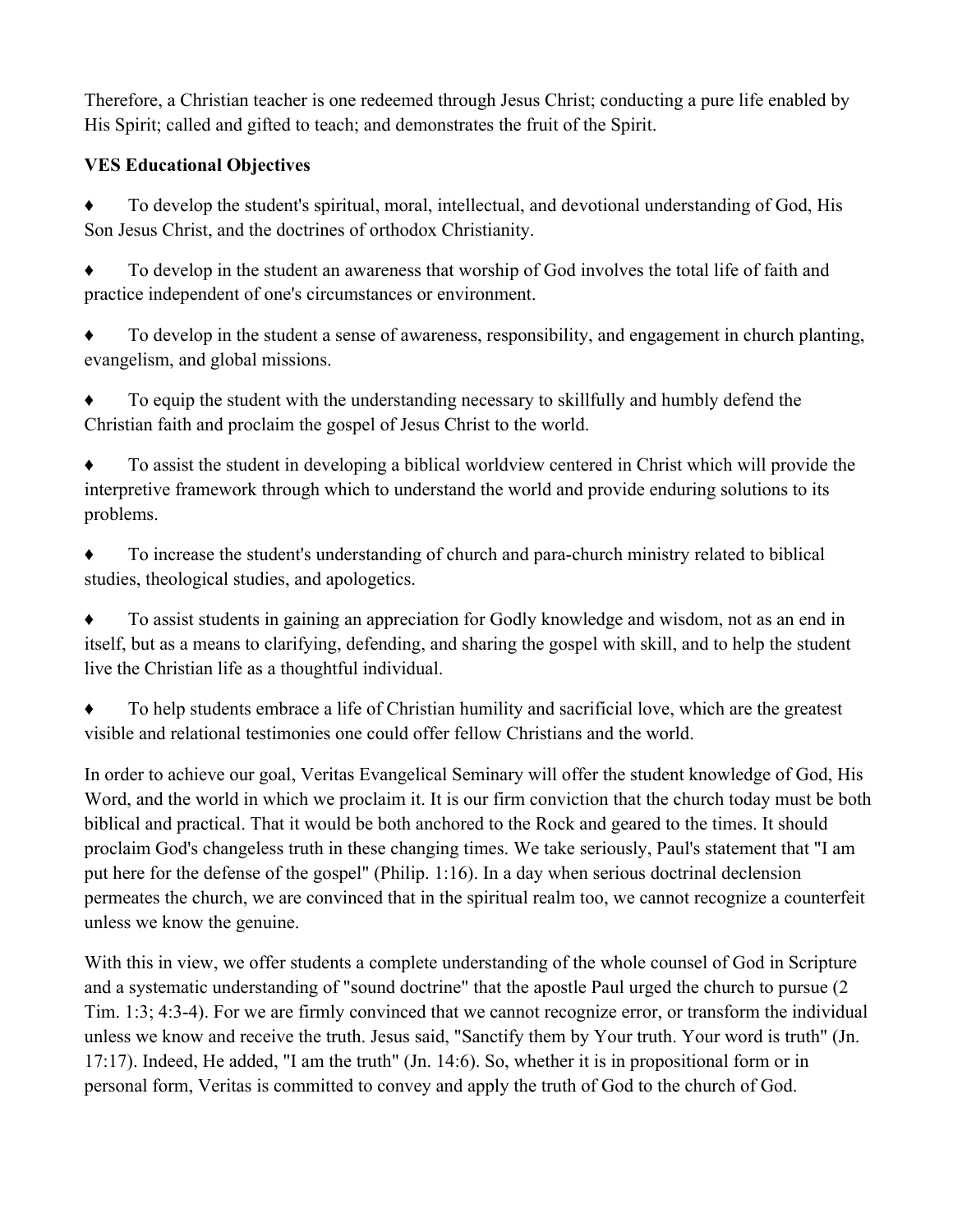### **II Assessment Plan Purpose and Principles**

### **A. Purpose**

This assessment plan is intended to ensure that the major areas and functions within the Seminary are systematically evaluated. Evaluation is an essential element in the planning process. See the *Five-Year Plan.*

- 1. The primary purpose of assessment is to improve the quality of education at Veritas Evangelical Seminary.
- 2. The assessment plan also serves to establish accountability to the Board of Directors 3. The assessment plan is an important factor in demonstrating effectiveness to the accrediting association.

### **B. Principles**

- *1.* Since all goals and objectives derive from VES Mission Statement, assessment evaluates the effectiveness of those objectives and goals in fulfilling the Mission of the Seminary. *Please see the 5 Year Plan.*
- 2. The program emphasizes, regular, systematic review, but does not preclude informal, spontaneous evaluation.
- 3. Supervisors are responsible for providing appropriate evaluation instruments that are employed in the team effort of assessment.
- 4. When the numbers of alumni and constituents increase in number, surveys can be conducted on portions of the populations. In the meantime, surveys will not be conducted so frequently as to weary the recipients.
- 5. Comprehensive assessments of the Seminary will be conducted every five years or when required for accreditation purposes. The assessment plan described here details primarily ongoing and annual evaluative measures, not major self-study examinations.
- 6. Assessment reports are due at the request of the President, at the request of the responsible person's supervisor, or thirty days prior to the annual planning meeting.
- 7. Assessment instruments for major surveys are retained by the Registrar.
- 8. The assessment plan will be evaluated every five years, or as necessary, and revised to improve the plan and to accommodate change in the institution. All assessment instruments are to be reviewed before use.
- 9. Though not always mentioned in the areas detailed below, student and alumni surveys are also employed to assess all aspects of the institution.
- 10. Listed below are the major areas and functions of Veritas Evangelical Seminary with placement responsibility for assessment and a description of the methods employed. 11. Assessment instruments are appended to the assessment plan.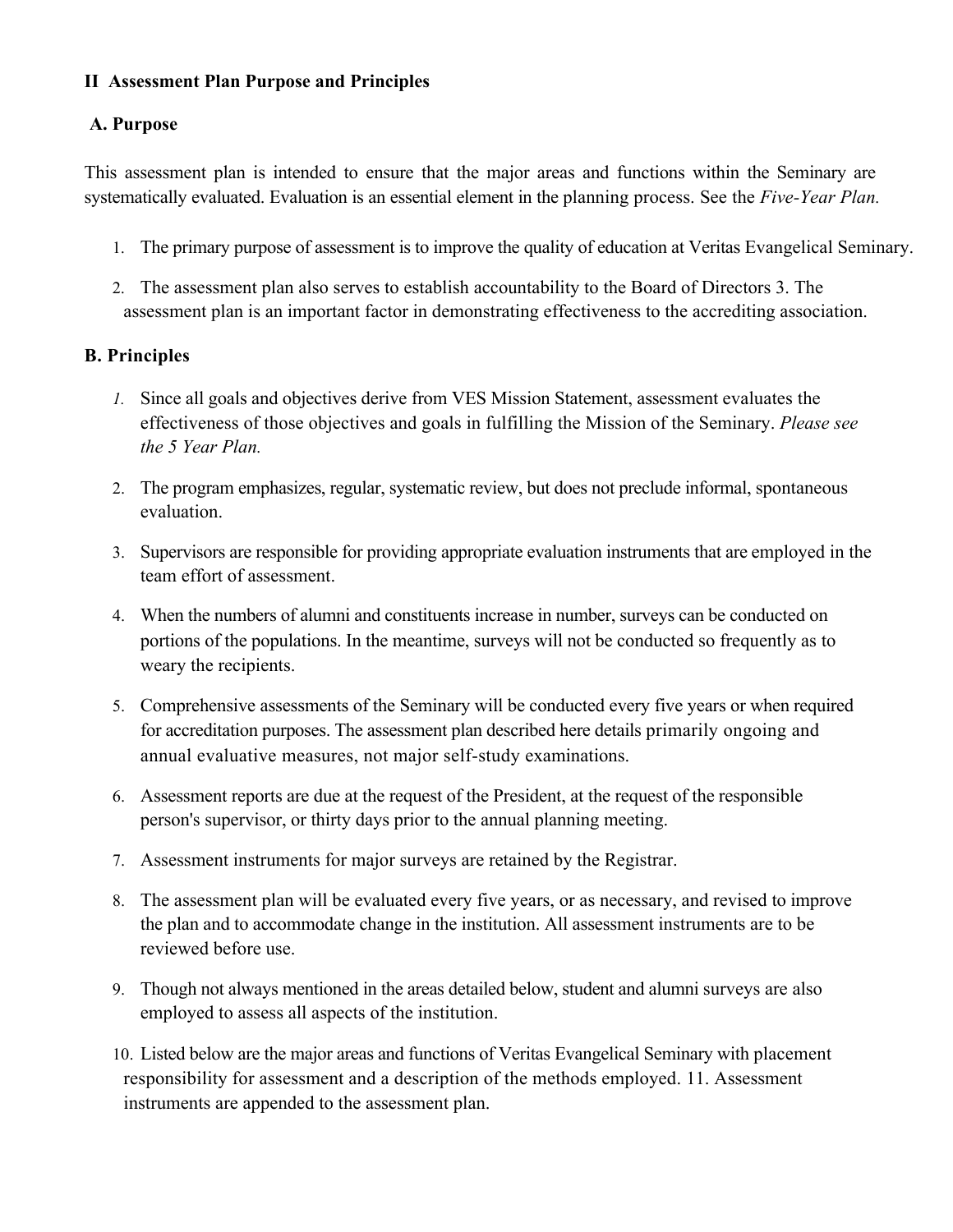#### **III Institutional Assessment Plan**

#### **Institutional Effectiveness Purpose Statement**

The purpose of the Office of Institutional Effectiveness at Veritas Evangelical Seminary is to support and implement the mission, vision, and goals through purposeful, systematic collection of information. The analyzed data will be used to interpret, measure, and continually improve the effectiveness of the seminary's programs, policies, and practices. Veritas is fully committed to the need for and value of ongoing, continuous self-evaluation. Assessment activities, policies and procedures include and are approved by the Board of Directors.

#### **Introduction**

The Office of Institutional Effectiveness designed the Institutional Effectiveness Plan for Veritas Evangelical Seminary to guide the assessment process and to contribute to the seminary's understanding of how well it is accomplishing the academic, administrative, and strategic goals of the school. The underlying belief about assessment at Veritas is that only through institutional and departmental involvement and collaboration along with their ongoing commitment to a continuing assessment process can the educational goals and mission of the Seminary be accomplished. Assessment provides evidence of how well the seminary is fulfilling its mission and helps identify areas for improvement. A comprehensive institutional assessment program supports continuous improvement of programs and services of the seminary. This is facilitated by through the use of studies related to the program reviews and direct assessments of outcomes from major areas of institutional interest. These activities may include surveys from students, faculty, alumni, and board members. Units of assessment range from individual academic and service programs to the overall seminary.

### **Institutional Planning and Assessment Concept.**

Institutional effectiveness at Veritas Evangelical Seminary maintains a continuous improvement process which has four key fundamental elements.

- A. Functional Area Program Assessment and Planning
- B. Program Implementation
- C. Program Assessment
- D. Program Improvement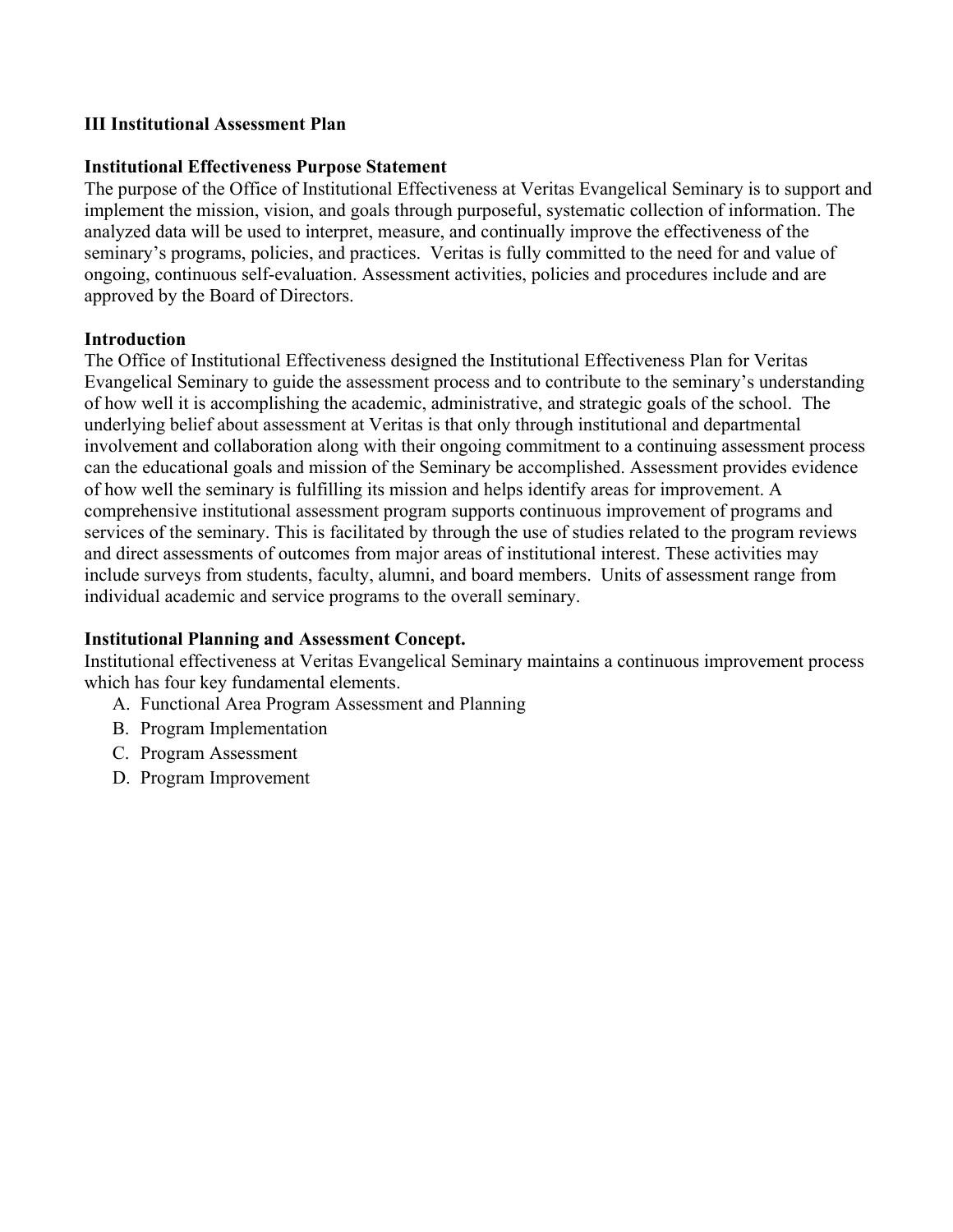

#### **IV Assessment Process**

Faculty and staff assessments by functional area or department are conducted on prescribed cycles, with department heads responsible for the utilization of the assessment instruments and their aggregation. Instruments include surveys, SWOT analysis, self and departmental assessments. This information will be analyzed, synthesized, and summarized. This in turn will be the basis for the Departmental Assessment Summary. This report will aid the department heads in identifying goals and budget recommendations. Department Assessment Summaries with recommendations will be submitted for the review of the Academic and Planning Committees. The Strategic Planning Committee will update the Five Year Strategic Plan and submit it for the approval of the Board of Directors.

The Veritas institutional effectiveness process integrates the institutional mission with planning and assessment. A primary purpose of Veritas' Institutional Effectiveness process is to assure that plans are developed based on institutional goals consistent with the institution's mission as well as a systematic annual process of planning and evaluation that guides decision making. An additional goal of the Institutional Effectiveness process is to assure that the planning and budget development process incorporates evidence cited in annual assessment reports.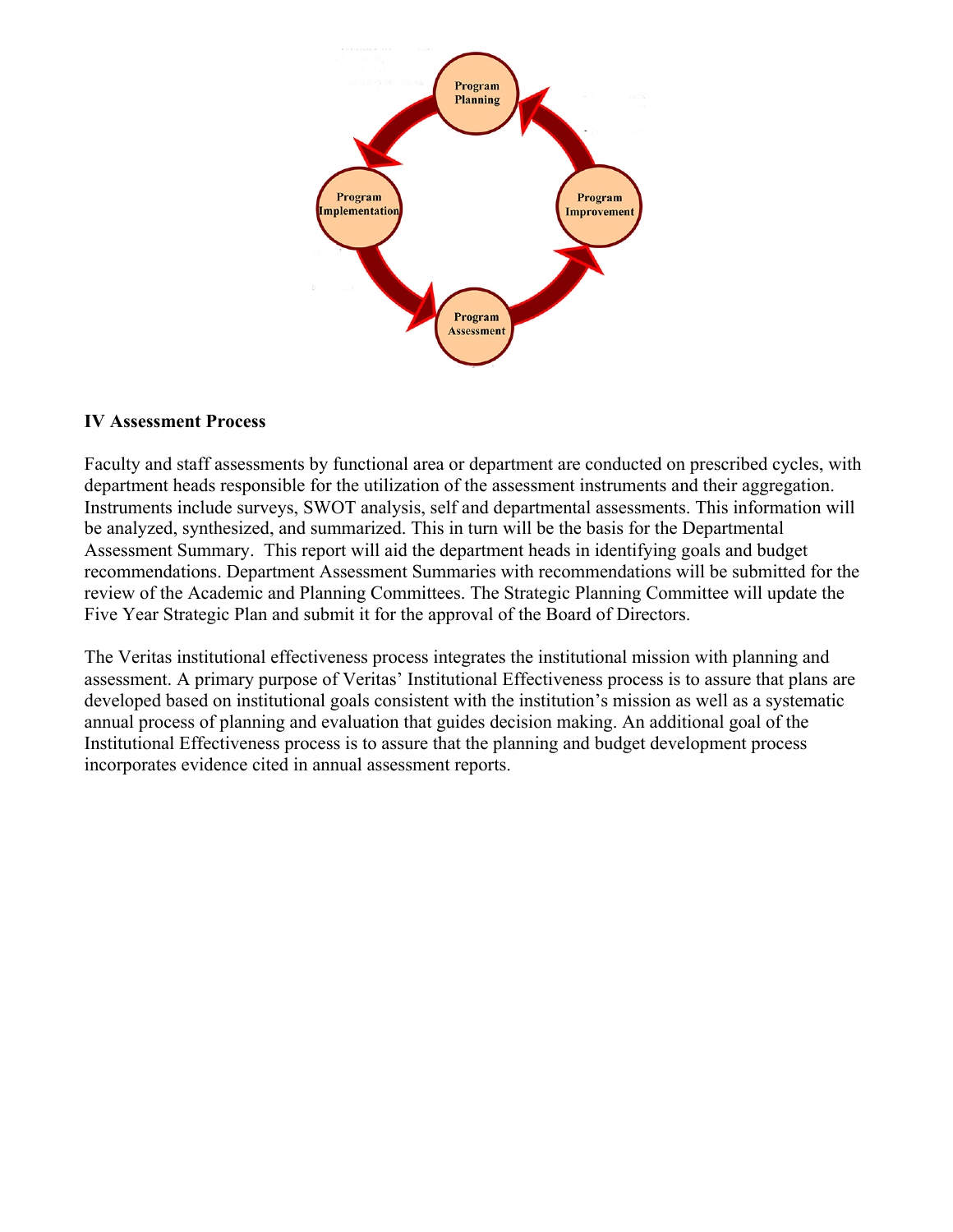### **ASSESSMENT INFORMATION FLOW CHART**

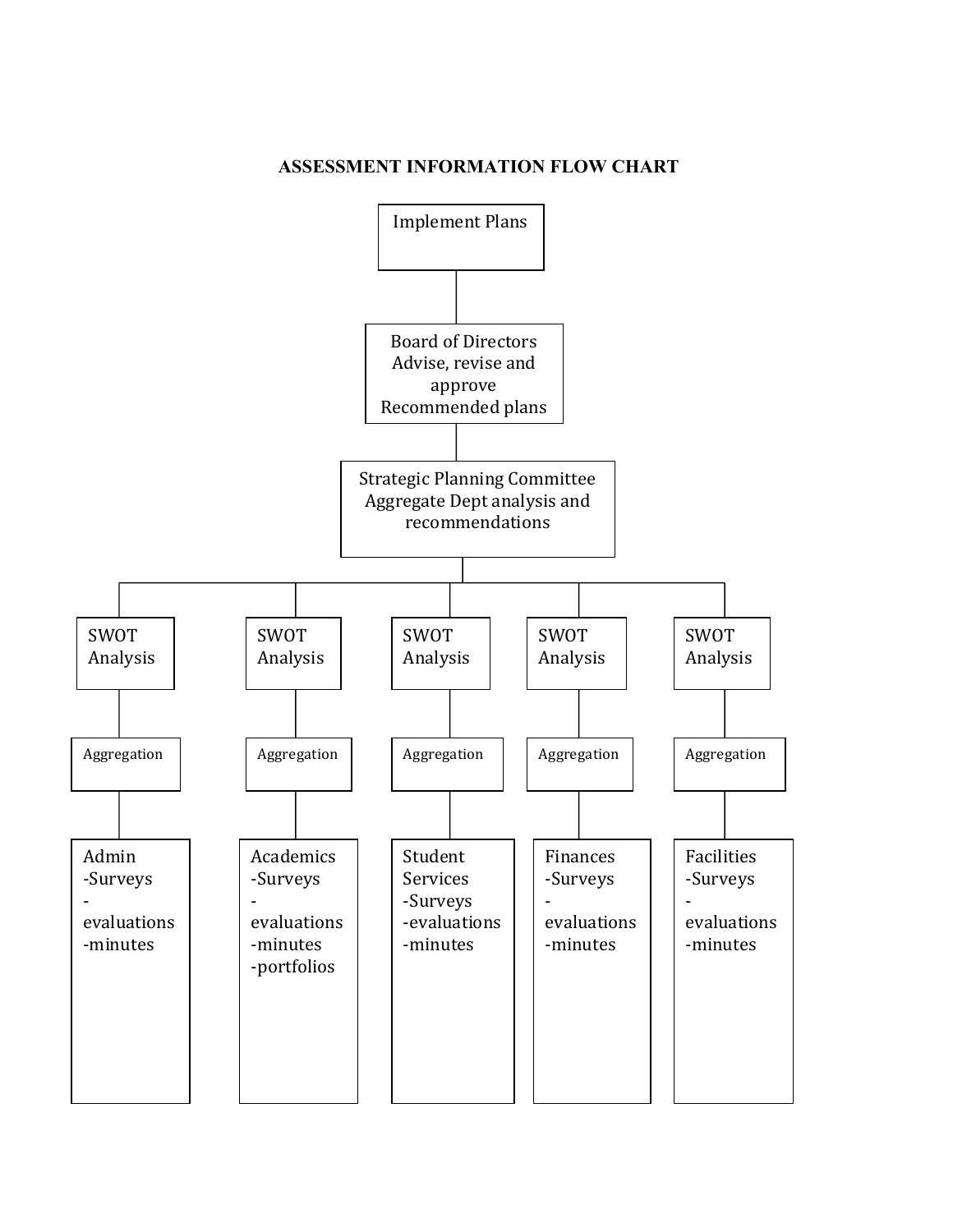### **V Areas and Functions for Assessment**

- **A. Administration**
- **B. Academics and Student Learning**
- **C. Student Services**
- **D. Finances**
- **E. Facilities and Equipment**
- **F. Office of Institutional Assessment**

### **A. Administration**

### **1. Doctrinal, Philosophical, Ethical**

### **Responsibility: President and Board of Directors**

- a. These values are thoroughly reviewed every five years, when required for accreditation reviews, or when circumstances make it advisable. Assessment is done through survey forms administered to all interest groups as well as by visual review of VES documents. The biblical foundations statement is reviewed annually as part of the review and approval of publications each year.
- b. Seminary Leadership is continually observing the values professed and demonstrated by VES.

### **2. Purpose and Objectives**

### **Responsibility: President and Board of Directors**

- a. Purpose and objective statements are reviewed every five years, when required for accreditation reviews, or when circumstances make it advisable. Assessment is done through survey forms administered to all interest groups as well as by visual review of VES documents.
- b. All areas represented below contribute to fulfillment of the VES mission and objectives. Therefore, assessment data from those areas will be indicative of both the Seminary's success in fulfilling its mission and of the practicability of its purposes. Accordingly, assessment data will be reviewed in relation to institutional purpose and objectives.

### **3. Board of Directors**

### **Responsibility: Chairman of the Board**

a. The Board of Directors conducts an annual self-evaluation using the Board Director Self-Evaluation form.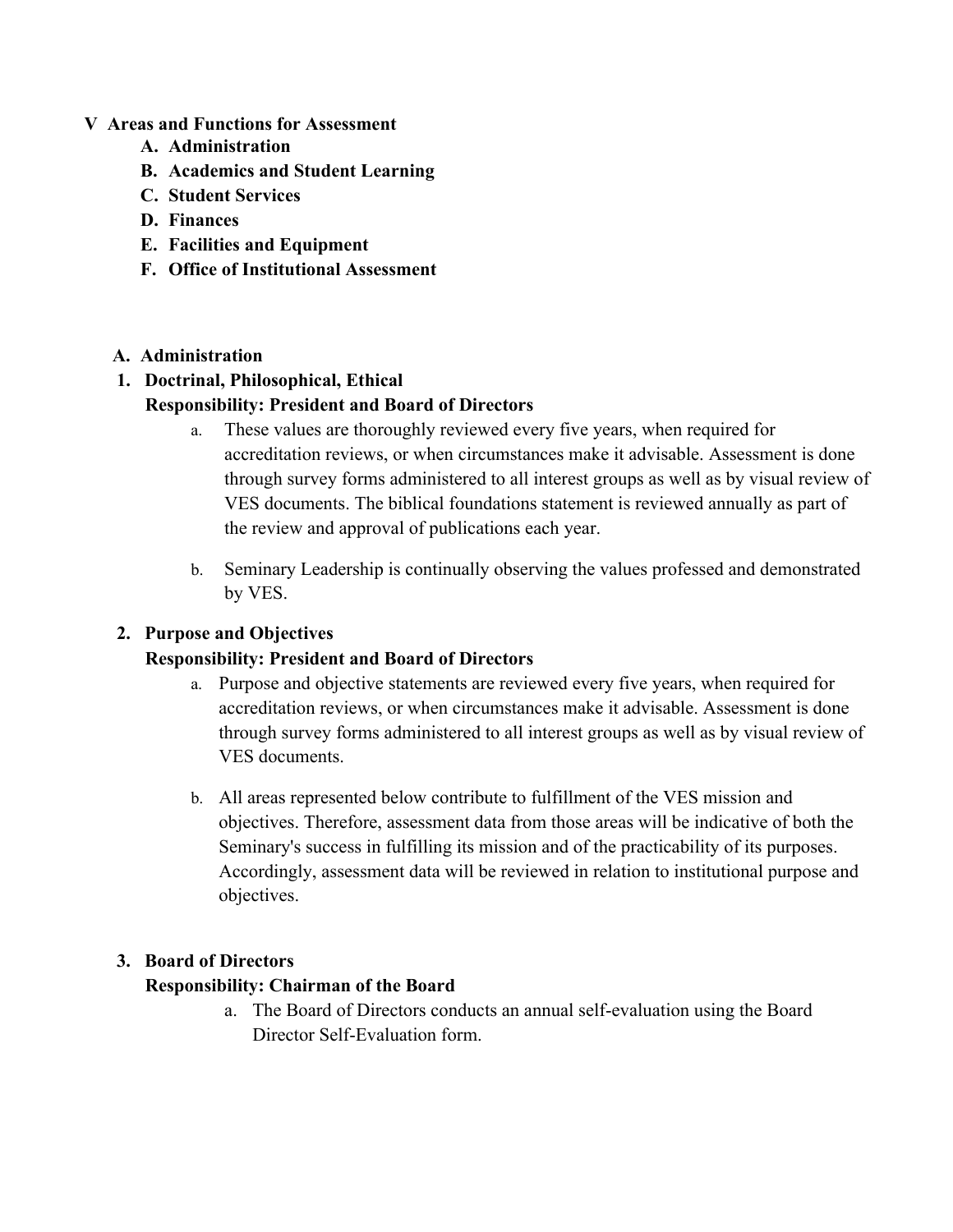### **4. President**

### **Responsibility: Chairman of the Board**

a. All Board of Directors review the President's performance annually with the President Evaluation form.

### **5. Administration**

## **Responsibility: President**

- a. Administrators are evaluated periodically through self-evaluation and by the President using the VES Staff Employee Performance Review form. Job descriptions and performance criteria will be reviewed periodically.
- b. The effectiveness of administrators is evaluated through periodic surveys of relevant populations.

## **6. Support Staff**

# **Responsibility: President**

- a. Support staff are evaluated periodically by self-evaluation and by the President through the VES Staff Employee Performance Review form. Job descriptions define performance expectations.
- b. Job descriptions and performance criteria will be reviewed periodically.

# 7. **Policies and Procedures**

## **Responsibility: President**

- a. Policies and procedures are printed in the various Seminary handbooks. They are reviewed annually before each reissues with input from all concerned parties. The Board of Directors makes the final approval of policies.
- b. A thorough assessment is made every five years, when required for accreditation review, or when circumstances make it advisable.

## 8. **Physical Plant**

## **Responsibility: President**

- a. Surveys of faculty, staff, and students will be conducted every five years, when required for accreditation review, or as needed to evaluate the facilities.
- b. Maintenance will be assessed continually by observation.

## **7. Health and Security**

## **Responsibility: President**

- a. Health, security, and emergency provisions will be evaluated by surveys every five years, when required for accreditation reviews, or as needed.
- b. Security and emergency procedures will be reviewed as questions arise.

# **B. Academics and Student Learning Responsibility: Dean**

**1. Program and Curricula Responsibility: Dean**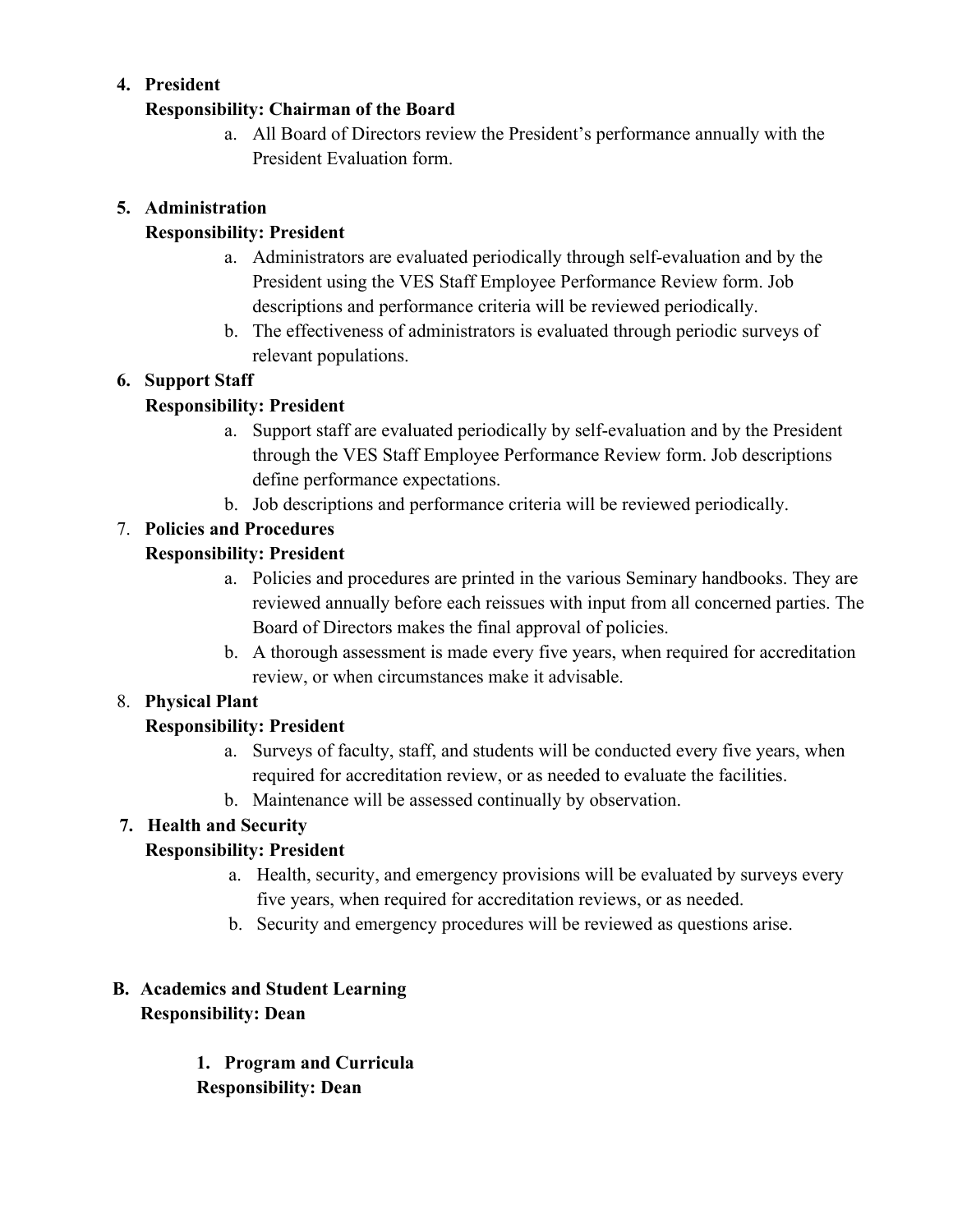- a. Programs are reviewed every five years, when required for accreditation reviews, or when circumstances make it advisable. Assessment of curriculum, faculty, syllabi, learning experiences, educational equipment, and materials is done through survey forms administered to all interest groups.
- b. The education program is subject to continual observation by the Dean, who reports at Faculty Meetings. The Dean receives input from faculty, students, and interested parties.
- c. The Dean visits a class taught by each professor once per semester. A standardized form is used to evaluate professors, but observations may also be made concerning courses and programs.
- d. Course evaluations are administered to students by means of a standardized form for each class that is taught. The Dean compiles the results for evaluations of professors and courses.

# **2. Academic Committee**

## **Responsibility: Dean**

a. The Academic Committee, composed of the President, Dean, and Teaching Faculty members, meets regularly to discuss curriculum development, modification, effectiveness, and assessment.

## **3. External Studies**

### **Responsibility: Director of External Studies**

- a. External Studies programs, faculty, and students are evaluated, so far as is practical, in the same way as for courses delivered on campus.
- b. Statistics of enrollment and completion rates are maintained (and kept by the registrar) for reporting and evaluation at faculty meetings.
- c. Technologies and delivery methods are evaluated in order to ensure learning objectives are met to the same level as residential courses.

## **4. Student Academic Performance**

## **Responsibility: Program Directors/Registrar**

- a. Students are evaluated according to the provisions of the syllabus for each course.
- b. Retention rates will be reported at the faculty or Academic meetings as an evaluation aid.
- c. Graduation completion rates will be reported at the faculty or Academic meetings annually as an aid to evaluation of Seminary programs.

## **5. Faculty**

## **Responsibility: Dean**

- a. Using a standardized form, the Dean evaluates faculty members by observing a class each time a course is taught.
- b. Each faculty member regularly completes a self-evaluation form for each course taught and submits the same to the Dean.
- c. Students in each course complete a standardized form evaluating the teacher.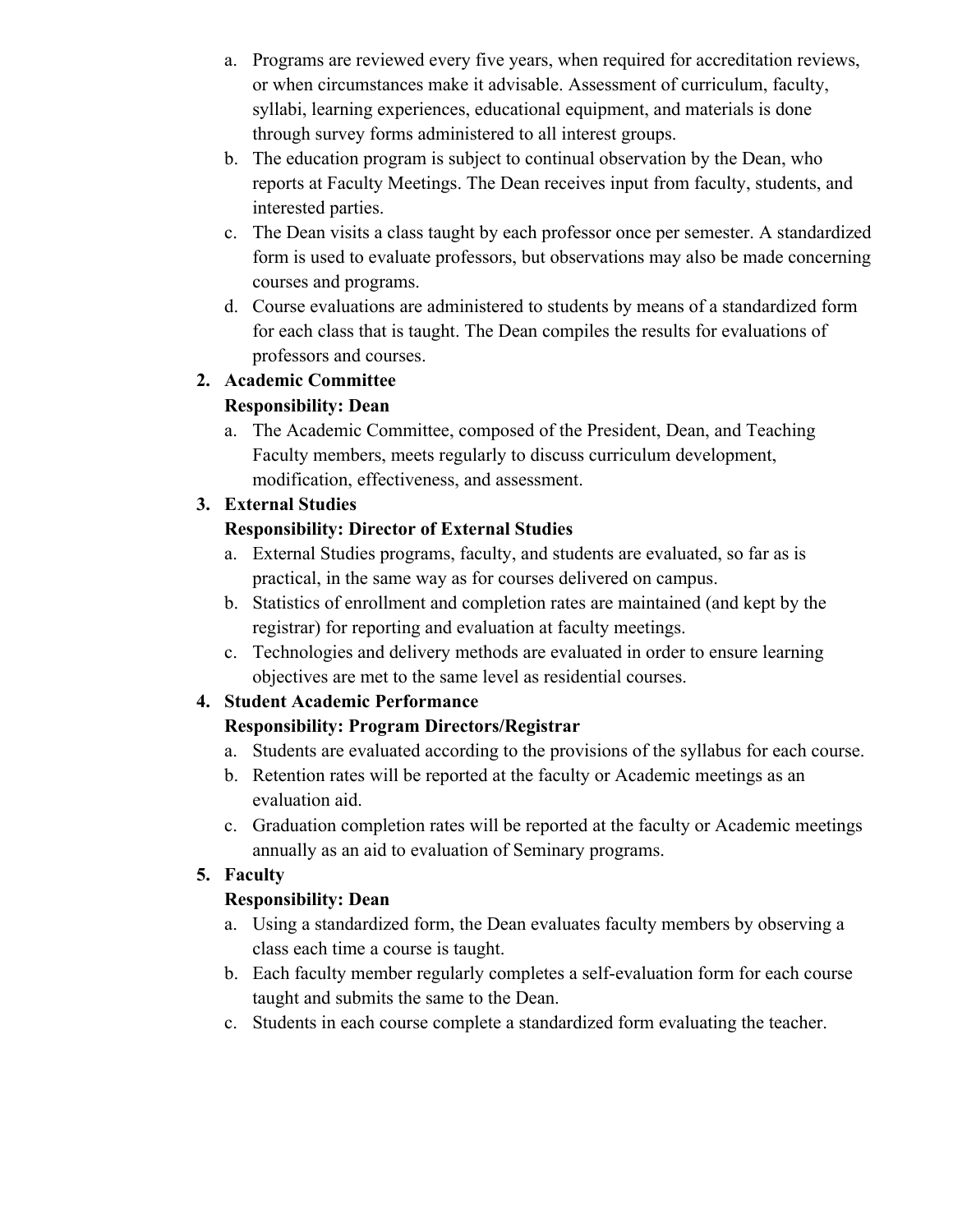# **6. Library**

# **Responsibility: Library Director**

- a. Surveys of faculty, students, and alumni will be conducted every five years, when required for accreditation review, or as needed to assess the quality of library services.
- b. Expenditures will be reviewed annually prior to constructing budget requests. The percentage of the education and general budget allotted the library will be reviewed in relation to assessment results and Seminary objectives.
- c. Statistics are kept relative to collection development and library use.

# **C. Student Services**

# **Responsibility: Director of Student Services**

- 1. Programs are reviewed every five years, when required for accreditation reviews, or when circumstances make it advisable. Assessment is done through survey forms administered to pertinent groups.
- 2. Goals and objectives will be reviewed annually at the end of the academic year through observation, records and surveys.
- 3. Records will be reviewed to evaluate the placement of graduates in advanced studies and employments relation to their expectations at graduation.

## **D. Finances and Development**

### **1. Financial Operations/Policy Responsibility: Board of Directors**

a. The Board works closely with President who in turn works with the Business Manger.

# **2. External Financial Audit**

# **Responsibility: Business Manager**

- a. An external audit is made at the end of each fiscal year in accordance with GAAP standards.
- b. Business Manager then reports the findings prepared by the external auditor to the President.

# **3. Marketing and Public Relations**

# **Responsibility: President**

- a. Marketing and public relations materials are reviewed by the President prior to use to ensure that they accurately represent the Seminary.
- b. Surveys of alumni and constituents will be done every five years, when required for accreditation reviews, or as needed to assess public relations practices, alumni satisfaction, and recruitment practices.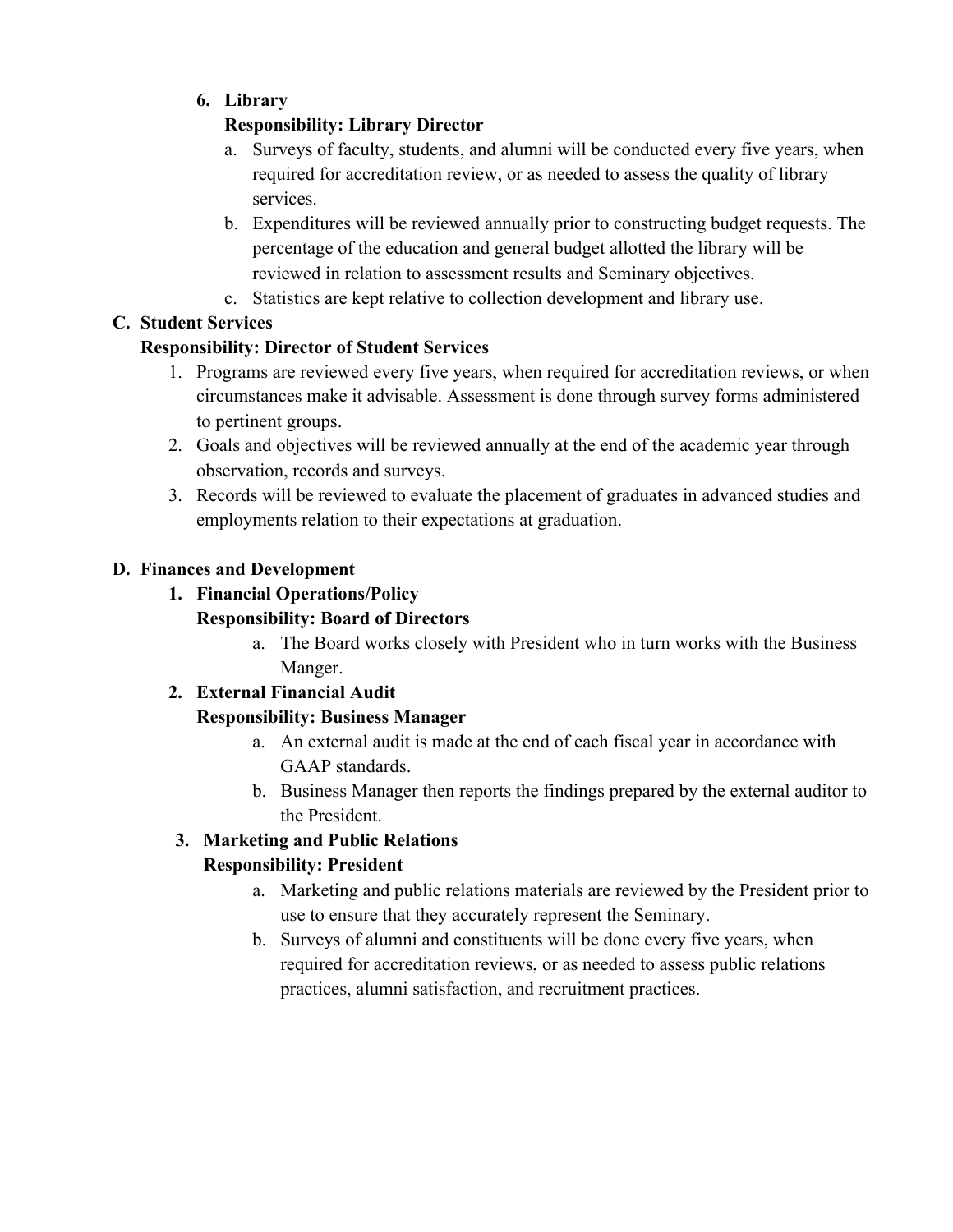### **E. Facilities, Equipment, and Learning Materials**

### **Responsibility: Dean**

- 1. Learning materials and equipment will be evaluated every five years or as needed.
- 2. Faculty and students request for materials and equipment will be evaluated by the Dean as they are received.
- 3. Student Government provides a formal means for student input. The Student Body President attends faculty meetings and conveys student concerns there as well as directly to the administrator concerned.

### **F. Office of Institutional Effectiveness**

- 1. Assessment instruments will be reviewed for effectiveness in identifying and utilizing desired data.
- 2. Institutional Assessment plan will be updated each year

| <b>Assessment Area</b> Purpose | <b>Department</b> |  |
|--------------------------------|-------------------|--|
|                                |                   |  |

| A. Administration                              |                                                                                                             |                                         |             |
|------------------------------------------------|-------------------------------------------------------------------------------------------------------------|-----------------------------------------|-------------|
| <b>Board of</b><br><b>Directors</b>            | Helps board evaluate and reassess its<br>responsibilities and functions                                     | <b>Chairman</b>                         | 104         |
| Doctrinal,<br>Philosophical,<br><b>Ethical</b> | Ensure doctrinal orthodoxy, and high<br>Christian ethics and philosophy of<br>education                     | President, Board of<br><b>Directors</b> | 104         |
| <b>Purpose and</b><br><b>Objectives</b>        | Evaluate validity of purpose and<br>objectives in accord with the mission                                   | President, Board of<br><b>Directors</b> | 104         |
| <b>President</b>                               | Helps board evaluate and reassess<br>president's performance and functions                                  | Chairman                                | 105         |
| <b>Administration</b>                          | Assess each departments strengths and<br>weaknesses, and is basis for establishing<br>or improving programs | President                               | 109         |
| <b>Support Staff</b>                           | Determine performance of staff and<br>effectiveness of department functions                                 | President                               | 106,<br>109 |
| <b>Policies and</b><br><b>Procedures</b>       | Evaluate validity of policies and<br>procedures in accord with the mission                                  | President                               | 117         |

# **A. Administration**

### **B. Academics and Student Learning**

| <b>Program and</b>      | Assists in data driven analysis of                                              | Dean                                   | 117, |
|-------------------------|---------------------------------------------------------------------------------|----------------------------------------|------|
| <b>Curricula</b>        | current curriculum                                                              |                                        | 108  |
| <b>Academic</b>         | Helps the dean evaluate effectiveness of                                        | Dean                                   | 117  |
| <b>Committee</b>        | identified program components                                                   |                                        |      |
| <b>External Studies</b> | Ensures same quality of teaching and<br>student learning as residential courses | Director of External<br><b>Studies</b> | 109  |
| <b>Student</b>          | Determines effectiveness of programs in                                         | <b>Program Directors</b>               | 109. |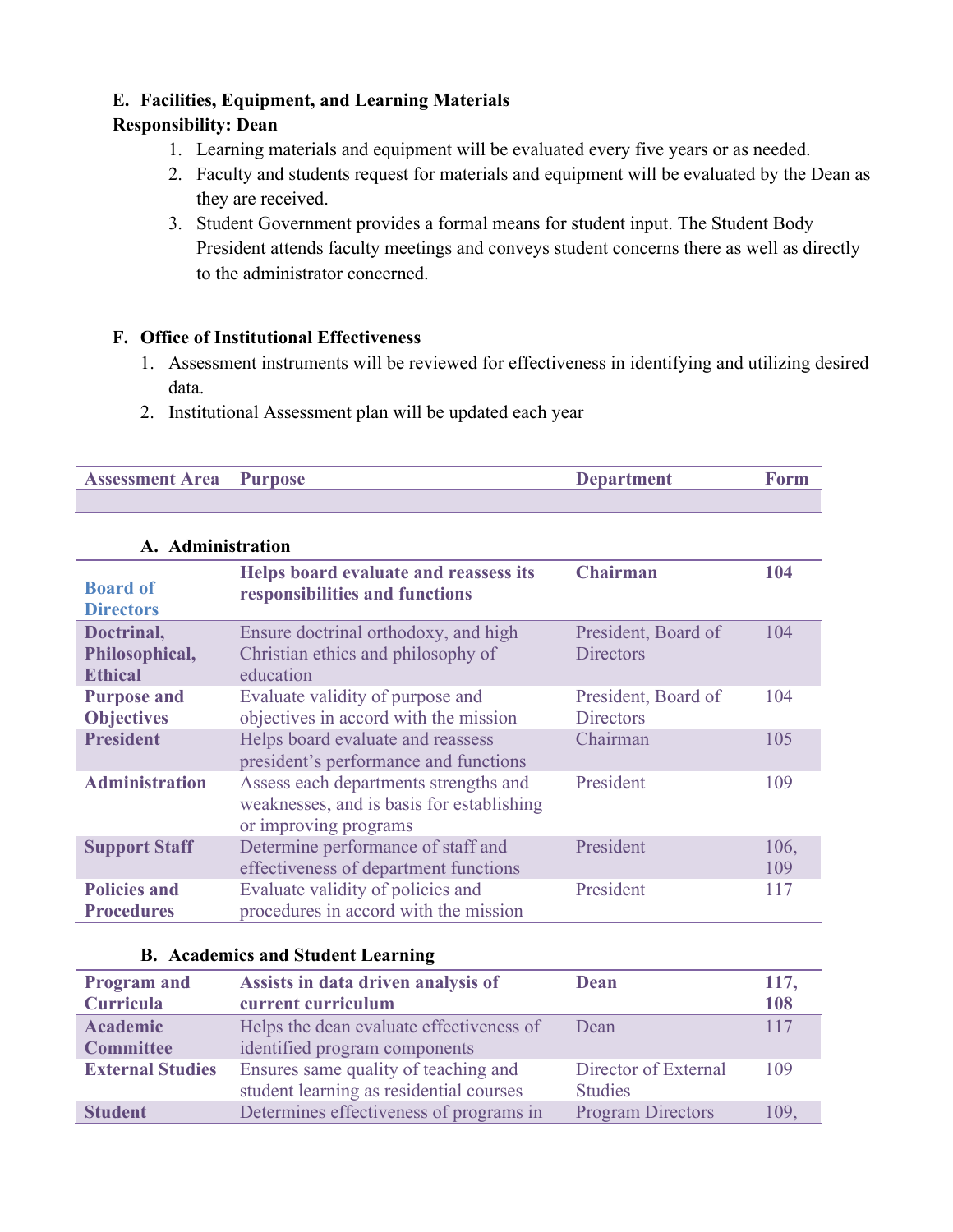| <b>Academic</b><br><b>Performance</b> | meeting program academic objectives                                                                              |                                        | $112-$<br>121 |
|---------------------------------------|------------------------------------------------------------------------------------------------------------------|----------------------------------------|---------------|
| <b>Faculty</b>                        | Results encourage faculty to improve their Dean<br>teaching capabilities for greater success in<br>the classroom |                                        | 106<br>107    |
| <b>Student</b><br><b>Development</b>  | Helps determine strengths and weaknesses<br>of programs in achieving institutional<br>learning goals             | Director of Student<br><b>Services</b> | 109           |

# **C. Student Services**

| Library                                                     | Data assists in strategic planning<br>recommendations to improve service to<br>students and faculty                                   | <b>Library Director</b> | 109 |
|-------------------------------------------------------------|---------------------------------------------------------------------------------------------------------------------------------------|-------------------------|-----|
| <b>Learning</b><br><b>Materials and</b><br><b>Equipment</b> | Assists in strategic planning<br>recommendations to improve service to<br>students and faculty with the goal of<br>enhancing learning | Dean                    | 117 |
| <b>Registrar</b>                                            | Graduation and retention rates will<br>provide data to drive strategic planning                                                       | President               | 109 |

# **D. Finances**

| <b>Financial</b><br><b>Operations</b>           | Validate institutions expenditures in<br>accordance with mission and vision,<br>and make recommendations for<br>strategic planning | <b>Board of Directors</b> | 109 |
|-------------------------------------------------|------------------------------------------------------------------------------------------------------------------------------------|---------------------------|-----|
| <b>External Audit</b>                           | External audit validates business office<br>practice, procedures, and accuracy                                                     | <b>Business Manager</b>   | 117 |
| <b>Institutional</b><br><b>Advancement</b>      | Validate effectiveness of fund raising and<br>provide data for recommending changes                                                | <b>Board of Directors</b> | 109 |
| <b>Marketing and</b><br><b>Public Relations</b> | Ensure the materials accurately represents<br>the institution                                                                      | President                 | 109 |

### **E. Facilities**

| <b>Library</b>                                       | Data assists in strategic planning<br>recommendations to improve service to<br>students and faculty                                   | <b>Library Director</b> | 109 |
|------------------------------------------------------|---------------------------------------------------------------------------------------------------------------------------------------|-------------------------|-----|
| Learning<br><b>Materials and</b><br><b>Equipment</b> | Assists in strategic planning<br>recommendations to improve service to<br>students and faculty with the goal of<br>enhancing learning | Dean                    | 117 |
| <b>Registrar</b>                                     | Graduation and retention rates will<br>provide data to drive strategic planning                                                       | President               | 109 |
|                                                      |                                                                                                                                       |                         |     |
| <b>Physical Plant</b>                                | <b>Provides information on facilities</b><br>improvement and space utilization                                                        | <b>President</b>        | 109 |
| <b>Health and</b><br><b>Security</b>                 | Ensures safety of staff, faculty, and<br>students                                                                                     | President               | 109 |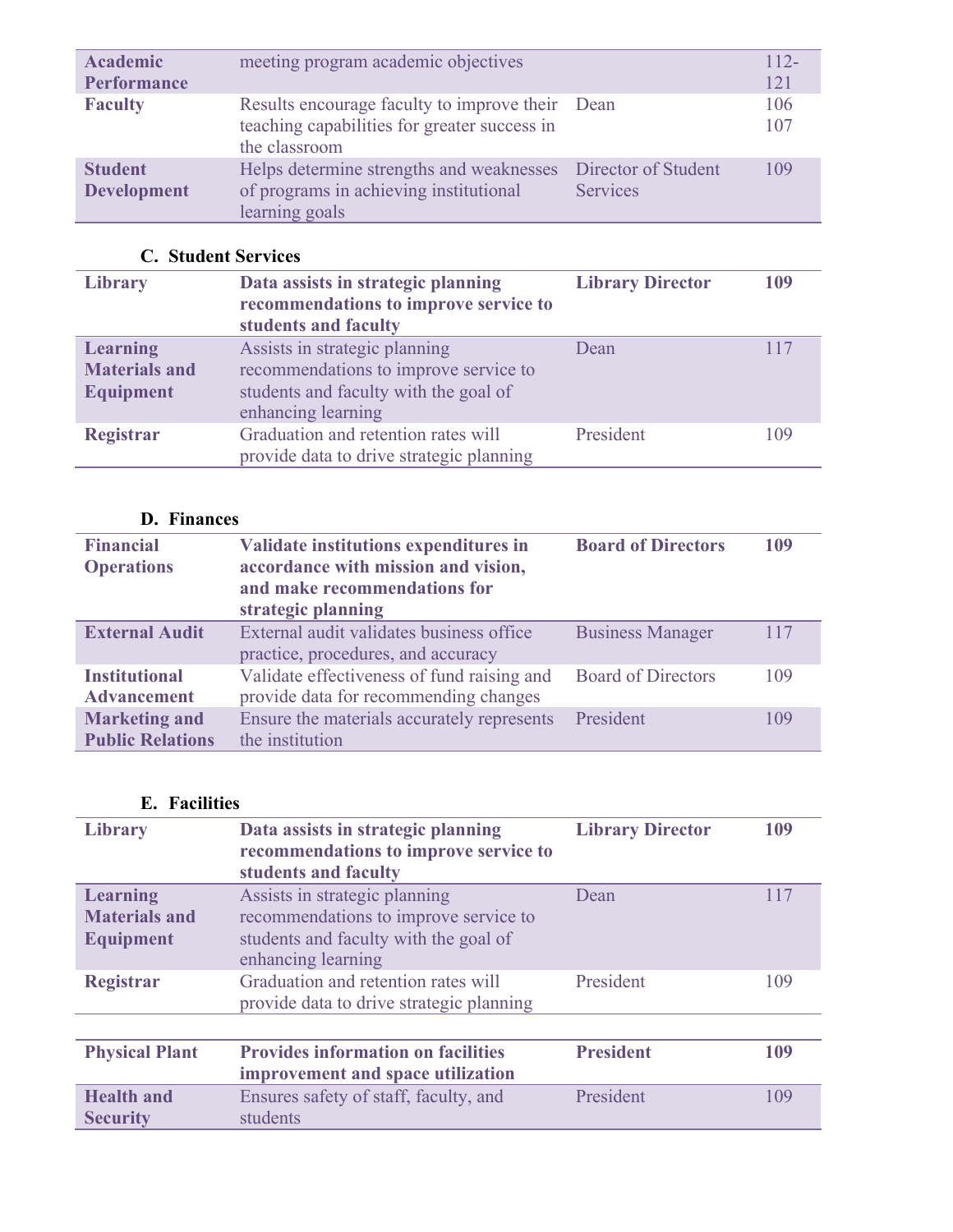# **F. Office of Institutional Effectiveness**

| <b>IE</b> Department | Evaluates assessment cycle, policies,<br>and procedures | OIF                     | 109 |
|----------------------|---------------------------------------------------------|-------------------------|-----|
| <b>Assessment</b>    | Provides data for strategic planning and                | <b>Department Heads</b> | 109 |
| <b>Department</b>    | action items                                            |                         |     |
| <b>Assessment</b>    | Evaluation of strengths, weaknesses,                    | OIF                     | 109 |
| <b>Instruments</b>   | budget and strategic implications                       |                         |     |

### ASSESSMENT FORMS LEGEND

| <b>Entering Student Survey</b>               | <b>IE</b> 101         |
|----------------------------------------------|-----------------------|
| <b>Student Survey</b>                        | IE 102                |
| <b>Graduate Survey</b>                       | IE 112, 113, 114, 115 |
| Board of Directors Self-Survey               | <b>IE</b> 104         |
| President Evaluation by Board                | IE 105                |
| <b>VES Staff Employee Performance Review</b> | IE 106                |
| Dean's Course Evaluation                     | IE 107                |
| <b>Student Course Evaluation</b>             | IE 108                |
| Department Assessment Report                 | IE 109                |
| <b>Annual Assessment Report</b>              | <b>IE</b> 110         |
| Missions Experience Survey                   | IE 111                |
| Program Evaluation M.A.T.S.                  | IE 112                |
| Program Evaluation M.A.C.A.                  | IE 113                |
| Program Evaluation M.A.B.S                   | <b>IE</b> 114         |
| Program Evaluation M.Div                     | IE 115                |
| Minutes of Meeting                           | <b>IE</b> 117         |
| Portfolio Instructions M.A.T.S.              | IE 118                |
| Portfolio Instructions M.A.C.A.              | IE 119                |
| Portfolio Instructions M.A.B.S.              | IE 120                |
| Portfolio Instructions M.Div                 | IE 121                |
| <b>Cover Sheet</b>                           | IE 122                |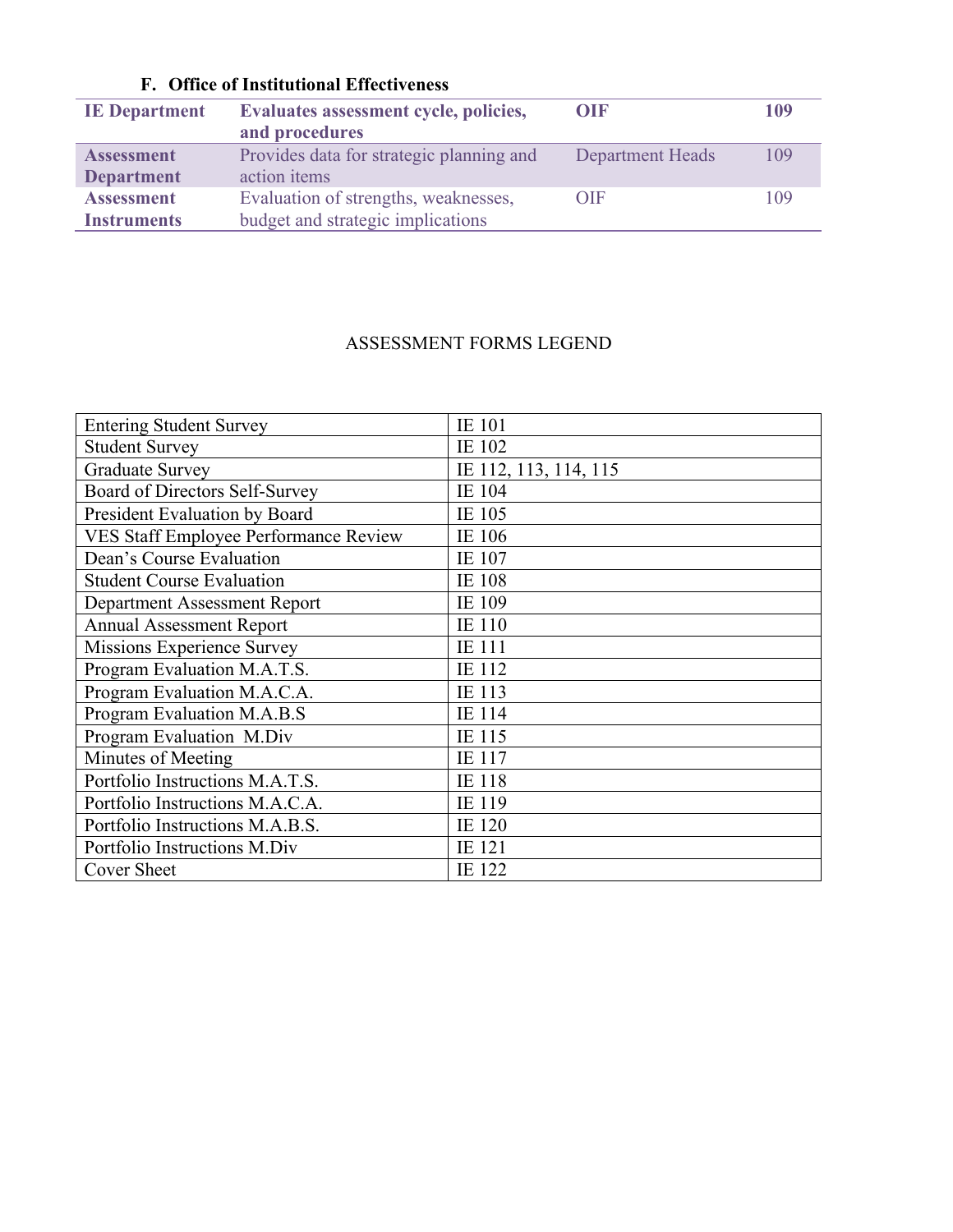## **Institutional Effectiveness Timeline for Curricular and Co-curricular Assessments**

| <b>DUE</b>  | <b>ASSESSMENT</b>                         | <b>RESPONSIBILITY</b>            | <b>FORM</b> |
|-------------|-------------------------------------------|----------------------------------|-------------|
| <b>DATE</b> |                                           |                                  |             |
| 2016        | Doctrinal, Philosophical, Ethical         | President, Board                 | 104         |
| 2013        | Purpose and Objectives                    | President, Board                 | 104         |
| 2013        | <b>Board of Directors</b>                 | <b>Board Chairman</b>            | 104         |
| 2013        | President                                 | <b>Board Chairman</b>            | 105         |
| 2016        | Administration                            | President                        | 109         |
| 2013        | <b>Support Staff</b>                      | President                        | 106, 109    |
| 2013        | Policies and Procedures                   | President                        | 117         |
| 2014        | Physical Plant                            | President                        | 109         |
| 2014        | Health and Security                       | President                        | 109         |
| 2014        | Program and Curricula                     | Dean                             | 117, 118    |
| 2013        | Academic Committee                        | Dean                             | 117         |
| 2013        | <b>External Studies</b>                   | <b>Director Ext Studies</b>      | 109         |
| 2013        | Registrar                                 | President                        | 109         |
| 2013        | Faculty                                   | Dean                             | 106, 107    |
| 2014        | <b>Student Development</b>                | <b>Director Student Services</b> | 109         |
| 2014        | Library                                   | <b>Director Library Services</b> | 109         |
| 2014        | Learning Materials and Equipment          | Dean                             | 117         |
| 2014        | <b>Financial Operations Policy</b>        | <b>Board of Directors</b>        | 109         |
| 2013        | <b>Financial Audit</b>                    | <b>Business Manager</b>          | 117         |
| 2016        | Marketing and Public Relations            | President                        | 109         |
| 2016        | <b>IE</b> Department                      | Director of Assessment           | 109         |
| 2016        | <b>Assessment Summaries by Department</b> | Program Directors                | 109         |
| 2016        | <b>Assessment Instruments</b>             | Director of Assessment           | 109         |
| 2013        | Major Program Review MATS                 | Director of MATS                 | 112         |
| 2014        | Major Program Review MABS                 | Director of MABS                 | 113         |
| 2015        | Major Program Review MACA                 | Director of MACA                 | 114         |
| 2016        | Major Program Review M. Div               | Director of M. Div               | 115         |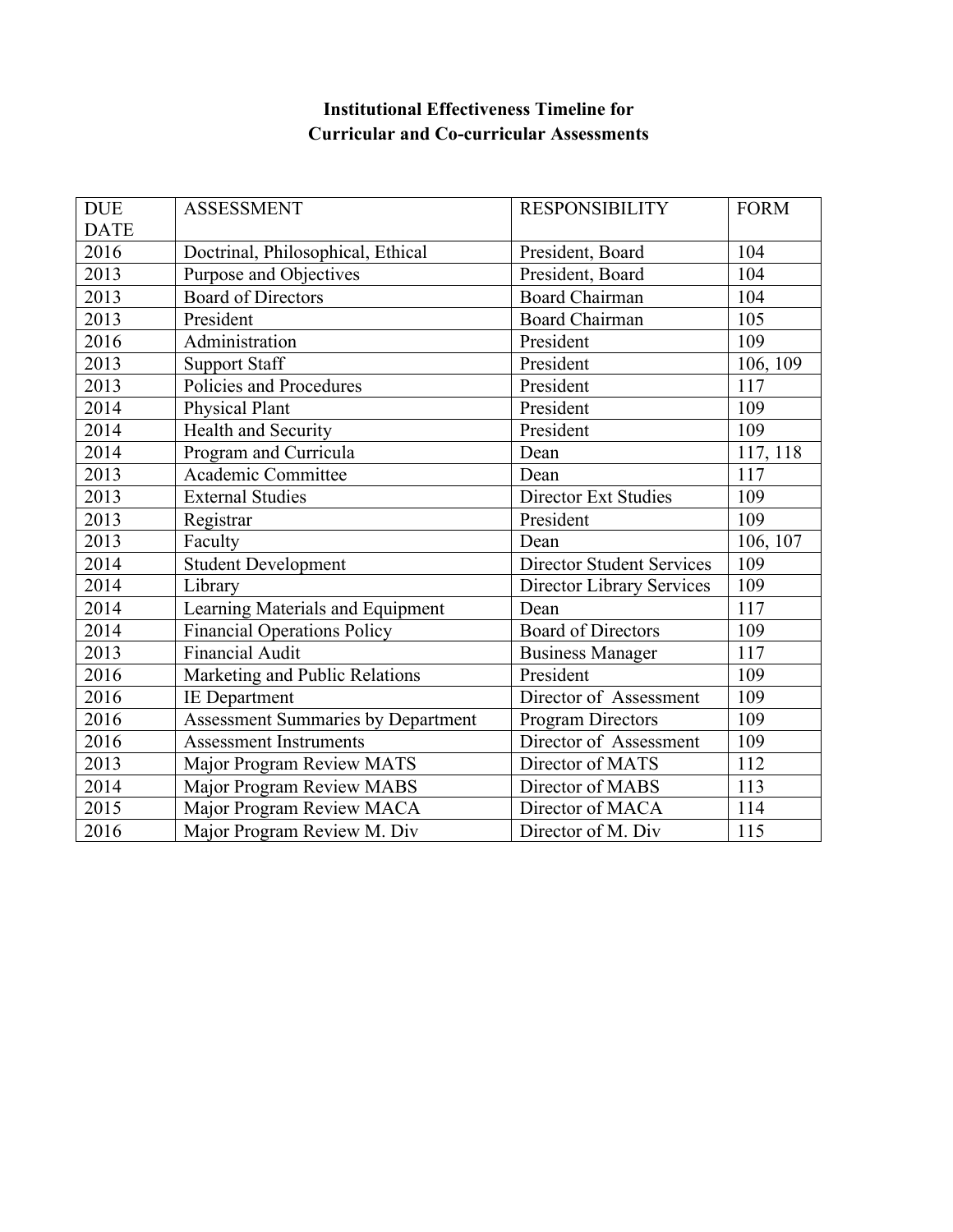| <b>CYCLE</b>   | <b>ASSESSMENT</b>                  | 2013                                | 2014                                | 2015                      | 2016                      | 2017                                |
|----------------|------------------------------------|-------------------------------------|-------------------------------------|---------------------------|---------------------------|-------------------------------------|
| $\overline{7}$ | Doctrinal, Philosophical,          |                                     |                                     |                           | $\overline{X}$            |                                     |
|                | Ethical                            |                                     |                                     |                           |                           |                                     |
| 7              | Purpose and Objectives             | X                                   |                                     |                           |                           |                                     |
| $\mathbf{1}$   | <b>Board of Directors</b>          | $\overline{\text{X}}$               | X                                   | X                         | X                         | $\boldsymbol{X}$                    |
| $\mathbf{1}$   | President                          | $\mathbf X$                         | $\overline{X}$                      | $\overline{X}$            | $\overline{X}$            | $\overline{X}$                      |
| $\overline{3}$ | Administration                     |                                     |                                     |                           | $\mathbf X$               |                                     |
| $\mathbf{1}$   | <b>Support Staff</b>               | $\boldsymbol{\mathrm{X}}$           | X                                   | X                         | $\overline{X}$            | X                                   |
| 1              | Policies and Procedures            | $\boldsymbol{\mathrm{X}}$           | $\mathbf X$                         | X                         | $\boldsymbol{\mathrm{X}}$ | $\boldsymbol{\mathrm{X}}$           |
| 5              | Physical Plant                     |                                     | $\overline{\textbf{X}}$             |                           |                           |                                     |
| $\overline{5}$ | Health and Security                |                                     | $\overline{\mathbf{X}}$             |                           |                           |                                     |
| 5              | Program and Curricula              |                                     | $\overline{\textbf{X}}$             |                           |                           |                                     |
|                | Academic Committee                 | $\mathbf X$                         | $\overline{X}$                      | $\mathbf X$               | $\mathbf X$               | $\mathbf X$                         |
| $\overline{4}$ | <b>External Studies</b>            | $\overline{X}$                      | $\overline{X}$                      | $\overline{X}$            | $\overline{X}$            | $\overline{X}$                      |
| $\mathbf{1}$   | Course Evaluations                 | $\boldsymbol{\mathrm{X}}$           | $\overline{\mathbf{X}}$             | $\boldsymbol{\mathrm{X}}$ | X                         | $\mathbf X$                         |
| $\mathbf{1}$   | Registrar                          | $\frac{\overline{X}}{\overline{X}}$ | $\frac{\overline{X}}{\overline{X}}$ | $\mathbf X$               | $\mathbf X$               | $\frac{\overline{X}}{\overline{X}}$ |
| $\mathbf{1}$   | Faculty                            |                                     |                                     | $\overline{X}$            | $\overline{X}$            |                                     |
| 5              | <b>Student Development</b>         |                                     | $\overline{\textbf{X}}$             |                           |                           |                                     |
| 5              | Library                            |                                     | $\overline{\textbf{X}}$             |                           |                           |                                     |
| 5              | Learning Materials and             |                                     | $\overline{X}$                      |                           |                           |                                     |
|                | Equipment                          |                                     |                                     |                           |                           |                                     |
| 5              | <b>Financial Operations Policy</b> |                                     | $\mathbf X$                         |                           |                           |                                     |
| $\mathbf{1}$   | Financial Audit                    | $\boldsymbol{\mathrm{X}}$           | $\overline{X}$                      | X                         | X                         | X                                   |
| $\overline{3}$ | Marketing and Public               |                                     |                                     |                           | $\overline{X}$            |                                     |
|                | Relations                          |                                     |                                     |                           |                           |                                     |
| 3              | <b>IE</b> Department               |                                     |                                     |                           | X                         |                                     |
| $\overline{3}$ | Assessment Summaries by            |                                     |                                     |                           | $\mathbf X$               |                                     |
|                | Department                         |                                     |                                     |                           |                           |                                     |
| $\overline{3}$ | <b>Assessment Instruments</b>      |                                     |                                     |                           | $\boldsymbol{\mathrm{X}}$ |                                     |
| $\overline{4}$ | Major Program Review               | X                                   |                                     |                           |                           |                                     |
|                | <b>MATS</b>                        |                                     |                                     |                           |                           |                                     |
| $\overline{4}$ | Major Program Review               |                                     | $\boldsymbol{\mathrm{X}}$           |                           |                           |                                     |
|                | <b>MABS</b>                        |                                     |                                     |                           |                           |                                     |
| $\overline{4}$ | Major Program Review               |                                     |                                     | X                         |                           |                                     |
|                | <b>MACA</b>                        |                                     |                                     |                           |                           |                                     |
| $\overline{4}$ | Major Program Review               |                                     |                                     |                           | X                         |                                     |
|                | M. Div                             |                                     |                                     |                           |                           |                                     |

# **Institutional Effectiveness 5 Year Projected Timeline for Curricular and Co-curricular Assessments**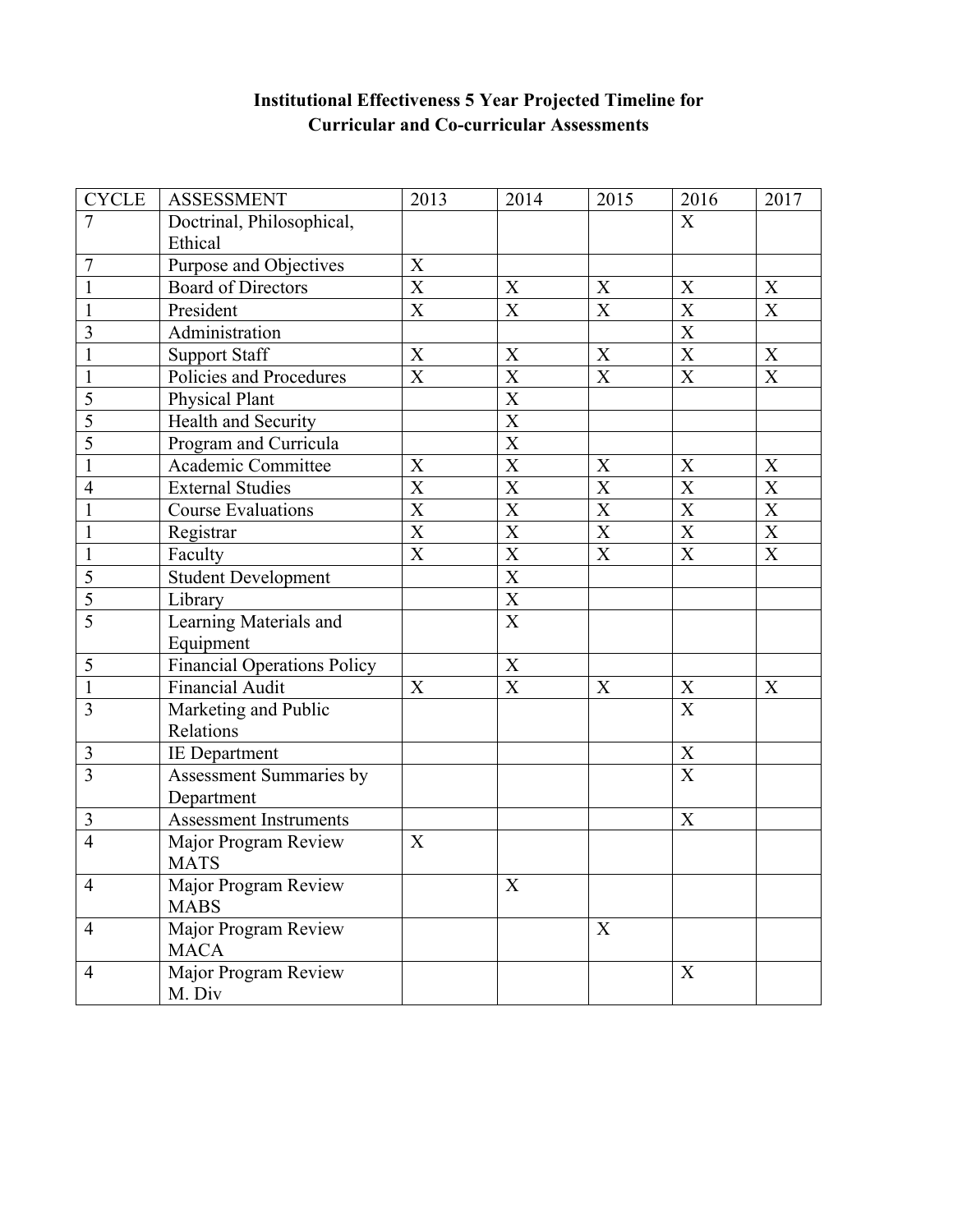# **Regular Assessment Instruments**

# **Veritas Evangelical Seminary**

# **Church/Missions Experience**

| Name                                                                                                                                                                                 |
|--------------------------------------------------------------------------------------------------------------------------------------------------------------------------------------|
| One<br>Two<br>Three<br>Four                                                                                                                                                          |
| Using the scale indicated, please select the response that best describes how you right now.<br>5 Strongly agree<br>4 Agree<br>3 Agree somewhat<br>2 Disagree<br>1 Strongly disagree |
| Missions Experience requirement(s) have caused me to engage in service without regard for acclaim.                                                                                   |
| Missions Experience requirement(s) have caused me to develop personal integrity.                                                                                                     |
| Missions Experience requirement(s) have caused me to be a Christian example.                                                                                                         |
| Missions Experience requirement(s) have caused me to function responsively to others needs.                                                                                          |
| Missions Experience requirement(s) have caused me to acquire a more Positive approach.                                                                                               |
| Missions Experience requirement(s) have caused me to acknowledge my limitations.                                                                                                     |
| Missions Experience requirement(s) have caused me close the gap between profession and practice.                                                                                     |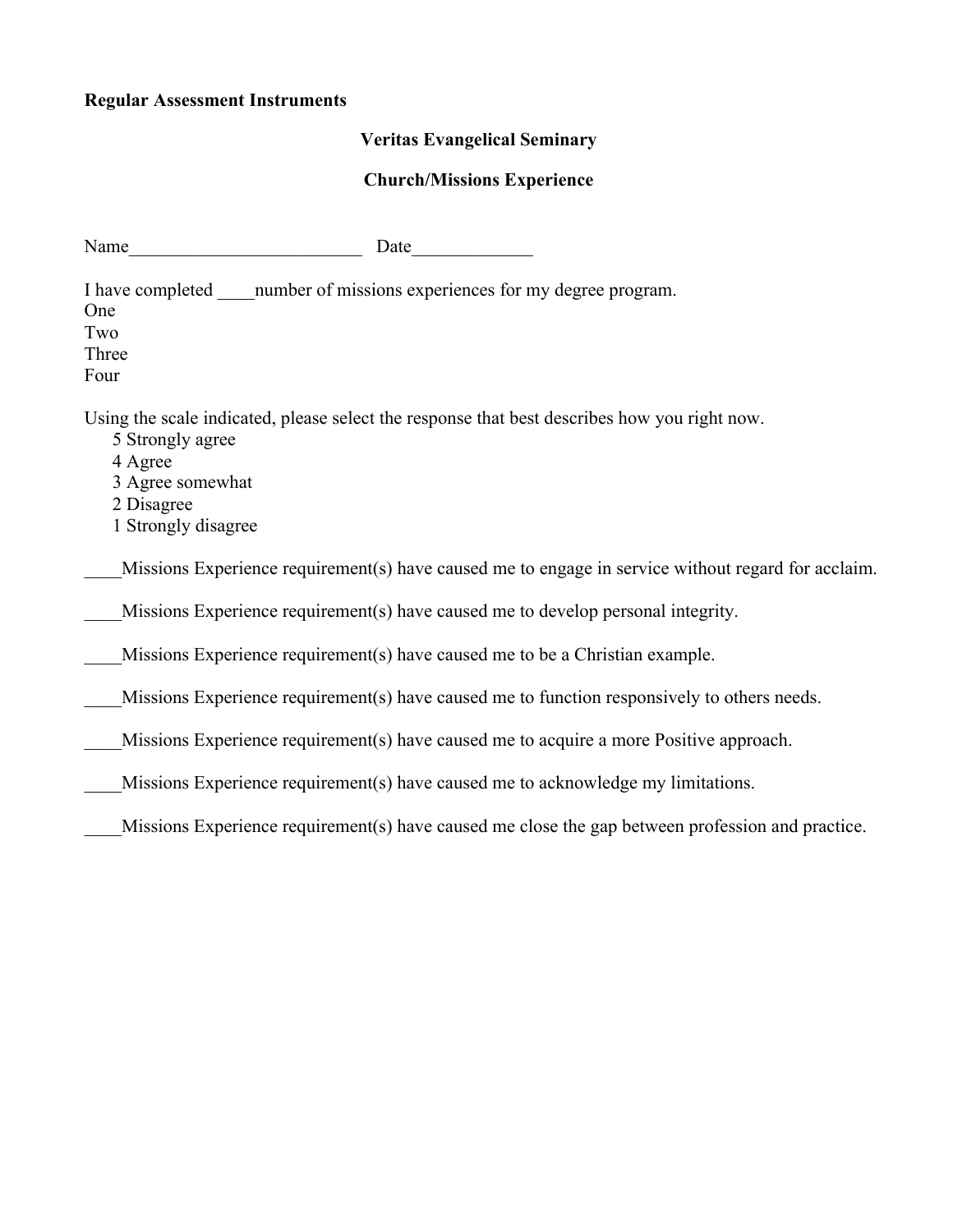### **Veritas Evangelical Seminary (Insert Year) Student Services Survey**

VES Student Services is very interested in your experience with the services offered by our staff and the level of satisfaction, and desire to better understand and minister to your needs.

Name Optional Date

**Instructions**: Write in the space provided the number that most accurately expresses your response using the scale provided. If you wish to respond further to any of the questions, write the number of the question with your comments on a separate page.

**1-** Strongly Agree **2-** Agree **3-** Disagree **4-** Strongly Disagree **5-** Don't Know

The VES Student Services staff were:

- 1. \_\_ Helpful and friendly
- 2. \_\_\_ Competent and informative
- 3. \_\_\_ Able to assist with your needs in a reasonable timeframe
- 4. \_\_\_ Courteous and understanding
- 5. \_\_ Able to communicate with you satisfactorily
- 6. \_\_\_ Were able to refer you to the appropriate departments when needed
- 7. \_\_\_ Helpful in both verbal and written communication
- 8. Available to you with convenient working hours

The VES Student Services staff offered:

- 1. \_\_ Knowledgeable direction and counsel
- 2. \_\_ Pertinent employment/ministry/ volunteer opportunities
- 3. \_\_\_ Information regarding conferences and events
- 4. Career counseling and job placement assistance

What was the strongest area of service made available to you by the Student Services staff?

 $\_$  , and the contribution of the contribution of the contribution of the contribution of  $\mathcal{L}_\text{max}$  $\_$  , and the contribution of the contribution of the contribution of the contribution of  $\mathcal{L}_\text{max}$ 

 $\_$  , and the contribution of the contribution of the contribution of the contribution of  $\mathcal{L}_\text{max}$  $\mathcal{L}_\mathcal{L} = \{ \mathcal{L}_\mathcal{L} = \{ \mathcal{L}_\mathcal{L} = \{ \mathcal{L}_\mathcal{L} = \{ \mathcal{L}_\mathcal{L} = \{ \mathcal{L}_\mathcal{L} = \{ \mathcal{L}_\mathcal{L} = \{ \mathcal{L}_\mathcal{L} = \{ \mathcal{L}_\mathcal{L} = \{ \mathcal{L}_\mathcal{L} = \{ \mathcal{L}_\mathcal{L} = \{ \mathcal{L}_\mathcal{L} = \{ \mathcal{L}_\mathcal{L} = \{ \mathcal{L}_\mathcal{L} = \{ \mathcal{L}_\mathcal{$ 

 $\_$  , and the contribution of the contribution of the contribution of the contribution of  $\mathcal{L}_\text{max}$  $\_$  , and the contribution of the contribution of the contribution of the contribution of  $\mathcal{L}_\text{max}$ 

 $\_$  , and the contribution of the contribution of the contribution of the contribution of  $\mathcal{L}_\text{max}$ 

 $\_$  , and the contribution of the contribution of the contribution of the contribution of  $\mathcal{L}_\text{max}$ 

What area most needs to be improved within Student Services?

Did the scope and effectiveness of the services available meet your needs?

Any other comments.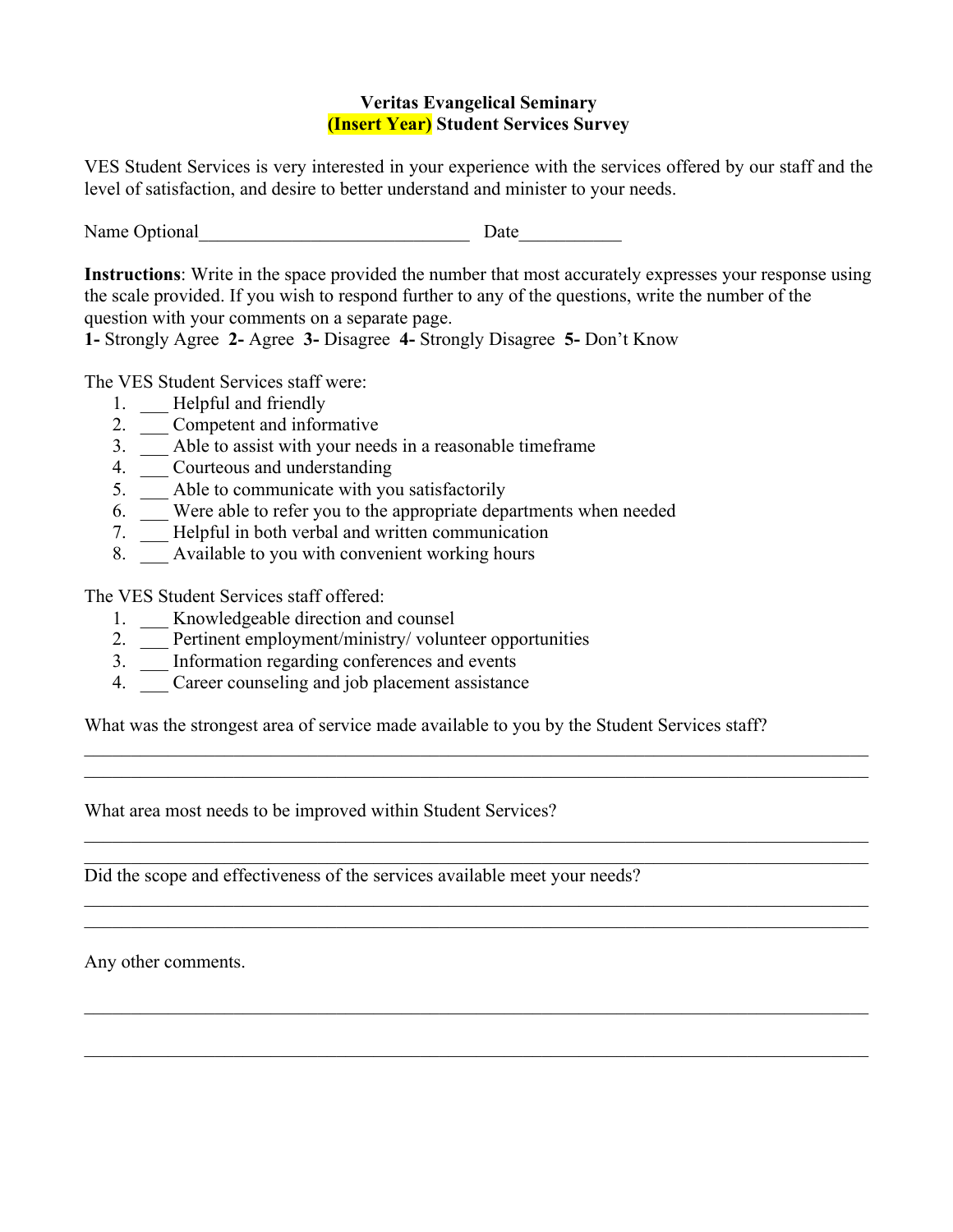### VERITAS EVANGELICAL SEMINARY Board of Directors' Self-Evaluation Form Adopted February 11,2010

The purpose of the Board self-evaluation is to identify areas of Board functions that are working well and those that may need improvement, which include the following:

- 1. Develop and review Board self-evaluation policies and processes
- 2. Conduct an honest and thoughtful Board self-evaluation discussion
- 3. Use the results of the evaluation to continuously improve Board effectiveness

 $\mathcal{L}_\text{max}$  and the contract of the contract of the contract of the contract of the contract of the contract of

 $\mathcal{L}_\text{max}$  , and the contribution of the contribution of the contribution of the contribution of the contribution of the contribution of the contribution of the contribution of the contribution of the contribution of t

In your own words, please respond to the following questions (use separate sheets of paper if necessary):

 $\_$  , and the contribution of the contribution of the contribution of the contribution of  $\mathcal{L}_\text{max}$ 

- 1. What issues have most occupied the Board's time and attention during the past year?
	- a. Were these closely tied to the mission, purpose, and vision of the Seminary and the Board, which were established the previous year?

 $\_$  , and the contribution of the contribution of the contribution of the contribution of  $\mathcal{L}_\text{max}$  $\mathcal{L}_\mathcal{L} = \{ \mathcal{L}_\mathcal{L} = \{ \mathcal{L}_\mathcal{L} = \{ \mathcal{L}_\mathcal{L} = \{ \mathcal{L}_\mathcal{L} = \{ \mathcal{L}_\mathcal{L} = \{ \mathcal{L}_\mathcal{L} = \{ \mathcal{L}_\mathcal{L} = \{ \mathcal{L}_\mathcal{L} = \{ \mathcal{L}_\mathcal{L} = \{ \mathcal{L}_\mathcal{L} = \{ \mathcal{L}_\mathcal{L} = \{ \mathcal{L}_\mathcal{L} = \{ \mathcal{L}_\mathcal{L} = \{ \mathcal{L}_\mathcal{$ 

b. Are there protocols in place to protect the doctrinal and moral purity of the Board?

 $\mathcal{L}_\mathcal{L} = \{ \mathcal{L}_\mathcal{L} = \{ \mathcal{L}_\mathcal{L} = \{ \mathcal{L}_\mathcal{L} = \{ \mathcal{L}_\mathcal{L} = \{ \mathcal{L}_\mathcal{L} = \{ \mathcal{L}_\mathcal{L} = \{ \mathcal{L}_\mathcal{L} = \{ \mathcal{L}_\mathcal{L} = \{ \mathcal{L}_\mathcal{L} = \{ \mathcal{L}_\mathcal{L} = \{ \mathcal{L}_\mathcal{L} = \{ \mathcal{L}_\mathcal{L} = \{ \mathcal{L}_\mathcal{L} = \{ \mathcal{L}_\mathcal{$  $\mathcal{L}_\mathcal{L} = \{ \mathcal{L}_\mathcal{L} = \{ \mathcal{L}_\mathcal{L} = \{ \mathcal{L}_\mathcal{L} = \{ \mathcal{L}_\mathcal{L} = \{ \mathcal{L}_\mathcal{L} = \{ \mathcal{L}_\mathcal{L} = \{ \mathcal{L}_\mathcal{L} = \{ \mathcal{L}_\mathcal{L} = \{ \mathcal{L}_\mathcal{L} = \{ \mathcal{L}_\mathcal{L} = \{ \mathcal{L}_\mathcal{L} = \{ \mathcal{L}_\mathcal{L} = \{ \mathcal{L}_\mathcal{L} = \{ \mathcal{L}_\mathcal{$ 

 $\_$  , and the contribution of the contribution of the contribution of the contribution of  $\mathcal{L}_\text{max}$ 

2. What were major successes of the Seminary during the past year?

 $\mathcal{L}_\text{max}$  , and the contribution of the contribution of the contribution of the contribution of the contribution of the contribution of the contribution of the contribution of the contribution of the contribution of t

 $\mathcal{L}_\text{max}$  , and the contribution of the contribution of the contribution of the contribution of the contribution of the contribution of the contribution of the contribution of the contribution of the contribution of t

 $\mathcal{L}_\text{max}$  , and the contribution of the contribution of the contribution of the contribution of the contribution of the contribution of the contribution of the contribution of the contribution of the contribution of t

a. How did the Board provide leadership or create an environment for the successes?

 $\mathcal{L}_\mathcal{L} = \{ \mathcal{L}_\mathcal{L} = \{ \mathcal{L}_\mathcal{L} = \{ \mathcal{L}_\mathcal{L} = \{ \mathcal{L}_\mathcal{L} = \{ \mathcal{L}_\mathcal{L} = \{ \mathcal{L}_\mathcal{L} = \{ \mathcal{L}_\mathcal{L} = \{ \mathcal{L}_\mathcal{L} = \{ \mathcal{L}_\mathcal{L} = \{ \mathcal{L}_\mathcal{L} = \{ \mathcal{L}_\mathcal{L} = \{ \mathcal{L}_\mathcal{L} = \{ \mathcal{L}_\mathcal{L} = \{ \mathcal{L}_\mathcal{$  $\mathcal{L}_\mathcal{L} = \{ \mathcal{L}_\mathcal{L} = \{ \mathcal{L}_\mathcal{L} = \{ \mathcal{L}_\mathcal{L} = \{ \mathcal{L}_\mathcal{L} = \{ \mathcal{L}_\mathcal{L} = \{ \mathcal{L}_\mathcal{L} = \{ \mathcal{L}_\mathcal{L} = \{ \mathcal{L}_\mathcal{L} = \{ \mathcal{L}_\mathcal{L} = \{ \mathcal{L}_\mathcal{L} = \{ \mathcal{L}_\mathcal{L} = \{ \mathcal{L}_\mathcal{L} = \{ \mathcal{L}_\mathcal{L} = \{ \mathcal{L}_\mathcal{$ 

 $\_$  , and the contribution of the contribution of the contribution of the contribution of  $\mathcal{L}_\text{max}$  $\_$  , and the contribution of the contribution of the contribution of the contribution of  $\mathcal{L}_\text{max}$ 

 $\overline{\phantom{a}}$  , and the contribution of the contribution of  $\overline{\phantom{a}}$  , and  $\overline{\phantom{a}}$ 

3. Are the roles of the Board Chair and other officers clear?

a. Are meetings conducted in such a manner that the purposes are achieved effectively and efficiently?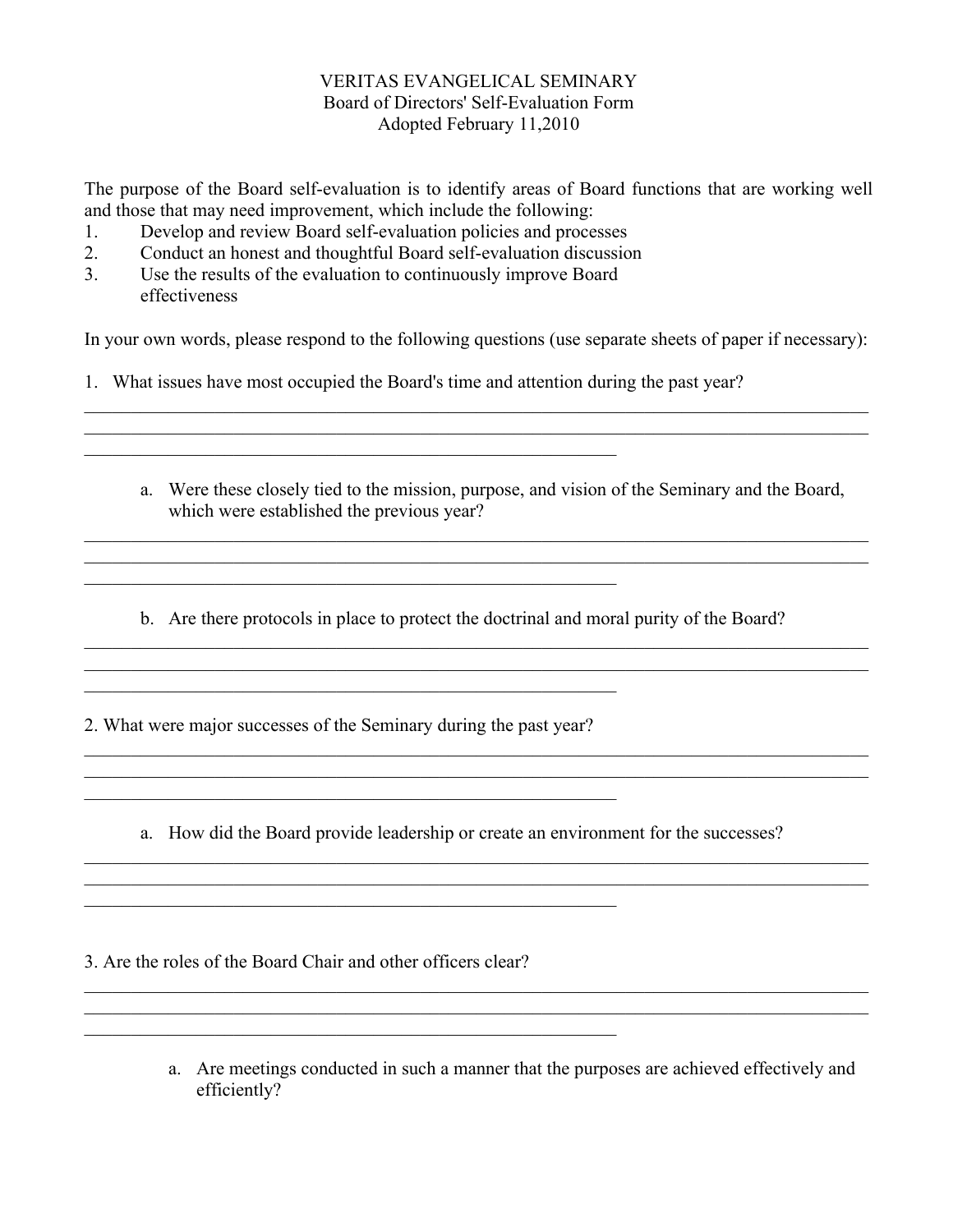b. Is there any way that members of the Board might improve the overall efficiency of the meetings?

4. Does the Board have strategies for seeking input from diverse fields and interests?

<u> 1989 - Johann John Stein, mars an deutscher Stein und der Stein und der Stein und der Stein und der Stein und</u>

a. Does the Board help promote the vision and image of the Seminary in the community?

b. In what ways?

c. How can we improve?

5. Do agendas focus on policy issues that are the Board's responsibility?

a. Do they provide adequate information and time for planning, analysis and discussion?

6. Do the Board and the President have an open, respectful partnership with clearly defined roles?

<u> 1989 - Johann Stoff, deutscher Stoff, der Stoff, der Stoff, der Stoff, der Stoff, der Stoff, der Stoff, der S</u>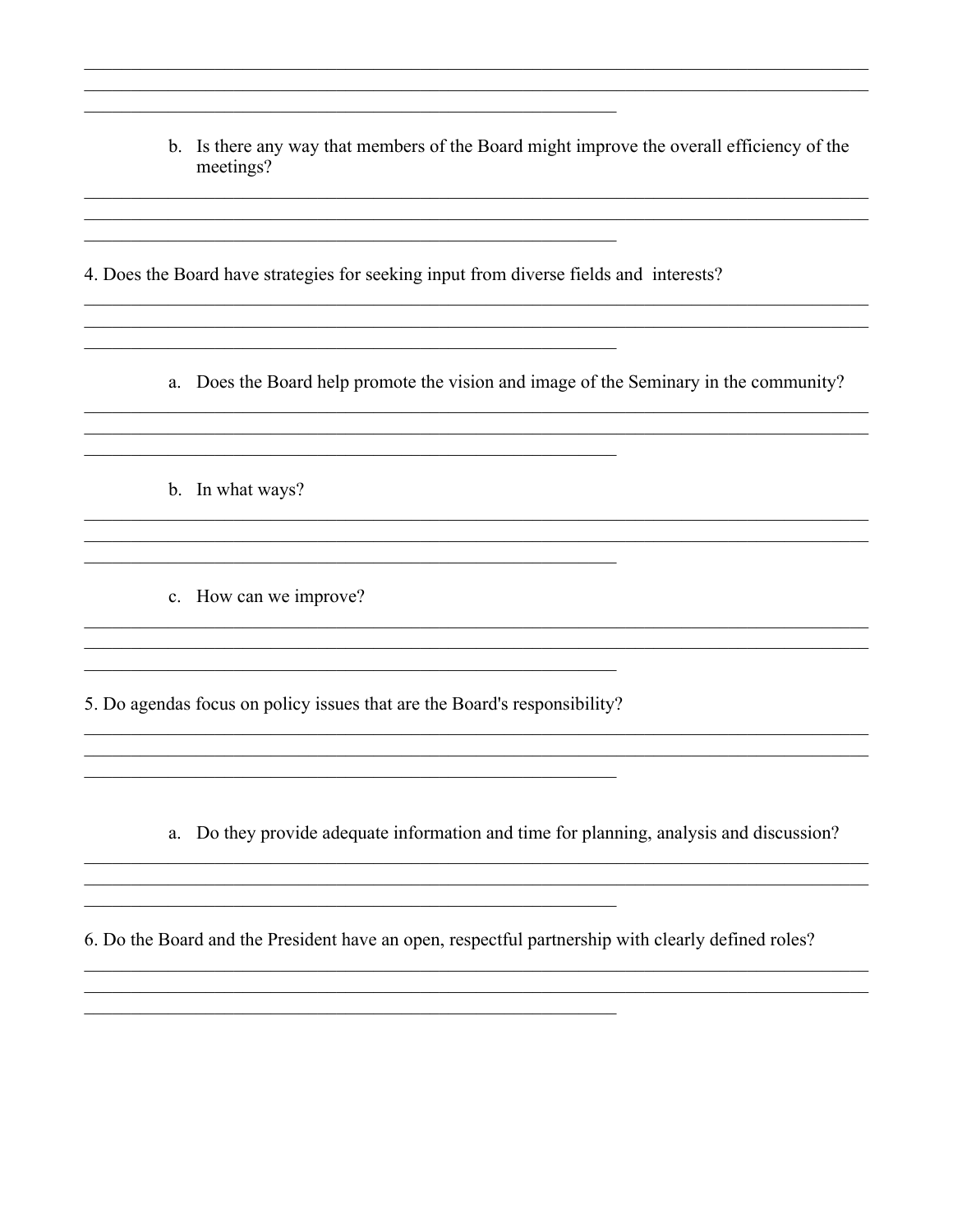| a. Does the Board keep the President informed of contacts with the community or Seminary |
|------------------------------------------------------------------------------------------|
| employees?                                                                               |

7. Do Board members support the Seminary by attending various events?

<u> 1989 - Johann Stoff, deutscher Stoff, der Stoff, der Stoff, der Stoff, der Stoff, der Stoff, der Stoff, der S</u>

<u> 1989 - Johann John Stein, marwolaethau (b. 1989)</u>

a. Can we improve and, if so, in what ways?

<u> 1980 - John Stein, Amerikaansk kalendaris (</u>

b. Is the Board sensitive to the concerns of students and employees while maintaining impartiality and support for the President?

8. Do Board members respect each other's opinions?

a. Do Board members treat each other, staff, and all Seminary constituencies with respect?

b. Do Board members have adequate information upon which to base decisions?

9. Do new Board members receive an orientation to the roles, procedures, policies, and responsibilities of the Board and to the Seminary's mission, purpose, and policies?

<u> 1989 - Johann Stoff, deutscher Stoff, der Stoff, der Stoff, der Stoff, der Stoff, der Stoff, der Stoff, der S</u>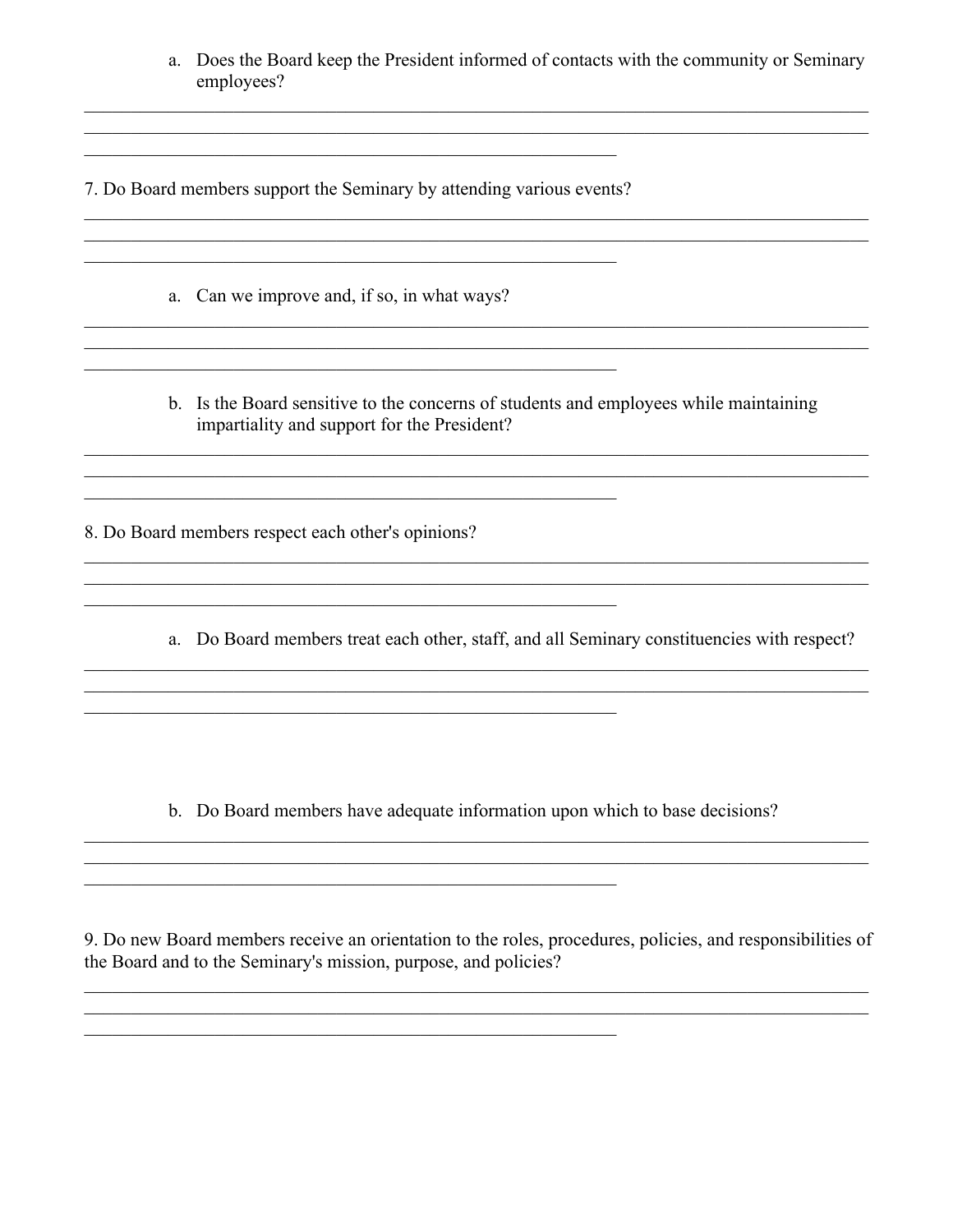10. What weaknesses, if any, should the Board seek to overcome during the next year?

<u> 1989 - Johann Stoff, Amerikaansk politiker († 1908)</u>

11. What do you consider to be the most positive assets or strengths for the Board's actions as well as the Board's thoughts?

<u> 1989 - Johann Barbara, martxa amerikan bashkar (</u>

| Signature: | Date: |  |
|------------|-------|--|
|            |       |  |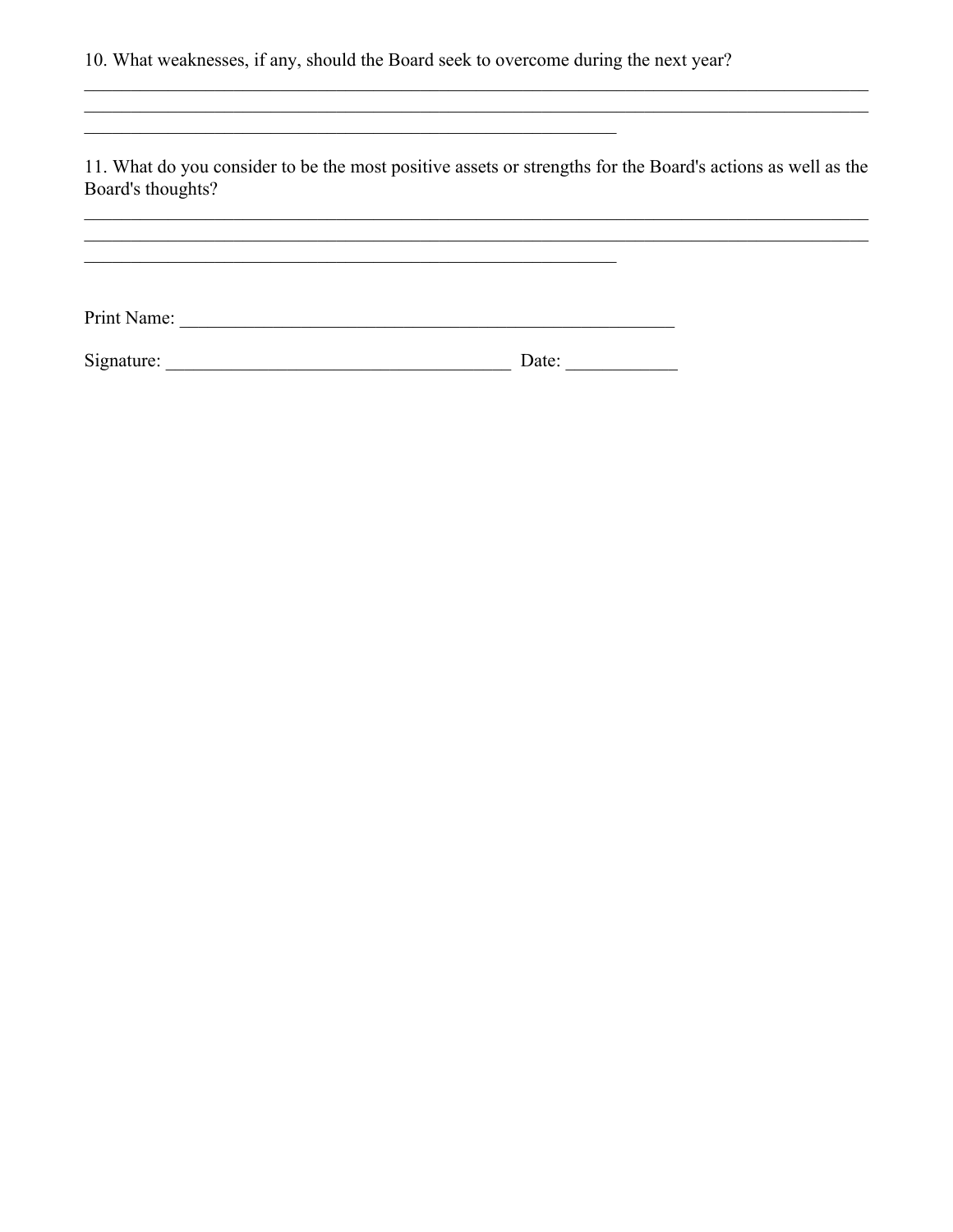#### **Veritas Evangelical Seminary Board Director Self-Evaluation**

|              |                                                                      |                                                                                                                                                                                  | $\overline{4}$                                                                                                                           |                                                                                                                                  |  |
|--------------|----------------------------------------------------------------------|----------------------------------------------------------------------------------------------------------------------------------------------------------------------------------|------------------------------------------------------------------------------------------------------------------------------------------|----------------------------------------------------------------------------------------------------------------------------------|--|
|              |                                                                      |                                                                                                                                                                                  | $\overline{4}$                                                                                                                           |                                                                                                                                  |  |
|              |                                                                      |                                                                                                                                                                                  | $\overline{4}$                                                                                                                           |                                                                                                                                  |  |
|              |                                                                      |                                                                                                                                                                                  |                                                                                                                                          |                                                                                                                                  |  |
|              |                                                                      |                                                                                                                                                                                  |                                                                                                                                          |                                                                                                                                  |  |
|              |                                                                      |                                                                                                                                                                                  |                                                                                                                                          |                                                                                                                                  |  |
| $\mathbf{1}$ |                                                                      |                                                                                                                                                                                  |                                                                                                                                          |                                                                                                                                  |  |
|              |                                                                      | $\overline{3}$                                                                                                                                                                   | $\overline{4}$                                                                                                                           |                                                                                                                                  |  |
|              |                                                                      |                                                                                                                                                                                  | $\overline{4}$                                                                                                                           |                                                                                                                                  |  |
| $\mathbf{1}$ | $\overline{2}$                                                       |                                                                                                                                                                                  | $\overline{4}$                                                                                                                           |                                                                                                                                  |  |
|              |                                                                      |                                                                                                                                                                                  |                                                                                                                                          |                                                                                                                                  |  |
|              |                                                                      |                                                                                                                                                                                  |                                                                                                                                          |                                                                                                                                  |  |
|              |                                                                      |                                                                                                                                                                                  |                                                                                                                                          |                                                                                                                                  |  |
|              |                                                                      |                                                                                                                                                                                  |                                                                                                                                          |                                                                                                                                  |  |
|              | Please circle the appropriate number that describes your evaluation. | $\mathbf{1}$<br>$\mathbf{1}$<br>$\overline{2}$<br>$\mathbf{1}$<br>$\mathbf{1}$<br>$\mathbf{1}$<br>$\mathbf{1}$<br>$\overline{2}$<br>$\mathbf{1}$<br>$\mathbf{1}$<br>$\mathbf{1}$ | Scale: 4- Superior 3- Above Average 2- Average 1- Needs Improvement<br>$\overline{2}$<br>$\overline{3}$<br>$\overline{3}$<br>$2 \quad 3$ | $2 \quad 3$<br>$2 \t3 \t4$<br>$2 \quad 3 \quad 4$<br>$2 \t3 \t4$<br>$2 \quad 3 \quad 4$<br>$\overline{3}$<br>$2 \quad 3 \quad 4$ |  |

\_\_\_\_\_\_\_\_\_\_\_\_\_\_\_\_\_\_\_\_\_\_\_\_\_\_\_\_\_\_\_\_\_\_\_\_\_\_\_\_\_\_\_\_\_\_\_\_\_\_\_\_\_\_\_\_\_\_\_\_\_\_\_\_\_\_

 $\frac{1}{2}$  ,  $\frac{1}{2}$  ,  $\frac{1}{2}$  ,  $\frac{1}{2}$  ,  $\frac{1}{2}$  ,  $\frac{1}{2}$  ,  $\frac{1}{2}$  ,  $\frac{1}{2}$  ,  $\frac{1}{2}$  ,  $\frac{1}{2}$  ,  $\frac{1}{2}$  ,  $\frac{1}{2}$  ,  $\frac{1}{2}$  ,  $\frac{1}{2}$  ,  $\frac{1}{2}$  ,  $\frac{1}{2}$  ,  $\frac{1}{2}$  ,  $\frac{1}{2}$  ,  $\frac{1$ 

\_\_\_\_\_\_\_\_\_\_\_\_\_\_\_\_\_\_\_\_\_\_\_\_\_\_\_\_\_\_\_\_\_\_\_\_\_\_\_\_\_\_\_\_\_\_\_\_\_\_\_\_\_\_\_\_\_\_\_\_\_\_\_\_\_\_\_\_\_\_\_\_\_\_\_\_\_\_\_\_\_\_\_\_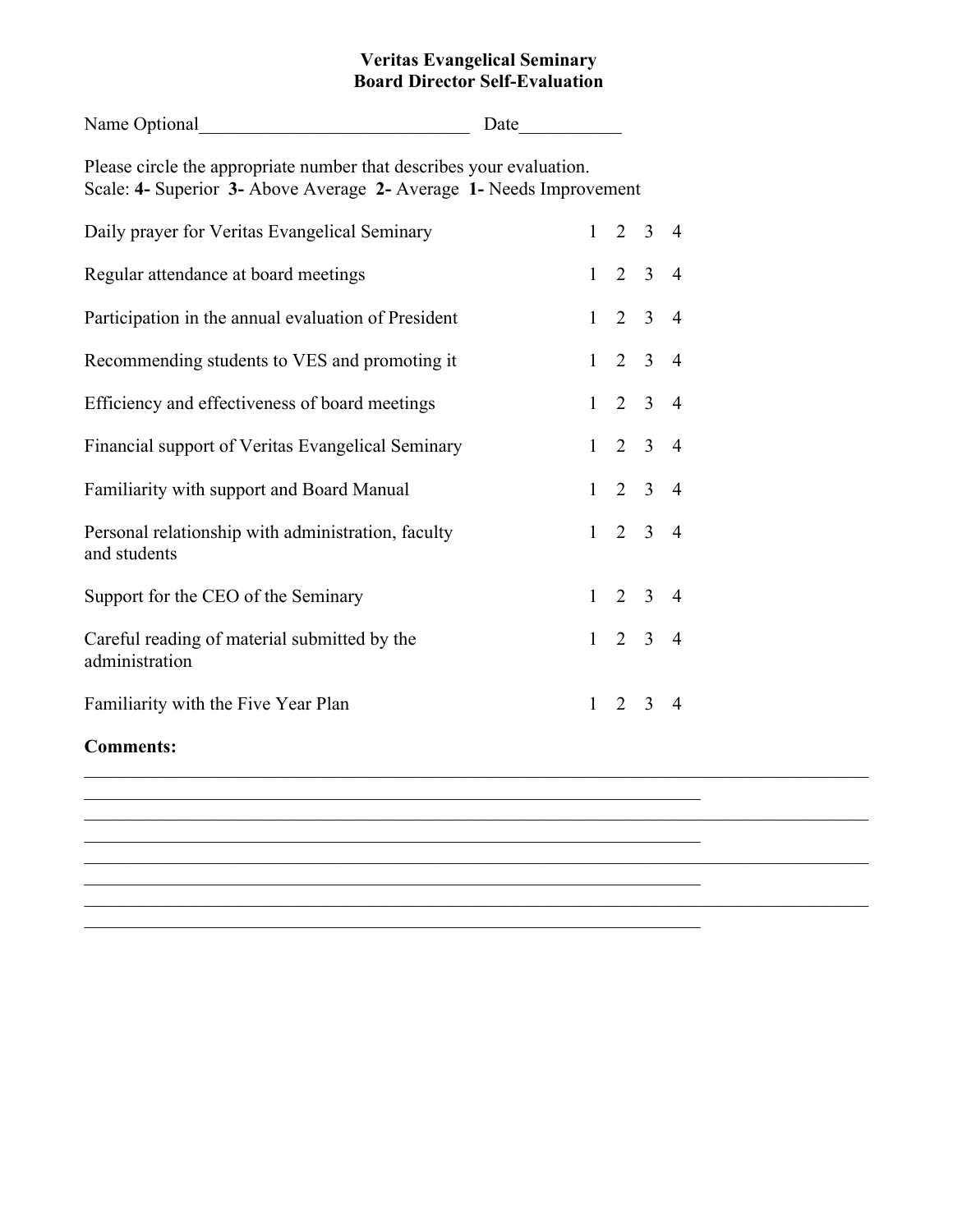# **Veritas Evangelical Seminary**

Employee Performance Review

| Loyalty              | Exceptionally                                                                                         | Unusually                                                                                                         | <b>Usually Loyal</b>                                                                                           | Often Disloyal                                                             | Usuall                                                                        |
|----------------------|-------------------------------------------------------------------------------------------------------|-------------------------------------------------------------------------------------------------------------------|----------------------------------------------------------------------------------------------------------------|----------------------------------------------------------------------------|-------------------------------------------------------------------------------|
| ,Knowledge of<br>Job | Loyal<br>Exceptionally<br>knowledge<br>aspects<br>оf                                                  | Loyal<br>Better than<br>normally<br>expected<br>knowledge of                                                      | Has sufficient<br>knowledge.<br>Occasional<br>supervision                                                      | Less than<br>adequate. Must Lacks<br>be supervised<br>and instructed       | y<br>Disloyal<br>understanding<br>of the job. Needs                           |
| Quantity of<br>Work  | Consistently<br>produces an<br>exceptional<br>amount                                                  | Usually<br>produces<br>more than<br>expected.                                                                     | Production<br>adequate for<br>requirements of<br>the                                                           | Production<br>slower<br>than normally<br>expected.                         | Inadequ<br>ate<br>producti<br>on.                                             |
| Quality of<br>Work   | Exceptionally<br>thorough and<br>accurate. Work<br>never needs<br>correction.                         | Consistently<br>more<br>thorough and<br>accurate than<br>expected. Work                                           | Accuracy and<br>thoroughness<br>met<br>job<br>requirements.                                                    | Occasionally<br>careless. Work<br>needs more than<br>normal amount<br>of   | Careless. Work<br>quality poor.<br>Needs<br>constant<br>correction.           |
| Initiative           | imaginative.<br>Consistently<br>looks<br>for ways to<br>increase<br>efficiency.<br><b>Makes</b>       | Resourceful and Proceeds on own Proceeds on<br>work without<br>prompting.<br>Frequently<br>offers<br>suggestions. | own<br>work without<br>prompting.<br>Occasionally<br>makes<br>suggestions.                                     | Often needs<br>help getting<br>started.<br>Seldom<br>makes<br>suggestions. | Must be told<br>what, to<br>do. Never makes<br>suggestions.                   |
| Cooperation          | Extremely<br>cooperative.<br>Always<br>willing to 'go the responds<br>extra mile.'                    | Very<br>cooperative.<br>Willingly<br>to requests for                                                              | Cooperates well Cooperates<br>when assistance reluctantly but<br>1S<br>required.                               | will<br>do so when<br>pressed.                                             | Uncooperative.<br>Refuses when<br>asked<br>for help.                          |
| Responsibility       | Welcomes,<br>accepts<br>and handles<br>responsibility<br>exceptionally<br>well.<br>Has total interest | Accepts and<br>handles<br>responsibility not seek<br>well. Has<br>better than<br>normally<br>exnected             | Accepts but<br>does<br>responsibility. Is responsibility<br>comfortable<br>with<br>iob as described department | hesitates to<br>accept<br>any<br>toward own job<br>or                      | Refuses any<br>responsibility.<br>Lacks interest<br>in job and<br>department. |
| Dependability        | Exception<br>ally<br>dependabl                                                                        | Unusual<br><sub>1y</sub><br>dependab<br>Ιe                                                                        | <b>Usually</b><br>dependable.                                                                                  | Often<br>undependable                                                      | Cannot be<br>depended<br>upon.                                                |
| <b>Total Score</b>   |                                                                                                       |                                                                                                                   |                                                                                                                |                                                                            |                                                                               |
| Comments:            |                                                                                                       |                                                                                                                   |                                                                                                                |                                                                            |                                                                               |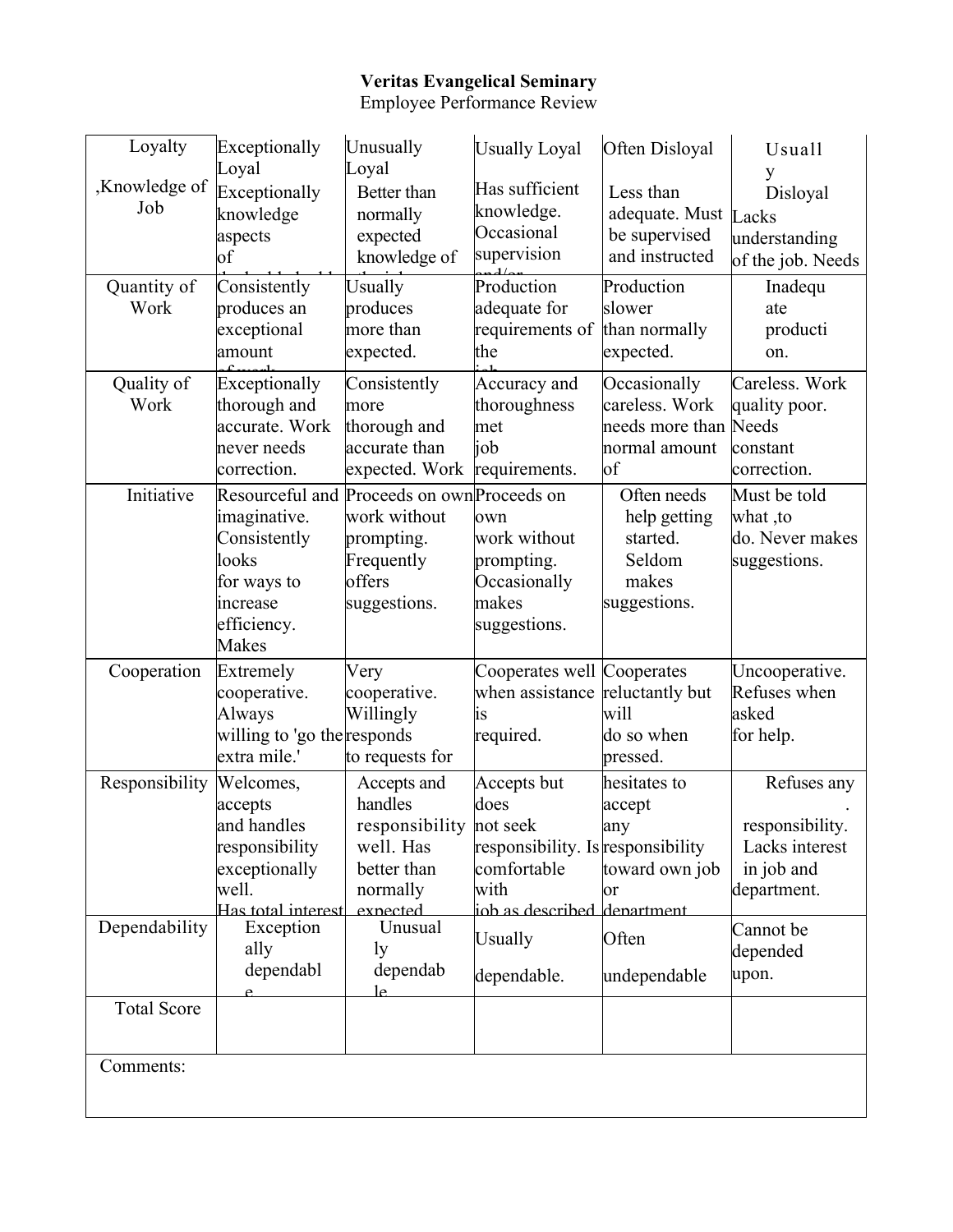### **VERITAS EVANGELICAL SEMINARY Presidential Evaluation Policy Adopted February 11, 2010**

The Board of Directors are committed to assessing the performance of the President in order to identify the occupant's strengths and areas in which he may improve. To that end, the Board of Directors has established the following processes:

1. The Board shall determine the instrument or process to be used in evaluating the President's performance. Any evaluation instrument shall incorporate criteria contained in VES policies regarding Presidential operations and job function, as well as criteria defining Presidential effectiveness promulgated by recognized practitioners in the field.

2. The process for evaluation shall be recommended to and approved by the Board.

3. If an instrument is used, all Board members will be asked to complete the evaluation instrument and submit them to the Chairman of the Board.

4. A summary of the evaluations will be presented and discussed at the next Board meeting. The results will be used to identify Presidential accomplishments in the past year along with goals and remedies for the future.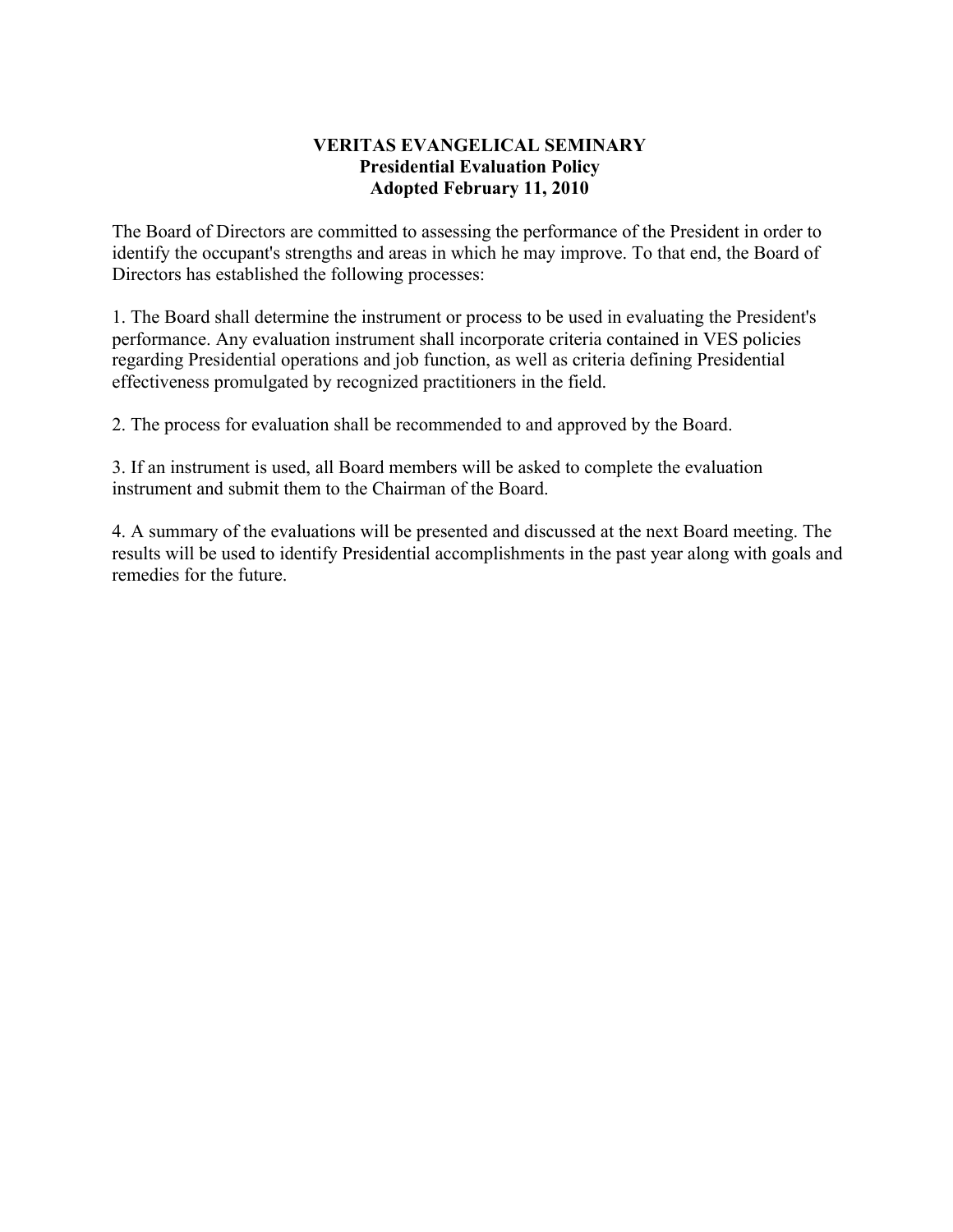#### **VERITAS EVANGELICAL SEMINARY Presidential Evaluation Process Adopted February 11,2010**

In an effort to improve President's efficiency and performance, the Board will evaluate the President regularly according to the following guidelines:

1. The Presidential Evaluation form (see attached) will be distributed to all Board members each year at the second Board meeting of each year starting in 2010.

2. Each Board member will complete the Presidential Evaluation form and submit it to the Chairman of the Board at the second Board meeting of the year.

3. The Chairman will compile the results into one Presidential Evaluation Summary Report by listing the distribution of responses given for each question and providing a list of all comments.

4. The Presidential Evaluation Summary Report will be included on the agenda for review and appropriate action at the next Board meeting. Results will be used for setting the President's goals and discussing remedies.

5. All forms and documentation associated with the Presidential Evaluation will be kept confidential as source documents for the agenda item.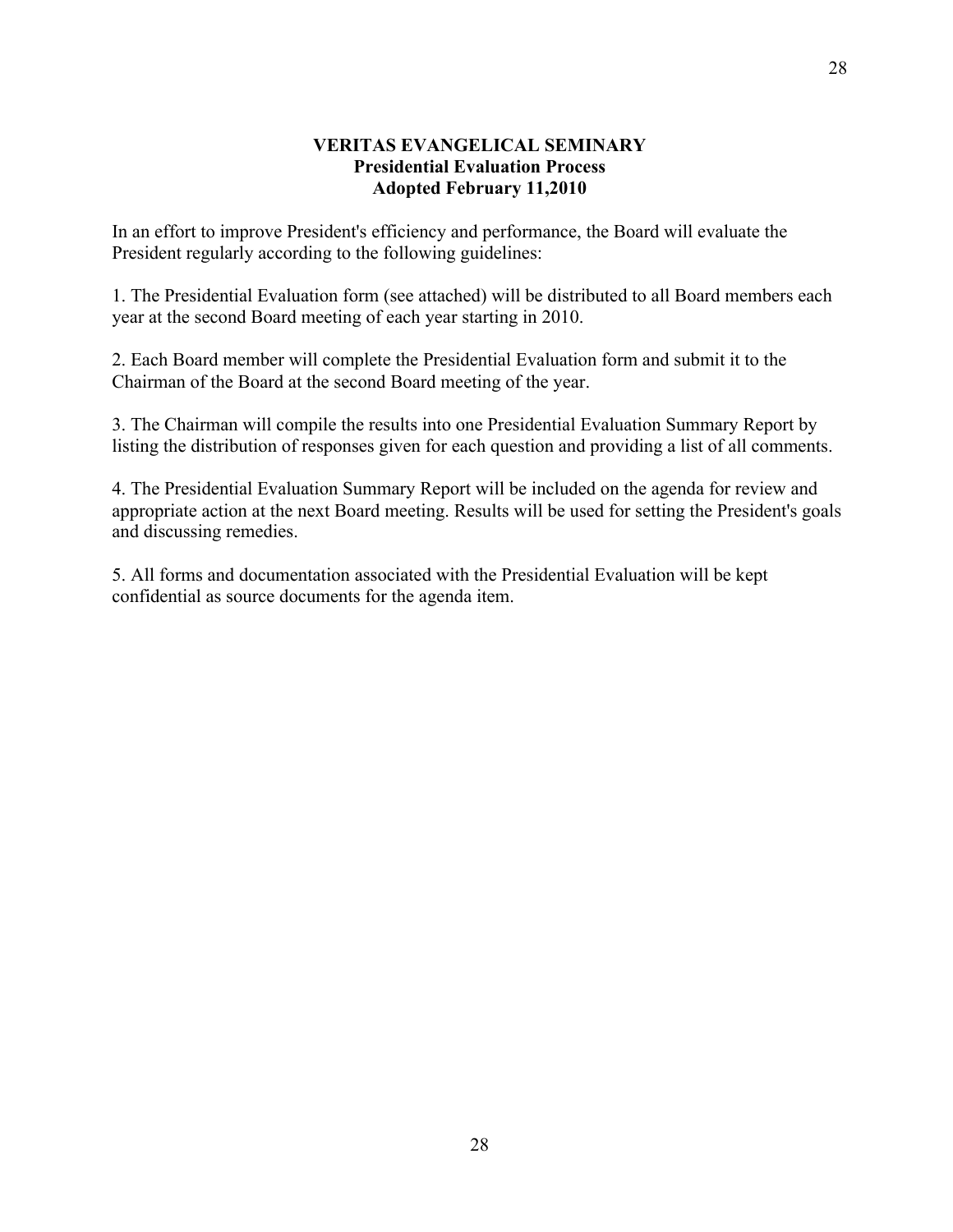#### **VERITAS EVANGELICAL SEMINARY President Evaluation Form Adopted February 11, 2010**

The purpose of the Presidential Evaluation Form is to assess the current President's performance and effectiveness and identify any areas that may need improvement. This form is designed to be completed by the Board of Directors as an assessment of the President.

In your own words, please respond to the following questions (use separate sheets of paper if necessary):

 $\mathcal{L}_\mathcal{L} = \{ \mathcal{L}_\mathcal{L} = \{ \mathcal{L}_\mathcal{L} = \{ \mathcal{L}_\mathcal{L} = \{ \mathcal{L}_\mathcal{L} = \{ \mathcal{L}_\mathcal{L} = \{ \mathcal{L}_\mathcal{L} = \{ \mathcal{L}_\mathcal{L} = \{ \mathcal{L}_\mathcal{L} = \{ \mathcal{L}_\mathcal{L} = \{ \mathcal{L}_\mathcal{L} = \{ \mathcal{L}_\mathcal{L} = \{ \mathcal{L}_\mathcal{L} = \{ \mathcal{L}_\mathcal{L} = \{ \mathcal{L}_\mathcal{$  $\mathcal{L}_\mathcal{L} = \{ \mathcal{L}_\mathcal{L} = \{ \mathcal{L}_\mathcal{L} = \{ \mathcal{L}_\mathcal{L} = \{ \mathcal{L}_\mathcal{L} = \{ \mathcal{L}_\mathcal{L} = \{ \mathcal{L}_\mathcal{L} = \{ \mathcal{L}_\mathcal{L} = \{ \mathcal{L}_\mathcal{L} = \{ \mathcal{L}_\mathcal{L} = \{ \mathcal{L}_\mathcal{L} = \{ \mathcal{L}_\mathcal{L} = \{ \mathcal{L}_\mathcal{L} = \{ \mathcal{L}_\mathcal{L} = \{ \mathcal{L}_\mathcal{$ 

1. What issues have most occupied the President's time and attention?

 $\mathcal{L}_\text{max}$  , and the set of the set of the set of the set of the set of the set of the set of the set of the set of the set of the set of the set of the set of the set of the set of the set of the set of the set of the

 $\mathcal{L}_\text{max}$  , where  $\mathcal{L}_\text{max}$  and  $\mathcal{L}_\text{max}$  and  $\mathcal{L}_\text{max}$ 

 $\mathcal{L}_\text{max}$ 

 $\mathcal{L}_\text{max}$  , where  $\mathcal{L}_\text{max}$  and  $\mathcal{L}_\text{max}$  and  $\mathcal{L}_\text{max}$ 

 $\mathcal{L}_\text{max}$  , where  $\mathcal{L}_\text{max}$  and  $\mathcal{L}_\text{max}$  and  $\mathcal{L}_\text{max}$ 

 $\mathcal{L}_\text{max}$  , where  $\mathcal{L}_\text{max}$  and  $\mathcal{L}_\text{max}$  and  $\mathcal{L}_\text{max}$ 

a. Were these issues closely related to the mission, purpose, and vision of the Seminary?

\_\_\_\_\_\_\_\_\_\_\_\_\_\_\_\_\_\_\_\_\_\_\_\_\_\_\_\_\_\_\_\_\_\_\_\_\_\_\_\_\_\_\_\_\_\_\_\_\_\_\_\_\_\_\_\_\_\_\_\_\_\_\_\_\_\_\_\_\_\_\_\_\_\_\_\_\_\_

2. What were major successes of the President during the past year?

a. How did the President provide leadership or create an environment for the successes?

 $\mathcal{L}_\mathcal{L} = \{ \mathcal{L}_\mathcal{L} = \{ \mathcal{L}_\mathcal{L} = \{ \mathcal{L}_\mathcal{L} = \{ \mathcal{L}_\mathcal{L} = \{ \mathcal{L}_\mathcal{L} = \{ \mathcal{L}_\mathcal{L} = \{ \mathcal{L}_\mathcal{L} = \{ \mathcal{L}_\mathcal{L} = \{ \mathcal{L}_\mathcal{L} = \{ \mathcal{L}_\mathcal{L} = \{ \mathcal{L}_\mathcal{L} = \{ \mathcal{L}_\mathcal{L} = \{ \mathcal{L}_\mathcal{L} = \{ \mathcal{L}_\mathcal{$  $\mathcal{L}_\mathcal{L} = \{ \mathcal{L}_\mathcal{L} = \{ \mathcal{L}_\mathcal{L} = \{ \mathcal{L}_\mathcal{L} = \{ \mathcal{L}_\mathcal{L} = \{ \mathcal{L}_\mathcal{L} = \{ \mathcal{L}_\mathcal{L} = \{ \mathcal{L}_\mathcal{L} = \{ \mathcal{L}_\mathcal{L} = \{ \mathcal{L}_\mathcal{L} = \{ \mathcal{L}_\mathcal{L} = \{ \mathcal{L}_\mathcal{L} = \{ \mathcal{L}_\mathcal{L} = \{ \mathcal{L}_\mathcal{L} = \{ \mathcal{L}_\mathcal{$ 

 $\mathcal{L}_\mathcal{L} = \{ \mathcal{L}_\mathcal{L} = \{ \mathcal{L}_\mathcal{L} = \{ \mathcal{L}_\mathcal{L} = \{ \mathcal{L}_\mathcal{L} = \{ \mathcal{L}_\mathcal{L} = \{ \mathcal{L}_\mathcal{L} = \{ \mathcal{L}_\mathcal{L} = \{ \mathcal{L}_\mathcal{L} = \{ \mathcal{L}_\mathcal{L} = \{ \mathcal{L}_\mathcal{L} = \{ \mathcal{L}_\mathcal{L} = \{ \mathcal{L}_\mathcal{L} = \{ \mathcal{L}_\mathcal{L} = \{ \mathcal{L}_\mathcal{$  $\mathcal{L}_\mathcal{L} = \{ \mathcal{L}_\mathcal{L} = \{ \mathcal{L}_\mathcal{L} = \{ \mathcal{L}_\mathcal{L} = \{ \mathcal{L}_\mathcal{L} = \{ \mathcal{L}_\mathcal{L} = \{ \mathcal{L}_\mathcal{L} = \{ \mathcal{L}_\mathcal{L} = \{ \mathcal{L}_\mathcal{L} = \{ \mathcal{L}_\mathcal{L} = \{ \mathcal{L}_\mathcal{L} = \{ \mathcal{L}_\mathcal{L} = \{ \mathcal{L}_\mathcal{L} = \{ \mathcal{L}_\mathcal{L} = \{ \mathcal{L}_\mathcal{$ 

 $\mathcal{L}_\mathcal{L} = \{ \mathcal{L}_\mathcal{L} = \{ \mathcal{L}_\mathcal{L} = \{ \mathcal{L}_\mathcal{L} = \{ \mathcal{L}_\mathcal{L} = \{ \mathcal{L}_\mathcal{L} = \{ \mathcal{L}_\mathcal{L} = \{ \mathcal{L}_\mathcal{L} = \{ \mathcal{L}_\mathcal{L} = \{ \mathcal{L}_\mathcal{L} = \{ \mathcal{L}_\mathcal{L} = \{ \mathcal{L}_\mathcal{L} = \{ \mathcal{L}_\mathcal{L} = \{ \mathcal{L}_\mathcal{L} = \{ \mathcal{L}_\mathcal{$  $\mathcal{L}_\mathcal{L} = \{ \mathcal{L}_\mathcal{L} = \{ \mathcal{L}_\mathcal{L} = \{ \mathcal{L}_\mathcal{L} = \{ \mathcal{L}_\mathcal{L} = \{ \mathcal{L}_\mathcal{L} = \{ \mathcal{L}_\mathcal{L} = \{ \mathcal{L}_\mathcal{L} = \{ \mathcal{L}_\mathcal{L} = \{ \mathcal{L}_\mathcal{L} = \{ \mathcal{L}_\mathcal{L} = \{ \mathcal{L}_\mathcal{L} = \{ \mathcal{L}_\mathcal{L} = \{ \mathcal{L}_\mathcal{L} = \{ \mathcal{L}_\mathcal{$ 

 $\mathcal{L}_\mathcal{L} = \{ \mathcal{L}_\mathcal{L} = \{ \mathcal{L}_\mathcal{L} = \{ \mathcal{L}_\mathcal{L} = \{ \mathcal{L}_\mathcal{L} = \{ \mathcal{L}_\mathcal{L} = \{ \mathcal{L}_\mathcal{L} = \{ \mathcal{L}_\mathcal{L} = \{ \mathcal{L}_\mathcal{L} = \{ \mathcal{L}_\mathcal{L} = \{ \mathcal{L}_\mathcal{L} = \{ \mathcal{L}_\mathcal{L} = \{ \mathcal{L}_\mathcal{L} = \{ \mathcal{L}_\mathcal{L} = \{ \mathcal{L}_\mathcal{$ 

b. Has the President implemented Board policy into the Seminary?

3. Is the role of the President clear?

a. Are communications between the President and the Board open and clear?

 $\mathcal{L}_\mathcal{L} = \{ \mathcal{L}_\mathcal{L} = \{ \mathcal{L}_\mathcal{L} = \{ \mathcal{L}_\mathcal{L} = \{ \mathcal{L}_\mathcal{L} = \{ \mathcal{L}_\mathcal{L} = \{ \mathcal{L}_\mathcal{L} = \{ \mathcal{L}_\mathcal{L} = \{ \mathcal{L}_\mathcal{L} = \{ \mathcal{L}_\mathcal{L} = \{ \mathcal{L}_\mathcal{L} = \{ \mathcal{L}_\mathcal{L} = \{ \mathcal{L}_\mathcal{L} = \{ \mathcal{L}_\mathcal{L} = \{ \mathcal{L}_\mathcal{$  $\mathcal{L}_\mathcal{L} = \{ \mathcal{L}_\mathcal{L} = \{ \mathcal{L}_\mathcal{L} = \{ \mathcal{L}_\mathcal{L} = \{ \mathcal{L}_\mathcal{L} = \{ \mathcal{L}_\mathcal{L} = \{ \mathcal{L}_\mathcal{L} = \{ \mathcal{L}_\mathcal{L} = \{ \mathcal{L}_\mathcal{L} = \{ \mathcal{L}_\mathcal{L} = \{ \mathcal{L}_\mathcal{L} = \{ \mathcal{L}_\mathcal{L} = \{ \mathcal{L}_\mathcal{L} = \{ \mathcal{L}_\mathcal{L} = \{ \mathcal{L}_\mathcal{$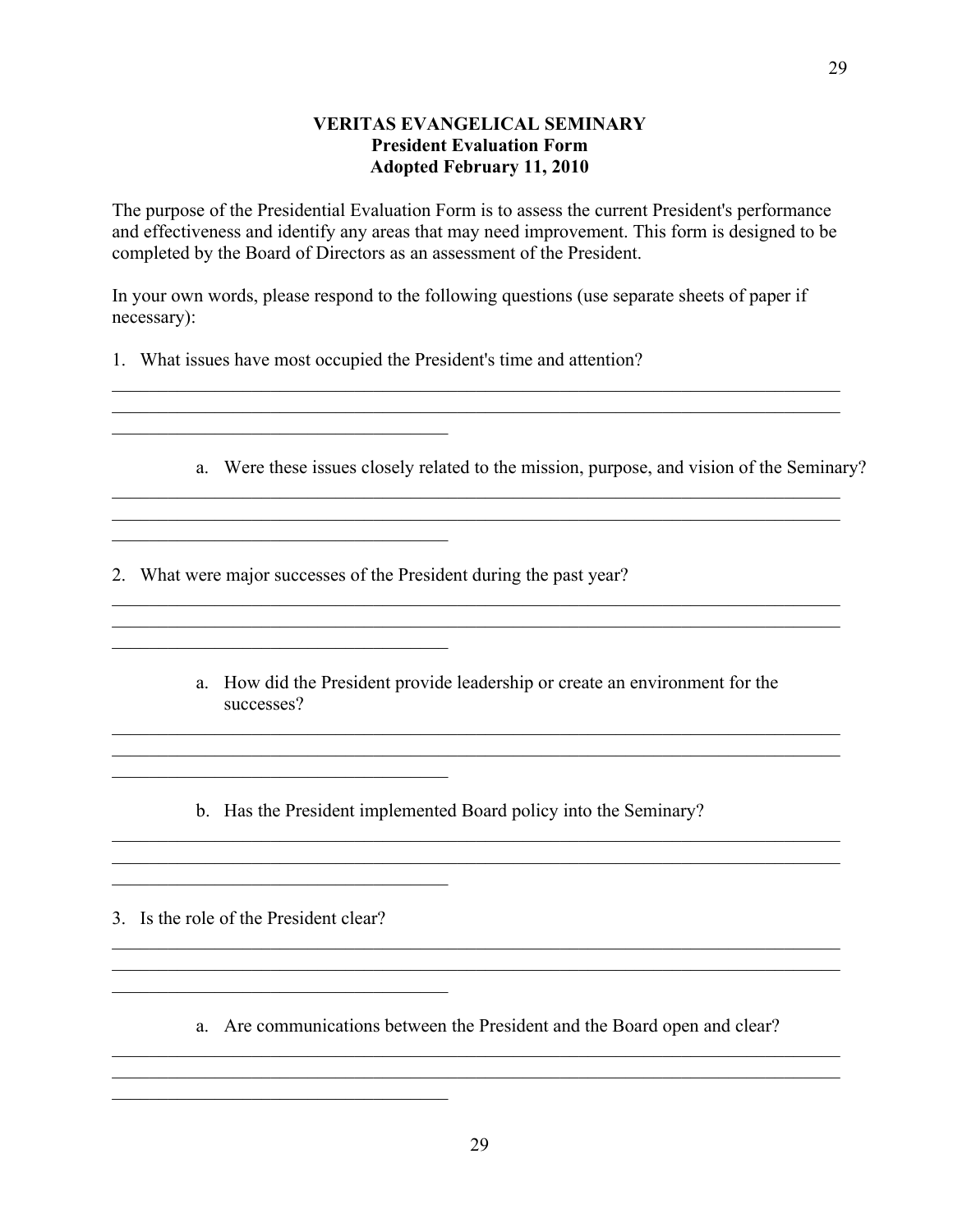- b. Is there any way that the President might improve the overall efficiency of the Seminary?
- 4. Does the President have strategies for financial income that is in concert with the Seminary's mission and purpose?
	- a. Does the President help promote the vision and image of the Seminary in the community?
	- b. In what ways?

<u> 1980 - John Stein, Amerikaansk kanton (</u>

<u> 1980 - John Stein, Amerikaansk kanton (</u>

c. How can the President improve?

<u> 1989 - Johann Barbara, martxa alemaniar a</u>

5. Does the President keep the Board informed on a regular basis?

6. Does the Board and the President have an open, respectful partnership?

a. How do you rate the President's overall job performance?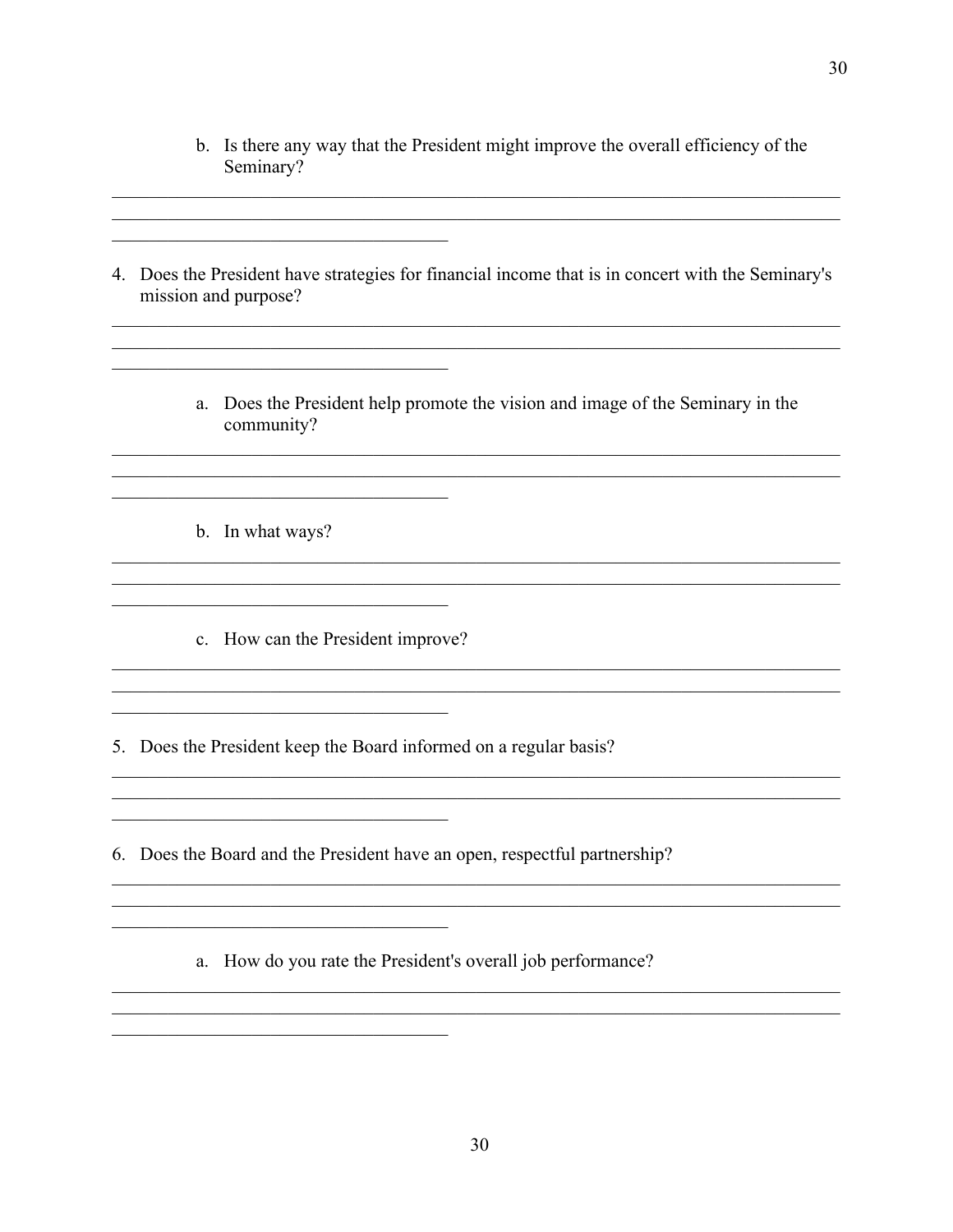7. Does the President provide spiritual, academic, and administrative leadership that is in harmony with the Seminary's (and the Board's) expectations?

 $\mathcal{L}_\mathcal{L} = \{ \mathcal{L}_\mathcal{L} = \{ \mathcal{L}_\mathcal{L} = \{ \mathcal{L}_\mathcal{L} = \{ \mathcal{L}_\mathcal{L} = \{ \mathcal{L}_\mathcal{L} = \{ \mathcal{L}_\mathcal{L} = \{ \mathcal{L}_\mathcal{L} = \{ \mathcal{L}_\mathcal{L} = \{ \mathcal{L}_\mathcal{L} = \{ \mathcal{L}_\mathcal{L} = \{ \mathcal{L}_\mathcal{L} = \{ \mathcal{L}_\mathcal{L} = \{ \mathcal{L}_\mathcal{L} = \{ \mathcal{L}_\mathcal{$ 

 $\mathcal{L}_\mathcal{L} = \{ \mathcal{L}_\mathcal{L} = \{ \mathcal{L}_\mathcal{L} = \{ \mathcal{L}_\mathcal{L} = \{ \mathcal{L}_\mathcal{L} = \{ \mathcal{L}_\mathcal{L} = \{ \mathcal{L}_\mathcal{L} = \{ \mathcal{L}_\mathcal{L} = \{ \mathcal{L}_\mathcal{L} = \{ \mathcal{L}_\mathcal{L} = \{ \mathcal{L}_\mathcal{L} = \{ \mathcal{L}_\mathcal{L} = \{ \mathcal{L}_\mathcal{L} = \{ \mathcal{L}_\mathcal{L} = \{ \mathcal{L}_\mathcal{$  $\mathcal{L}_\mathcal{L} = \{ \mathcal{L}_\mathcal{L} = \{ \mathcal{L}_\mathcal{L} = \{ \mathcal{L}_\mathcal{L} = \{ \mathcal{L}_\mathcal{L} = \{ \mathcal{L}_\mathcal{L} = \{ \mathcal{L}_\mathcal{L} = \{ \mathcal{L}_\mathcal{L} = \{ \mathcal{L}_\mathcal{L} = \{ \mathcal{L}_\mathcal{L} = \{ \mathcal{L}_\mathcal{L} = \{ \mathcal{L}_\mathcal{L} = \{ \mathcal{L}_\mathcal{L} = \{ \mathcal{L}_\mathcal{L} = \{ \mathcal{L}_\mathcal{$ 

 $\mathcal{L}_\mathcal{L} = \{ \mathcal{L}_\mathcal{L} = \{ \mathcal{L}_\mathcal{L} = \{ \mathcal{L}_\mathcal{L} = \{ \mathcal{L}_\mathcal{L} = \{ \mathcal{L}_\mathcal{L} = \{ \mathcal{L}_\mathcal{L} = \{ \mathcal{L}_\mathcal{L} = \{ \mathcal{L}_\mathcal{L} = \{ \mathcal{L}_\mathcal{L} = \{ \mathcal{L}_\mathcal{L} = \{ \mathcal{L}_\mathcal{L} = \{ \mathcal{L}_\mathcal{L} = \{ \mathcal{L}_\mathcal{L} = \{ \mathcal{L}_\mathcal{$ 

 $\mathcal{L}_\mathcal{L} = \{ \mathcal{L}_\mathcal{L} = \{ \mathcal{L}_\mathcal{L} = \{ \mathcal{L}_\mathcal{L} = \{ \mathcal{L}_\mathcal{L} = \{ \mathcal{L}_\mathcal{L} = \{ \mathcal{L}_\mathcal{L} = \{ \mathcal{L}_\mathcal{L} = \{ \mathcal{L}_\mathcal{L} = \{ \mathcal{L}_\mathcal{L} = \{ \mathcal{L}_\mathcal{L} = \{ \mathcal{L}_\mathcal{L} = \{ \mathcal{L}_\mathcal{L} = \{ \mathcal{L}_\mathcal{L} = \{ \mathcal{L}_\mathcal{$  $\mathcal{L}_\mathcal{L} = \{ \mathcal{L}_\mathcal{L} = \{ \mathcal{L}_\mathcal{L} = \{ \mathcal{L}_\mathcal{L} = \{ \mathcal{L}_\mathcal{L} = \{ \mathcal{L}_\mathcal{L} = \{ \mathcal{L}_\mathcal{L} = \{ \mathcal{L}_\mathcal{L} = \{ \mathcal{L}_\mathcal{L} = \{ \mathcal{L}_\mathcal{L} = \{ \mathcal{L}_\mathcal{L} = \{ \mathcal{L}_\mathcal{L} = \{ \mathcal{L}_\mathcal{L} = \{ \mathcal{L}_\mathcal{L} = \{ \mathcal{L}_\mathcal{$ 

 $\mathcal{L}_\mathcal{L} = \{ \mathcal{L}_\mathcal{L} = \{ \mathcal{L}_\mathcal{L} = \{ \mathcal{L}_\mathcal{L} = \{ \mathcal{L}_\mathcal{L} = \{ \mathcal{L}_\mathcal{L} = \{ \mathcal{L}_\mathcal{L} = \{ \mathcal{L}_\mathcal{L} = \{ \mathcal{L}_\mathcal{L} = \{ \mathcal{L}_\mathcal{L} = \{ \mathcal{L}_\mathcal{L} = \{ \mathcal{L}_\mathcal{L} = \{ \mathcal{L}_\mathcal{L} = \{ \mathcal{L}_\mathcal{L} = \{ \mathcal{L}_\mathcal{$ 

a. Is the President sensitive to the Boards concerns and ideas while maintaining impartiality?

8. Do Board members respect each other's opinions?

 $\frac{1}{2}$  ,  $\frac{1}{2}$  ,  $\frac{1}{2}$  ,  $\frac{1}{2}$  ,  $\frac{1}{2}$  ,  $\frac{1}{2}$  ,  $\frac{1}{2}$  ,  $\frac{1}{2}$  ,  $\frac{1}{2}$  ,  $\frac{1}{2}$  ,  $\frac{1}{2}$  ,  $\frac{1}{2}$  ,  $\frac{1}{2}$  ,  $\frac{1}{2}$  ,  $\frac{1}{2}$  ,  $\frac{1}{2}$  ,  $\frac{1}{2}$  ,  $\frac{1}{2}$  ,  $\frac{1$ 

 $\mathcal{L}_\text{max}$  , where  $\mathcal{L}_\text{max}$  and  $\mathcal{L}_\text{max}$  and  $\mathcal{L}_\text{max}$ 

 $\mathcal{L}_\text{max}$  and  $\mathcal{L}_\text{max}$  and  $\mathcal{L}_\text{max}$  and  $\mathcal{L}_\text{max}$ 

 $\mathcal{L}_\text{max}$  , and the set of the set of the set of the set of the set of the set of the set of the set of the set of the set of the set of the set of the set of the set of the set of the set of the set of the set of the

 $\mathcal{L}_\text{max}$  , where  $\mathcal{L}_\text{max}$  and  $\mathcal{L}_\text{max}$  and  $\mathcal{L}_\text{max}$ 

 $\mathcal{L}_\text{max}$  , where  $\mathcal{L}_\text{max}$  and  $\mathcal{L}_\text{max}$  and  $\mathcal{L}_\text{max}$ 

- a. Does the President treat the staff, faculty, and all Seminary constituencies with respect?
- b. Does the President have adequate information upon which to base his decisions?

\_\_\_\_\_\_\_\_\_\_\_\_\_\_\_\_\_\_\_\_\_\_\_\_\_\_\_\_\_\_\_\_\_\_\_\_\_\_\_\_\_\_\_\_\_\_\_\_\_\_\_\_\_\_\_\_\_\_\_\_\_\_\_\_\_\_\_\_\_\_\_\_\_\_\_\_\_\_

 $\mathcal{L}_\text{max}$ 

9. Do new Board members receive an orientation to the roles, procedures, policies, and responsibilities of the Board and to the Seminary's mission, purpose, and policies?

10. What do you consider to be the most positive assets or strengths for the President's actions as well as the Board's thoughts?

 $\mathcal{L}_\mathcal{L} = \{ \mathcal{L}_\mathcal{L} = \{ \mathcal{L}_\mathcal{L} = \{ \mathcal{L}_\mathcal{L} = \{ \mathcal{L}_\mathcal{L} = \{ \mathcal{L}_\mathcal{L} = \{ \mathcal{L}_\mathcal{L} = \{ \mathcal{L}_\mathcal{L} = \{ \mathcal{L}_\mathcal{L} = \{ \mathcal{L}_\mathcal{L} = \{ \mathcal{L}_\mathcal{L} = \{ \mathcal{L}_\mathcal{L} = \{ \mathcal{L}_\mathcal{L} = \{ \mathcal{L}_\mathcal{L} = \{ \mathcal{L}_\mathcal{$  $\mathcal{L}_\mathcal{L} = \{ \mathcal{L}_\mathcal{L} = \{ \mathcal{L}_\mathcal{L} = \{ \mathcal{L}_\mathcal{L} = \{ \mathcal{L}_\mathcal{L} = \{ \mathcal{L}_\mathcal{L} = \{ \mathcal{L}_\mathcal{L} = \{ \mathcal{L}_\mathcal{L} = \{ \mathcal{L}_\mathcal{L} = \{ \mathcal{L}_\mathcal{L} = \{ \mathcal{L}_\mathcal{L} = \{ \mathcal{L}_\mathcal{L} = \{ \mathcal{L}_\mathcal{L} = \{ \mathcal{L}_\mathcal{L} = \{ \mathcal{L}_\mathcal{$ 

31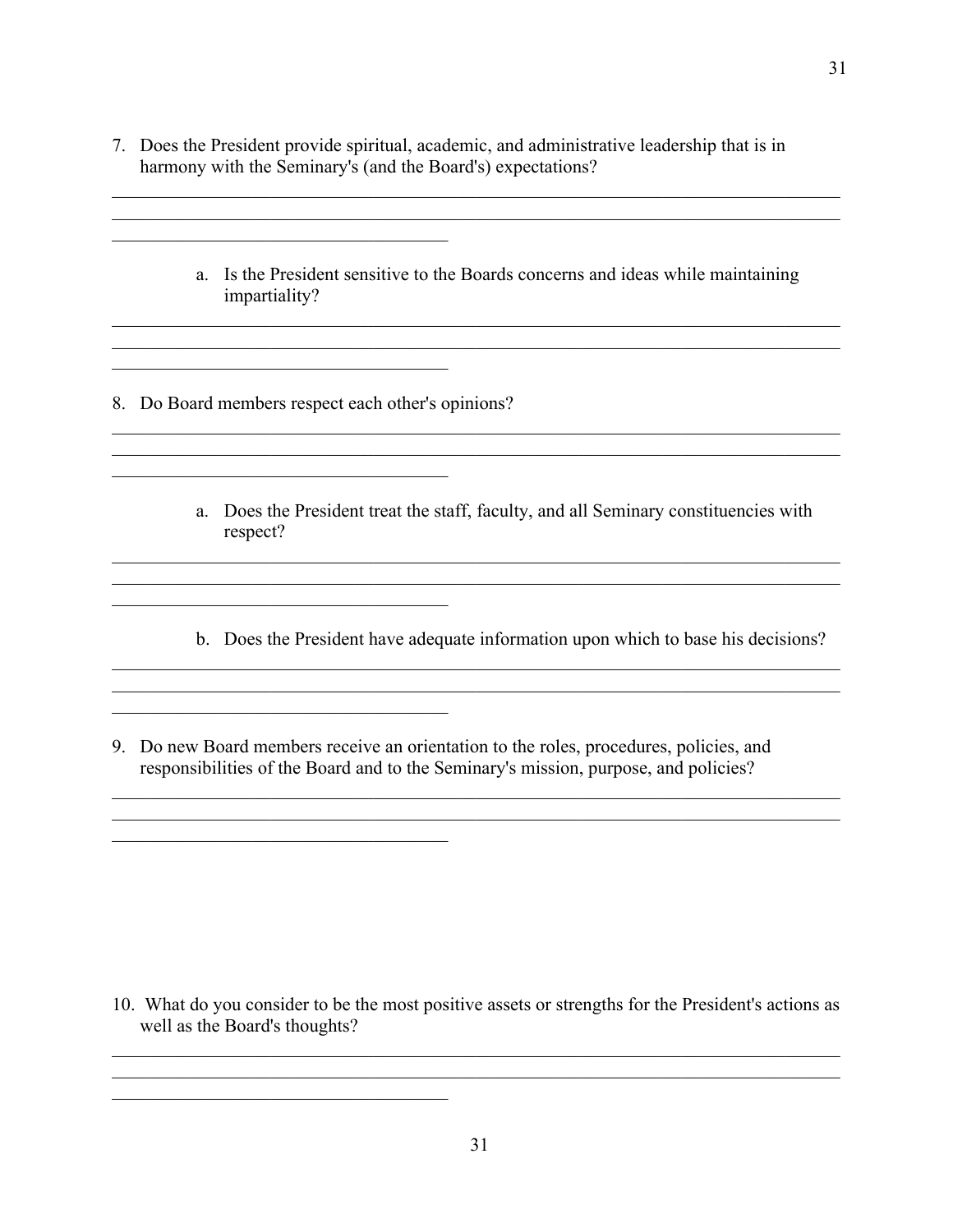| Signature: | Date: |  |
|------------|-------|--|
|            |       |  |

Print Name: 1000 million and 1000 million and 1000 million and 1000 million and 1000 million and 1000 million and 1000 million and 1000 million and 1000 million and 1000 million and 1000 million and 1000 million and 1000 m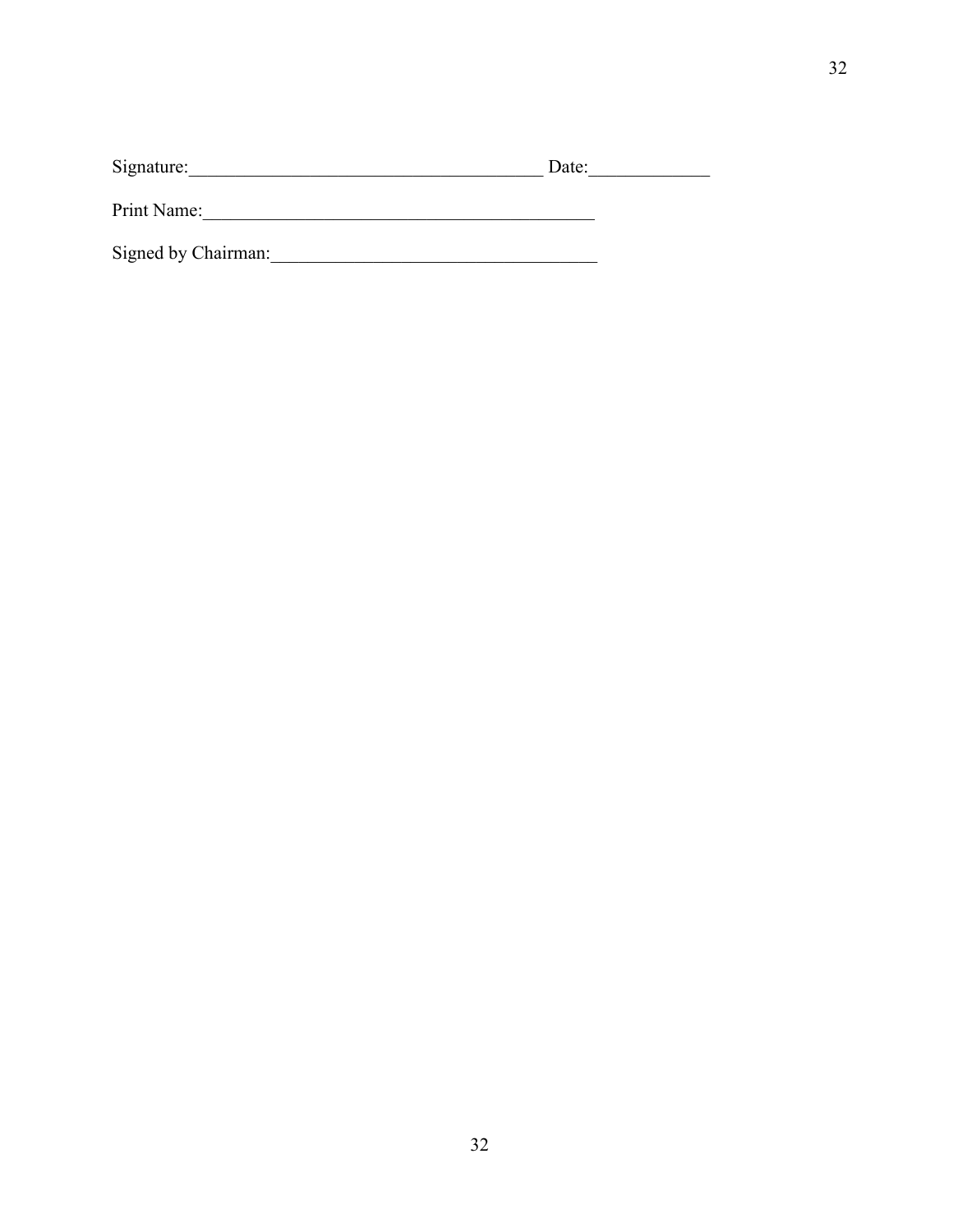#### **Veritas Evangelical Seminary Presidential Evaluation**

Please circle the appropriate number that describes your evaluation. Scale: **4-** Superior **3-** Above Average **2-** Average **1-** Needs Improvement

| Doctrinal orthodoxy                |                 |   |             | $1 \t2 \t3 \t4$ |                |
|------------------------------------|-----------------|---|-------------|-----------------|----------------|
| Spiritual maturity                 |                 |   |             | $1 \t2 \t3 \t4$ |                |
| Moral integrity                    |                 |   |             | $1 \t2 \t3 \t4$ |                |
| Fiscal responsibility              |                 |   |             | $1 \t2 \t3 \t4$ |                |
| Vision for VES                     |                 |   |             | $1 \t2 \t3 \t4$ |                |
| Commitment to his job              |                 |   |             | $1 \t2 \t3 \t4$ |                |
| Leadership ability                 |                 |   |             | $1 \t2 \t3 \t4$ |                |
| Ability to direct his staff        |                 |   |             | $1 \t2 \t3 \t4$ |                |
| Success on the job                 |                 |   |             | $1 \t2 \t3 \t4$ |                |
| <b>Execution of Board policies</b> | $1 \t2 \t3 \t4$ |   |             |                 |                |
| Overall job performance            |                 | 1 | $2 \quad 3$ |                 | $\overline{4}$ |

 $\mathcal{L}_\text{max}$  , and the contribution of the contribution of the contribution of the contribution of the contribution of the contribution of the contribution of the contribution of the contribution of the contribution of t

 $\mathcal{L}_\text{max}$  , and the contribution of the contribution of the contribution of the contribution of the contribution of the contribution of the contribution of the contribution of the contribution of the contribution of t

 $\mathcal{L}_\text{max}$  and the contract of the contract of the contract of the contract of the contract of the contract of

 $\mathcal{L}_\text{max}$  , and the contribution of the contribution of the contribution of the contribution of the contribution of the contribution of the contribution of the contribution of the contribution of the contribution of t

#### **Comments:**



 $\mathcal{L}_\mathcal{L} = \{ \mathcal{L}_\mathcal{L} = \{ \mathcal{L}_\mathcal{L} = \{ \mathcal{L}_\mathcal{L} = \{ \mathcal{L}_\mathcal{L} = \{ \mathcal{L}_\mathcal{L} = \{ \mathcal{L}_\mathcal{L} = \{ \mathcal{L}_\mathcal{L} = \{ \mathcal{L}_\mathcal{L} = \{ \mathcal{L}_\mathcal{L} = \{ \mathcal{L}_\mathcal{L} = \{ \mathcal{L}_\mathcal{L} = \{ \mathcal{L}_\mathcal{L} = \{ \mathcal{L}_\mathcal{L} = \{ \mathcal{L}_\mathcal{$ 

 $\mathcal{L}_\mathcal{L} = \{ \mathcal{L}_\mathcal{L} = \{ \mathcal{L}_\mathcal{L} = \{ \mathcal{L}_\mathcal{L} = \{ \mathcal{L}_\mathcal{L} = \{ \mathcal{L}_\mathcal{L} = \{ \mathcal{L}_\mathcal{L} = \{ \mathcal{L}_\mathcal{L} = \{ \mathcal{L}_\mathcal{L} = \{ \mathcal{L}_\mathcal{L} = \{ \mathcal{L}_\mathcal{L} = \{ \mathcal{L}_\mathcal{L} = \{ \mathcal{L}_\mathcal{L} = \{ \mathcal{L}_\mathcal{L} = \{ \mathcal{L}_\mathcal{$ 

 $\mathcal{L}_\mathcal{L} = \{ \mathcal{L}_\mathcal{L} = \{ \mathcal{L}_\mathcal{L} = \{ \mathcal{L}_\mathcal{L} = \{ \mathcal{L}_\mathcal{L} = \{ \mathcal{L}_\mathcal{L} = \{ \mathcal{L}_\mathcal{L} = \{ \mathcal{L}_\mathcal{L} = \{ \mathcal{L}_\mathcal{L} = \{ \mathcal{L}_\mathcal{L} = \{ \mathcal{L}_\mathcal{L} = \{ \mathcal{L}_\mathcal{L} = \{ \mathcal{L}_\mathcal{L} = \{ \mathcal{L}_\mathcal{L} = \{ \mathcal{L}_\mathcal{$ 

 $\mathcal{L}_\mathcal{L} = \{ \mathcal{L}_\mathcal{L} = \{ \mathcal{L}_\mathcal{L} = \{ \mathcal{L}_\mathcal{L} = \{ \mathcal{L}_\mathcal{L} = \{ \mathcal{L}_\mathcal{L} = \{ \mathcal{L}_\mathcal{L} = \{ \mathcal{L}_\mathcal{L} = \{ \mathcal{L}_\mathcal{L} = \{ \mathcal{L}_\mathcal{L} = \{ \mathcal{L}_\mathcal{L} = \{ \mathcal{L}_\mathcal{L} = \{ \mathcal{L}_\mathcal{L} = \{ \mathcal{L}_\mathcal{L} = \{ \mathcal{L}_\mathcal{$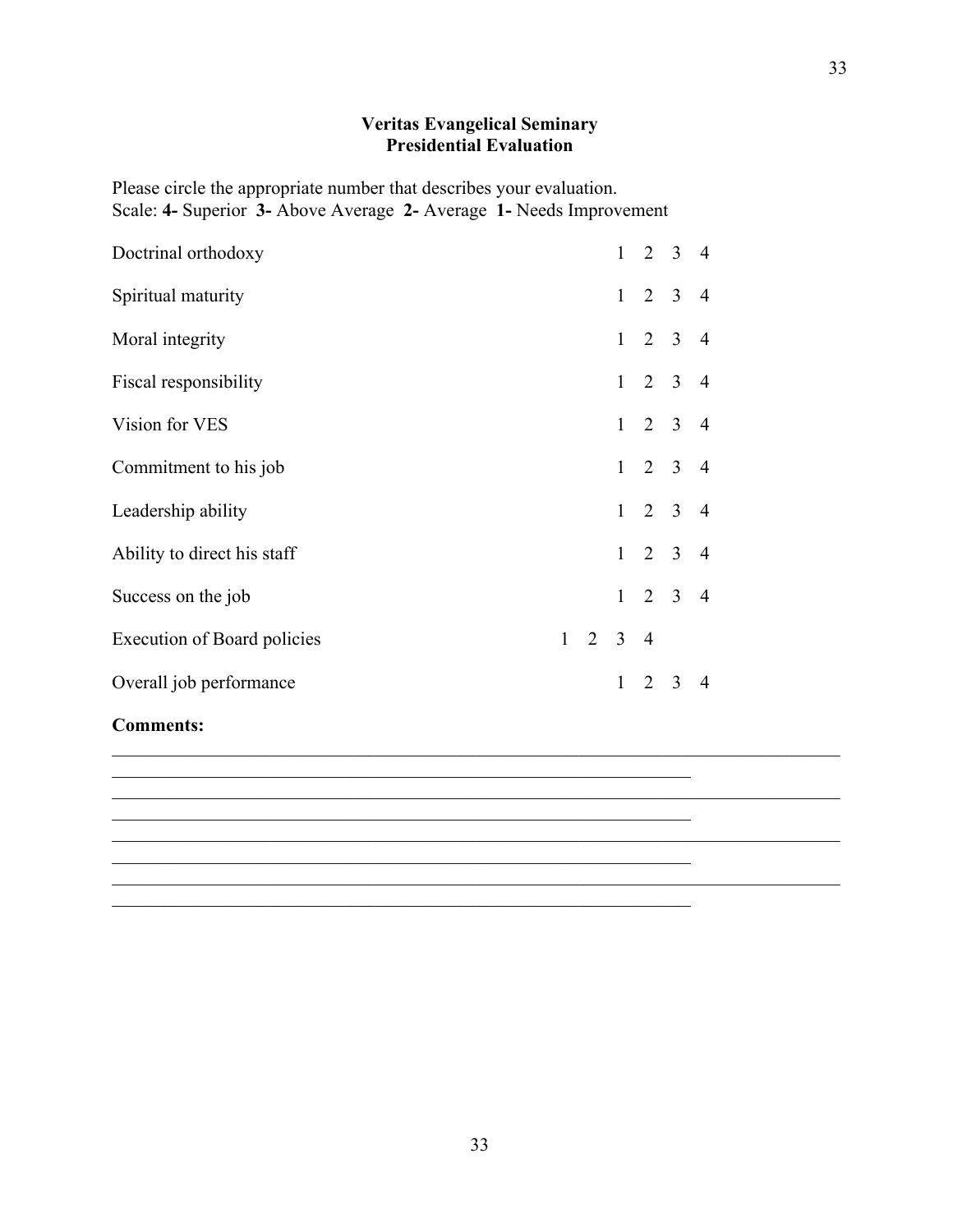

# **VES Professor Evaluation Form for Teaching Faculty**

39407 Murrieta Hot Springs Road | Murrieta, CA | 92563 | 951.698.6389

| Professor: | Course Observed: | ' Students Registered: |
|------------|------------------|------------------------|
| Evaluator: | Date:            | Students Present:<br># |

On a scale of 1 to 5 please indicate the extent to which the instructor meets the teaching criteria listed below. Please include comments in the column on the right. Attach additional comments as necessary.

| 1                                                                                                                                                       | $\overline{2}$       | 3       | 5<br>4               | N/A              |            |
|---------------------------------------------------------------------------------------------------------------------------------------------------------|----------------------|---------|----------------------|------------------|------------|
| Poor                                                                                                                                                    | <b>Below Average</b> | Average | <b>Above Average</b> | <b>Excellent</b> | <b>Not</b> |
| Applicable                                                                                                                                              |                      |         |                      |                  |            |
|                                                                                                                                                         | Rating (Circle       |         | Comments             |                  |            |
|                                                                                                                                                         | One)                 |         |                      |                  |            |
| 1. Objectives: The<br>Professor made a clear<br>statement of the<br>objectives of the session<br>at the beginning of class<br>or at another appropriate | 1 2 3 4 5<br>N/A     |         |                      |                  |            |
| time.                                                                                                                                                   |                      |         |                      |                  |            |
| 2. Preparation: The<br>professor was well-<br>prepared for class with<br>necessary materials.                                                           | 1 2 3 4 5<br>N/A     |         |                      |                  |            |
| 3. Organization: The<br>professor presented<br>instructional material<br>clearly.                                                                       | 12345<br>N/A         |         |                      |                  |            |
| 4. Clarity: The<br>professor presented the<br>material in an organized<br>manner.                                                                       | 12345<br>N/A         |         |                      |                  |            |
| 5. Expertise: The<br>professor displayed<br>expertise in the subject.                                                                                   | 12345<br>N/A         |         |                      |                  |            |
| 6. Class Level: The<br>professor presented<br>material at a level<br>appropriate to the<br>course.                                                      | 1 2 3 4 5<br>N/A     |         |                      |                  |            |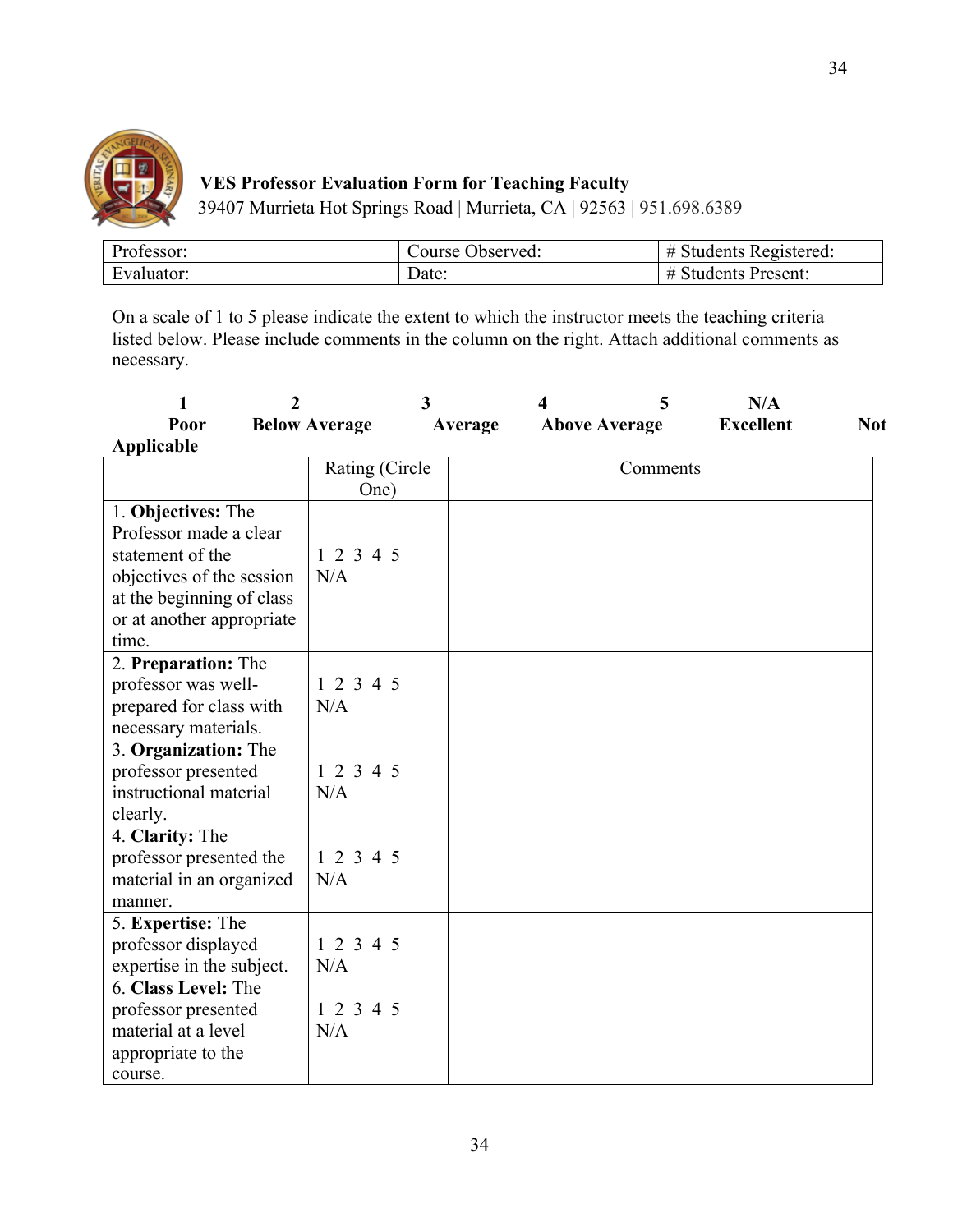| 7. Learning Styles:        |           |  |
|----------------------------|-----------|--|
| When appropriate, the      |           |  |
| professor combined         |           |  |
| methods of instructional   | 1 2 3 4 5 |  |
| (visional, auditory, etc.) | N/A       |  |
| to accommodate various     |           |  |
| student learning styles.   |           |  |
| 8. Respect: The            |           |  |
| professor treated all      | 12345     |  |
| students respectfully.     | N/A       |  |
| 9. Controversial           |           |  |
| <b>Material: When</b>      |           |  |
| presenting controversial   | 12345     |  |
| material, the professor    | N/A       |  |
| did so in a balanced       |           |  |
| manner, acknowledging      |           |  |
| contrary views.            |           |  |
| 10. Comprehension:         |           |  |
| The professor              |           |  |
| periodically checked       | 1 2 3 4 5 |  |
| student understanding      | N/A       |  |
| and modified teaching      |           |  |
| strategies as necessary.   |           |  |
| 11. Responsiveness:        |           |  |
| The professor was          |           |  |
| attentive to student       | 1 2 3 4 5 |  |
| questions and comments     | N/A       |  |
| and provided clear         |           |  |
| explanations and           |           |  |
| examples.                  |           |  |
| 12. Classroom              |           |  |
| <b>Management: The</b>     |           |  |
| professor demonstrated     | 1 2 3 4 5 |  |
| effective classroom        | N/A       |  |
| management skills.         |           |  |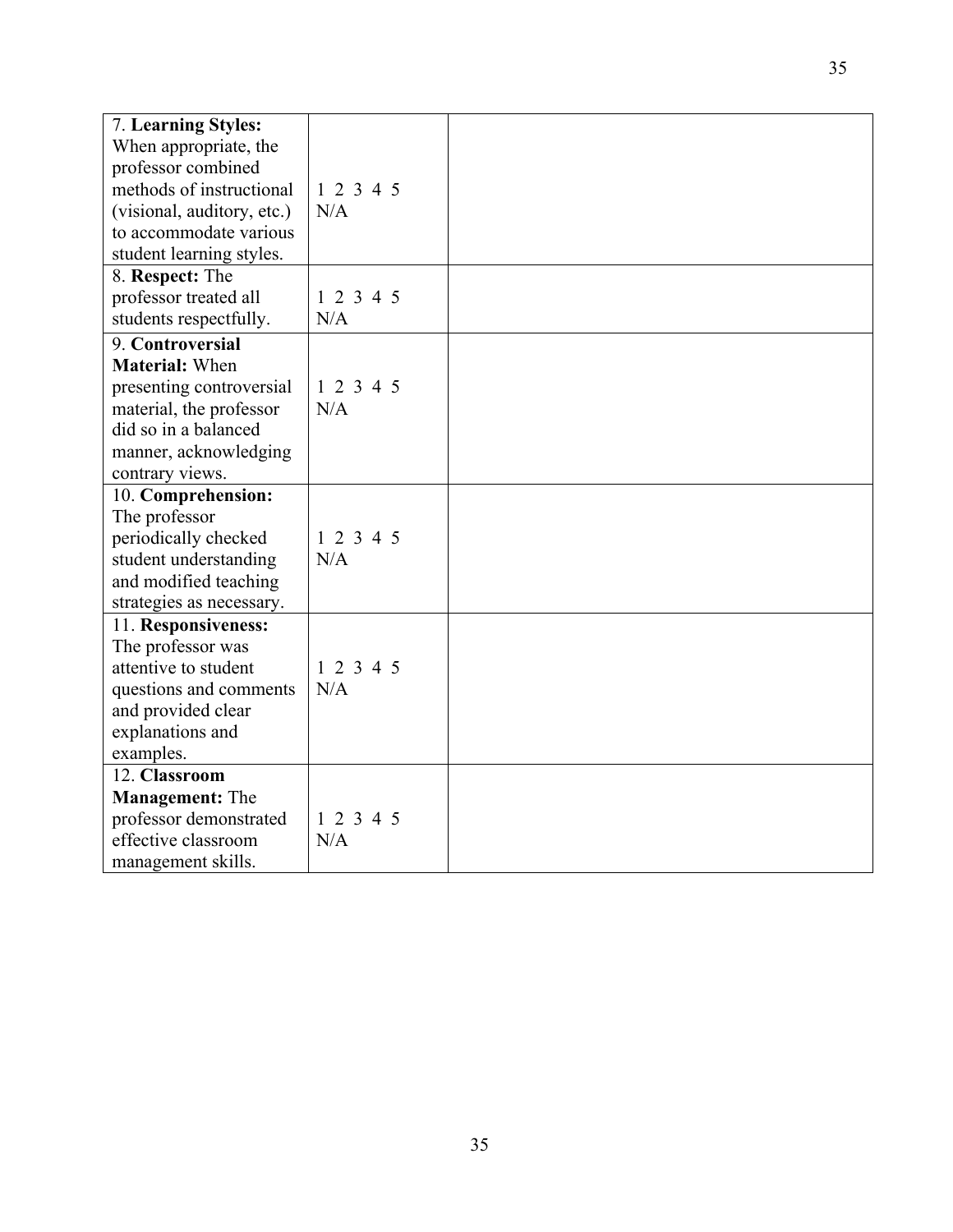|                             | Non-Classroom Observations |          |  |  |  |  |  |  |
|-----------------------------|----------------------------|----------|--|--|--|--|--|--|
|                             | Rating (Circle)            | Comments |  |  |  |  |  |  |
|                             | One)                       |          |  |  |  |  |  |  |
| 13. Course Outline: The     |                            |          |  |  |  |  |  |  |
| professor's syllabus        |                            |          |  |  |  |  |  |  |
| conforms to the existing    | 1 2 3 4 5 N/A              |          |  |  |  |  |  |  |
| course outline of record.   |                            |          |  |  |  |  |  |  |
| 14. Syllabus: The           |                            |          |  |  |  |  |  |  |
| professor's syllabus        |                            |          |  |  |  |  |  |  |
| includes a description of   |                            |          |  |  |  |  |  |  |
| the course content,         |                            |          |  |  |  |  |  |  |
| contact information,        | 1 2 3 4 5 N/A              |          |  |  |  |  |  |  |
| office hours if applicable, |                            |          |  |  |  |  |  |  |
| the means by which          |                            |          |  |  |  |  |  |  |
| students will be            |                            |          |  |  |  |  |  |  |
| evaluated, grading          |                            |          |  |  |  |  |  |  |
| standards, and other        |                            |          |  |  |  |  |  |  |
| relevant information.       |                            |          |  |  |  |  |  |  |
| 15. Evaluation Process:     |                            |          |  |  |  |  |  |  |
| The professor               |                            |          |  |  |  |  |  |  |
| participated in the         | 1 2 3 4 5 N/A              |          |  |  |  |  |  |  |
| evaluation process in a     |                            |          |  |  |  |  |  |  |
| professional and timely     |                            |          |  |  |  |  |  |  |
| manner.                     |                            |          |  |  |  |  |  |  |
| 16. Professional            |                            |          |  |  |  |  |  |  |
| <b>Obligations: The</b>     |                            |          |  |  |  |  |  |  |
| professor meets             | 1 2 3 4 5 N/A              |          |  |  |  |  |  |  |
| professional obligations    |                            |          |  |  |  |  |  |  |
| outside of class (submits   |                            |          |  |  |  |  |  |  |
| rosters and grades on       |                            |          |  |  |  |  |  |  |
| time, etc.).                |                            |          |  |  |  |  |  |  |

## Non-Classroom Observation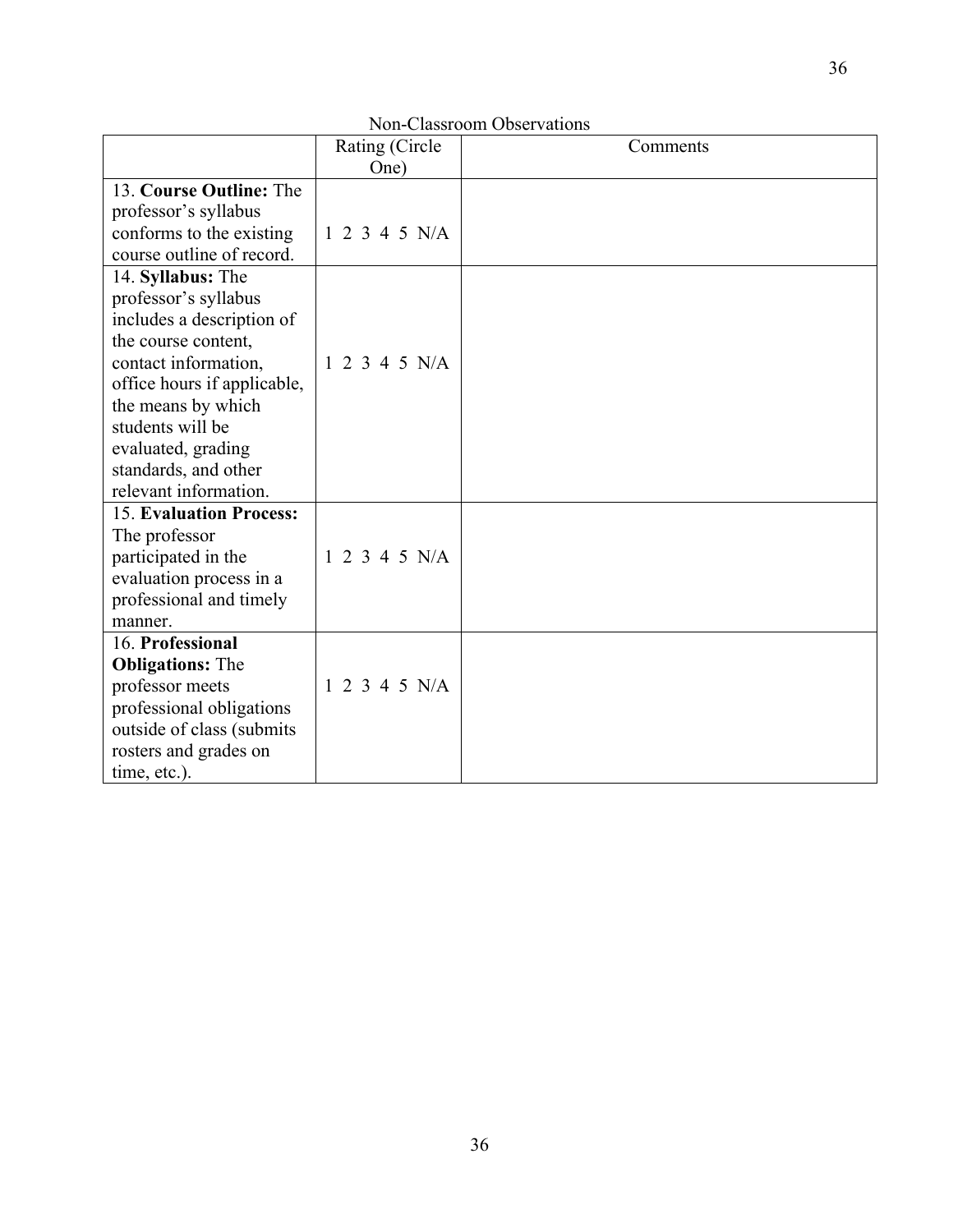### **Veritas Evangelical Seminary Student Course Evaluation** Name Optional\_\_\_\_\_\_\_\_\_\_\_\_\_\_\_\_\_\_\_\_\_\_\_\_\_\_\_\_\_ Date\_\_\_\_\_\_\_\_\_\_\_

**Instructions:** Consider each statement below as related to this course.

Rate the measure to which you **Agree** or **Disagree** on a scale of 7*(Strongly Agree)* to 1*(Strongly Disagree).* Mark the appropriate number. Consider **4** as *Not Sure.* If you have no contact with or opinion about a particular statement leave the response line **blank.** Do Not Sign the Form.

| <b>Value of the Course</b>                                                                    |              |  |  |                             |                             |  |
|-----------------------------------------------------------------------------------------------|--------------|--|--|-----------------------------|-----------------------------|--|
| 1. I learned and understood the subject                                                       |              |  |  |                             | $1 \t2 \t3 \t4 \t5 \t6 \t7$ |  |
| material in this course                                                                       |              |  |  |                             |                             |  |
| 2. I believe what I learned from this course                                                  |              |  |  | 1 2 3 4 5 6 7               |                             |  |
| will help prepare me for ministry                                                             |              |  |  |                             |                             |  |
| 3. Exams, assignments, and projects contributed                                               |              |  |  | $1 \t2 \t3 \t4 \t5 \t6 \t7$ |                             |  |
| significantly to my learning the subject and                                                  |              |  |  |                             |                             |  |
| acquiring specified skills.                                                                   |              |  |  |                             |                             |  |
| 4. The course challenged me to appropriate into                                               |              |  |  | $1 \t2 \t3 \t4 \t5 \t6 \t7$ |                             |  |
| my own spiritual development the knowledge<br>and skills acquired through this course.        |              |  |  |                             |                             |  |
|                                                                                               |              |  |  |                             |                             |  |
| <b>Individual Rapport</b>                                                                     |              |  |  |                             |                             |  |
| The professor                                                                                 |              |  |  |                             |                             |  |
|                                                                                               |              |  |  |                             |                             |  |
| 1. Responded appropriately to student                                                         |              |  |  |                             | $1 \t2 \t3 \t4 \t5 \t6 \t7$ |  |
| questions and comments                                                                        |              |  |  |                             |                             |  |
| 2. Made him/herself available for consultation                                                |              |  |  |                             | $1 \t2 \t3 \t4 \t5 \t6 \t7$ |  |
| with and/or assistance to students                                                            |              |  |  |                             |                             |  |
| 3. Showed genuine interest in individual students                                             |              |  |  | $1 \t2 \t3 \t4 \t5 \t6 \t7$ |                             |  |
| 4. Challenged the students to ask questions                                                   |              |  |  | $1 \t2 \t3 \t4 \t5 \t6 \t7$ |                             |  |
| or express divergent ideas                                                                    |              |  |  |                             |                             |  |
|                                                                                               |              |  |  |                             |                             |  |
| <b>Preparation and Organization of the Course</b>                                             |              |  |  |                             |                             |  |
| 1. Course objectives and requirements were                                                    |              |  |  | $1 \t2 \t3 \t4 \t5 \t6 \t7$ |                             |  |
| clearly defined in the syllabus                                                               |              |  |  |                             |                             |  |
| 2. The professor gave well-organized presentations                                            |              |  |  | $1 \t2 \t3 \t4 \t5 \t6 \t7$ |                             |  |
| 3. Class starting and ending and                                                              |              |  |  |                             | $1 \t2 \t3 \t4 \t5 \t6 \t7$ |  |
| other time restraints were observed                                                           |              |  |  |                             |                             |  |
| 4. Course requirements and instructional objectives<br>were clear and concise in the syllabus | $\mathbf{1}$ |  |  | 2 3 4 5 6 7                 |                             |  |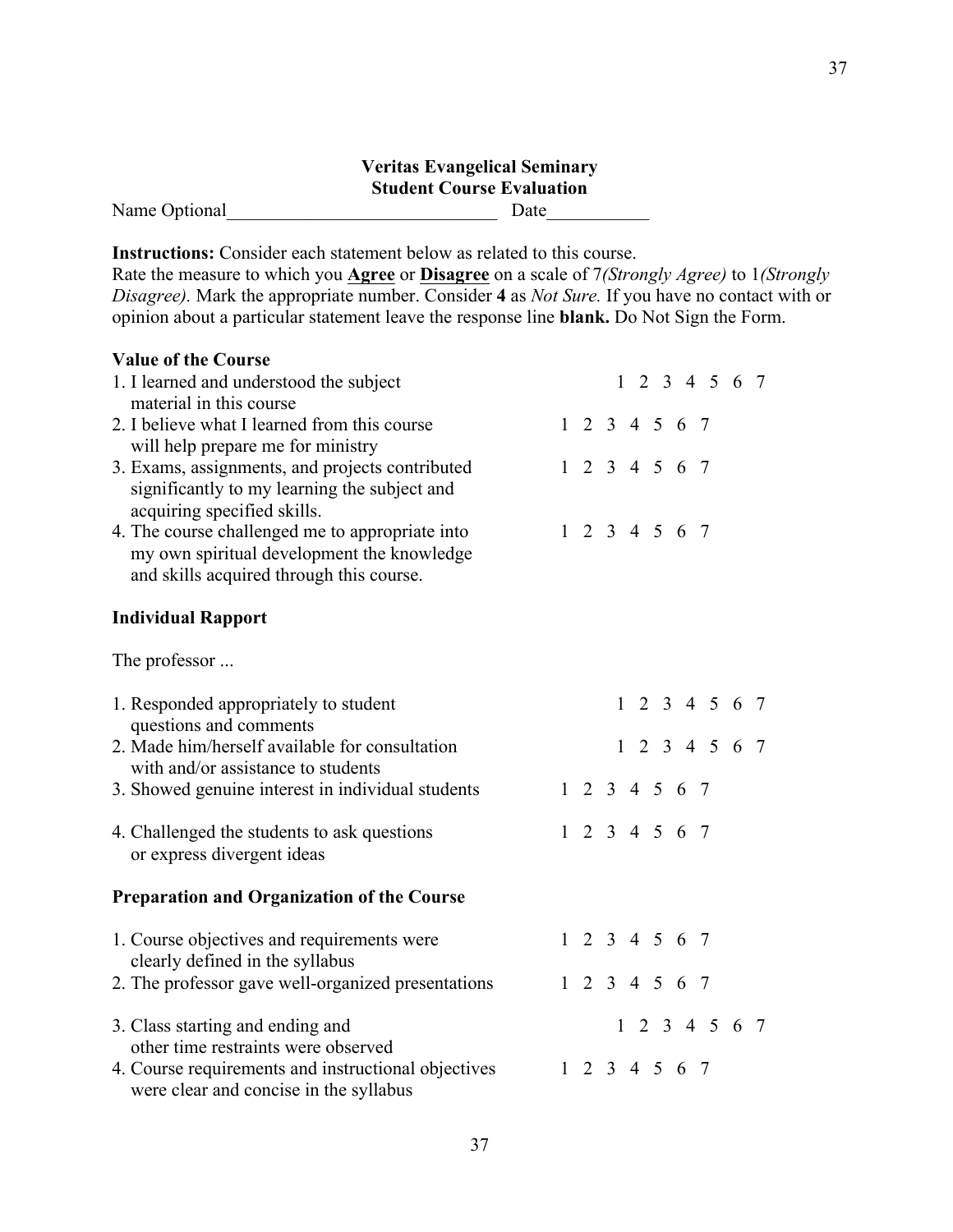| 5. Overall the course was well organized.                                                                                                                                                                                                                          |  |  | $1 \t2 \t3 \t4 \t5 \t6 \t7$                                |                             |  |
|--------------------------------------------------------------------------------------------------------------------------------------------------------------------------------------------------------------------------------------------------------------------|--|--|------------------------------------------------------------|-----------------------------|--|
| <b>Coverage of the Subject</b>                                                                                                                                                                                                                                     |  |  |                                                            |                             |  |
| The Professor                                                                                                                                                                                                                                                      |  |  |                                                            |                             |  |
| 1. Demonstrated a thorough knowledge<br>of the course material<br>2. Was well prepared for each class session                                                                                                                                                      |  |  | $1 \t2 \t3 \t4 \t5 \t6 \t7$                                | $1 \t2 \t3 \t4 \t5 \t6 \t7$ |  |
| 3. Utilized class time effectively                                                                                                                                                                                                                                 |  |  |                                                            | $1 \t2 \t3 \t4 \t5 \t6 \t7$ |  |
| 4. Was clear and understandable in explanations                                                                                                                                                                                                                    |  |  | $1 \t2 \t3 \t4 \t5 \t6 \t7$                                |                             |  |
| 5. Used the required textbook throughout the course                                                                                                                                                                                                                |  |  |                                                            | $1 \t2 \t3 \t4 \t5 \t6 \t7$ |  |
| 6. Frequently demonstrated application for the<br>knowledge, resources, and skills acquired<br>through the course<br>7. Provided a list of available/recommended<br>course materials                                                                               |  |  | $1 \t2 \t3 \t4 \t5 \t6 \t7$                                | $1 \t2 \t3 \t4 \t5 \t6 \t7$ |  |
| <b>Interest and Enthusiasm</b>                                                                                                                                                                                                                                     |  |  |                                                            |                             |  |
| 1. Professor's enthusiasm for the materials<br>helped maintain my interest in the subject<br>2. Professor demonstrated a commitment                                                                                                                                |  |  | $1 \t2 \t3 \t4 \t5 \t6 \t7$<br>$1 \t2 \t3 \t4 \t5 \t6 \t7$ |                             |  |
| to Christian principles in his/her teaching<br>3. Professor presented the course effectively<br>in speech, mannerisms, delivery style, etc.                                                                                                                        |  |  | $1 \t2 \t3 \t4 \t5 \t6 \t7$                                |                             |  |
| 4. Professor reflected a pastoral spirit and<br>sensitivity when responding and interacting with students<br>5. Professor's example encouraged me to want to<br>explore the subject further and/ or to maintain<br>the knowledge and skills acquired in the course |  |  | $1 \t2 \t3 \t4 \t5 \t6 \t7$<br>1 2 3 4 5 6 7               |                             |  |
| <b>Grading and Feedback</b>                                                                                                                                                                                                                                        |  |  |                                                            |                             |  |
| 1. Overall grading of my work and<br>performance was fair and appropriate<br>2. The professor provided useful feedback<br>on my course assignments                                                                                                                 |  |  | $1 \t2 \t3 \t4 \t5 \t6 \t7$<br>$1 \t2 \t3 \t4 \t5 \t6 \t7$ |                             |  |
| 3. Graded assignments and tests were<br>returned in a reasonable period of time<br>4. Tests and other assignments reflected<br>the materials presented in the course                                                                                               |  |  | $1 \t2 \t3 \t4 \t5 \t6 \t7$                                | $1 \t2 \t3 \t4 \t5 \t6 \t7$ |  |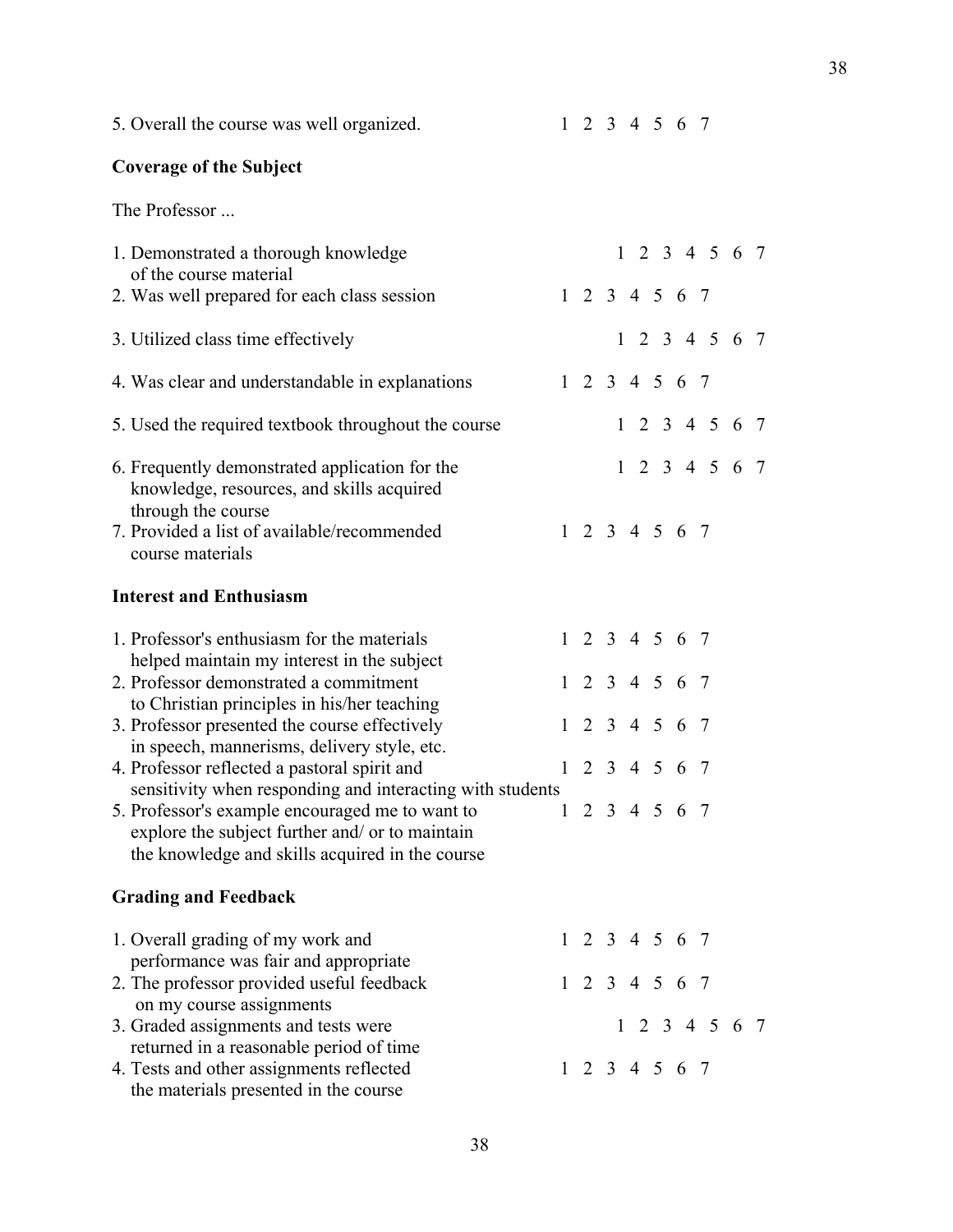#### Workload

| 1. Assignments contributed to my appreciation<br>and understanding of the course material |  | 1 2 3 4 5 6 7 |  |  |  |               |  |  |
|-------------------------------------------------------------------------------------------|--|---------------|--|--|--|---------------|--|--|
| 2. I attended class regularly                                                             |  |               |  |  |  | 1 2 3 4 5 6 7 |  |  |
| 3. The work load was appropriate for the course                                           |  |               |  |  |  | 1 2 3 4 5 6 7 |  |  |
| How would you improve this course?                                                        |  |               |  |  |  |               |  |  |

 $\overline{\phantom{0}}$ 

 $\overline{\phantom{0}}$ 

 $\overline{\phantom{a}}$ 

What, if anything, would enhance the professor's teaching ability?

<u> 1989 - Johann John Stein, markin fan it fjort fan it fjort fan it fjort fan it fjort fan it fjort fan it fjor</u>

<u> 1989 - Johann Stoff, fransk politik (d. 1989)</u>

Other Comments: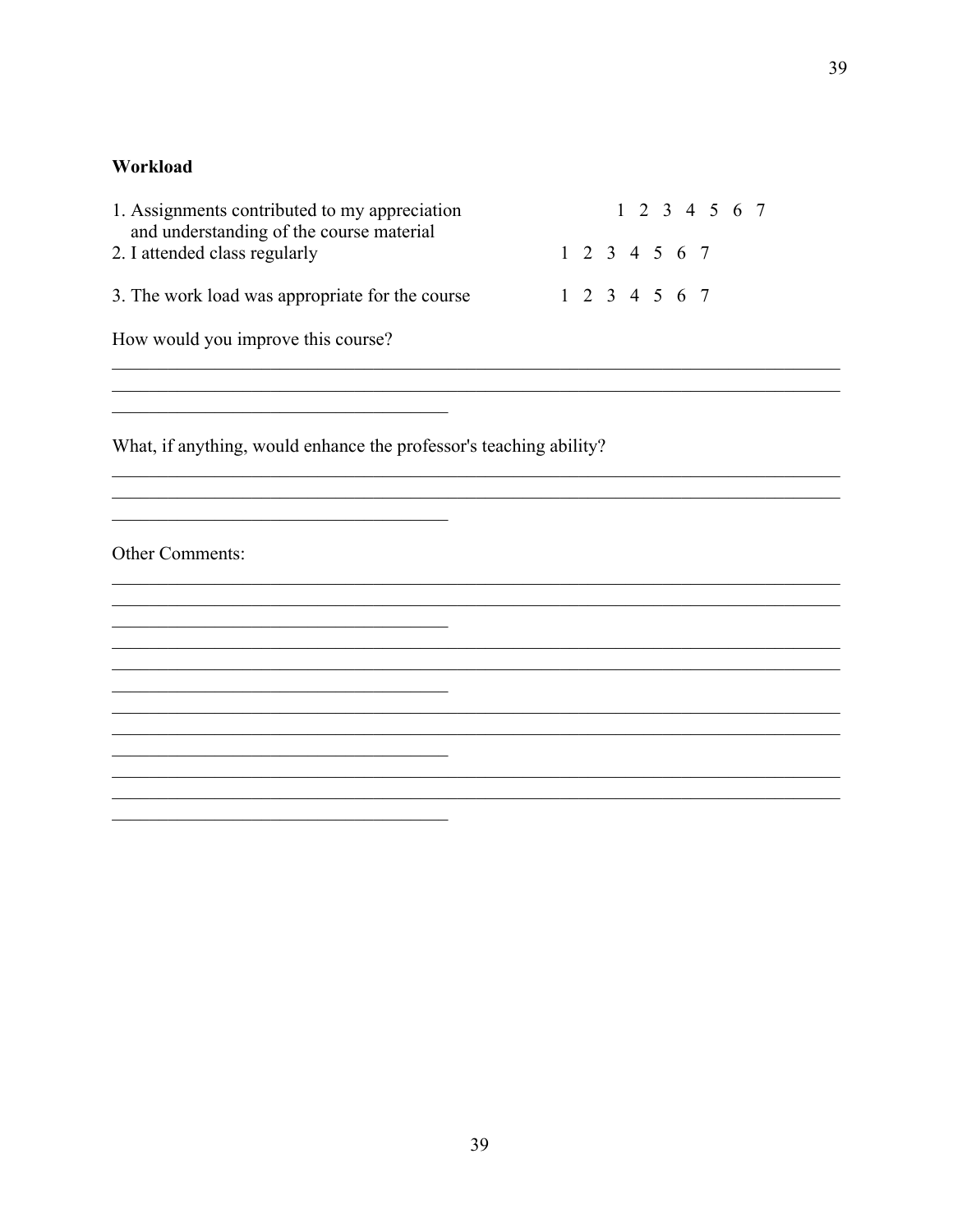### **Veritas Evangelical Seminary Entering Student Survey**

Name Optional Date

| 1. How did you initially learn about VERITAS?           |
|---------------------------------------------------------|
| Advertisement-Magazine                                  |
| Advertisement-Radio                                     |
| <b>Book</b>                                             |
| Conference-National Conference on Christian Apologetics |
| Conference-Other: please specify                        |
| Internet Search                                         |
| Internet social network                                 |
| Referral-Student                                        |
| Referral-alumni                                         |
| Referral-faculty/staff                                  |
| Referral-word of mouth                                  |
| Other:                                                  |
|                                                         |

2. What do you plan to do with your degree when you are finished?

- $\Box$  Church Ministry
- **Lay Ministry**
- Personal Enrichment
- $\Box$  Further Education
- Other:\_\_\_\_\_\_\_\_\_\_\_\_\_\_\_\_\_\_\_\_\_\_\_\_\_\_\_\_\_\_\_\_\_\_\_\_\_\_\_\_\_\_

|  |  |  | 3. How many miles from the VERITAS campus do you live? |
|--|--|--|--------------------------------------------------------|
|--|--|--|--------------------------------------------------------|

- 10 or fewer
- $711-50$
- $\Box$  51-100
- $\Box$  Over 100
- 4. How many schools did you apply to for admissions?
- One
- $\Box$  Two
- $\Box$  Other:
- 5. Was Veritas your:
- $\Box$  First choice
- Second choice
- Third or greater choice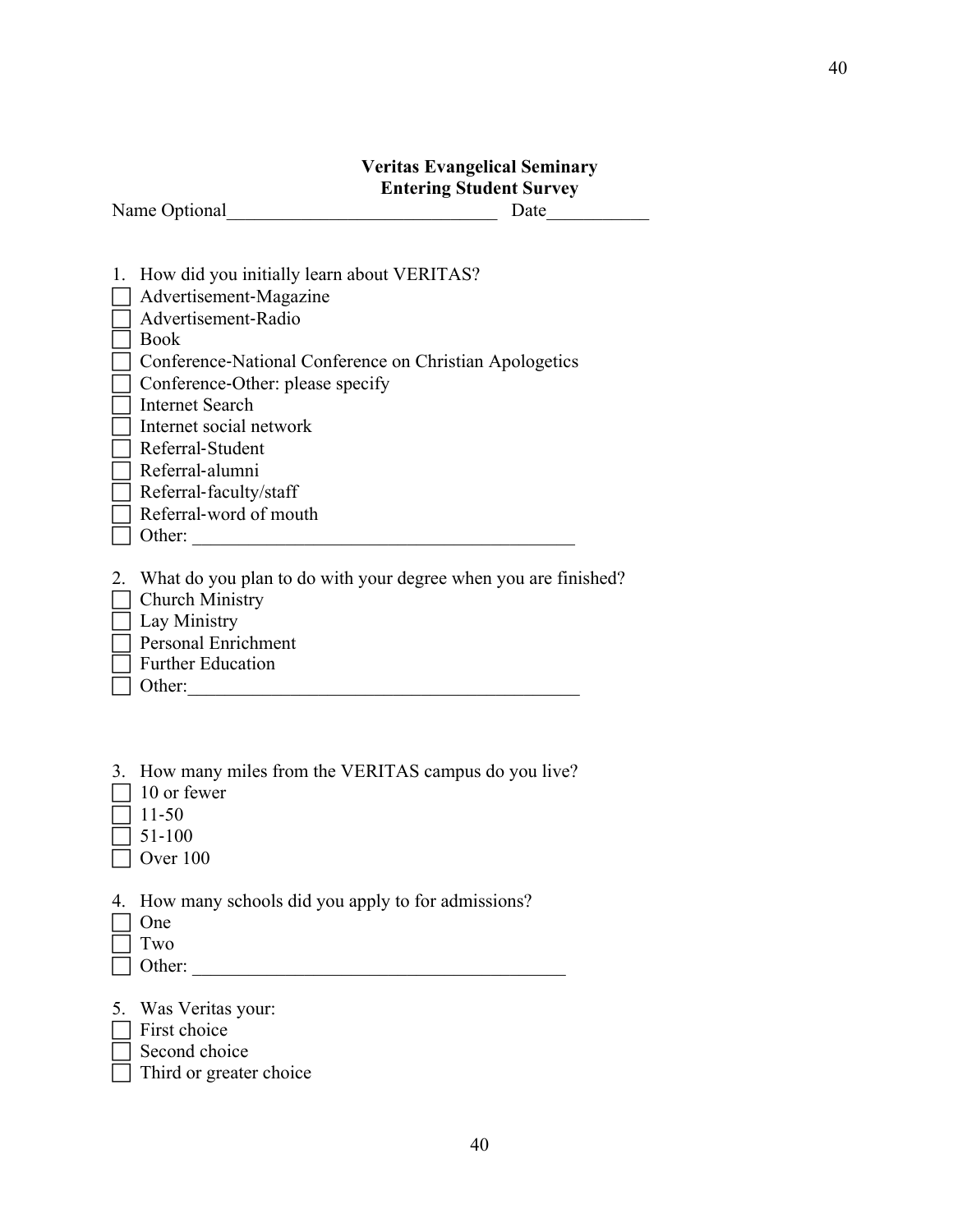- 6. What is the highest academic degree you intend to earn at VERITAS?
- Bachelor's degree
- Master's degree
- M. Div
- 7. When classes are in session do you plan to work?
- $\Box$  No, I do not plan to work
- $\Box$  Yes, I work full time (40 hrs per week)
- $\Box$  Yes, I work part-time (less than 35 hrs per week)
- 8. How many hours per week do you plan to spend study or doing homework?
- $\sqsupset$  1-3
- $\overline{\phantom{0}}$  4-5
- $\Box$  6-10
- 11-15
- More than 15

Using the scale indicated, please select the response that best describes you right now.

- **1-** Strongly agree **2-** Agree **3-** Neutral **4-** Disagree **5-** Strongly Disagree
- a. I am concerned about financing my education at Veritas.
- b. If Veritas had federal funding I would apply for it.
- c. I can successfully manage the demands of my chosen degree/major.
- d. \_\_\_ I can successfully manage and cope with stress.
- e. I will use the library to study.
- f. \_\_\_ I will use email to communicate with my professor.
- g. I will consult with my advisor to plan out my courses and schedule.
- h. I will use the school website to find out information.
- i. I know where to find school forms in Populi.
- j. \_\_\_ I know where to find my academic record in Populi.
- k. \_\_\_ If I wanted to explore my degree requirements I would use the school catalog.
- l. If I wanted to explore my degree requirements I would use my academic advisor.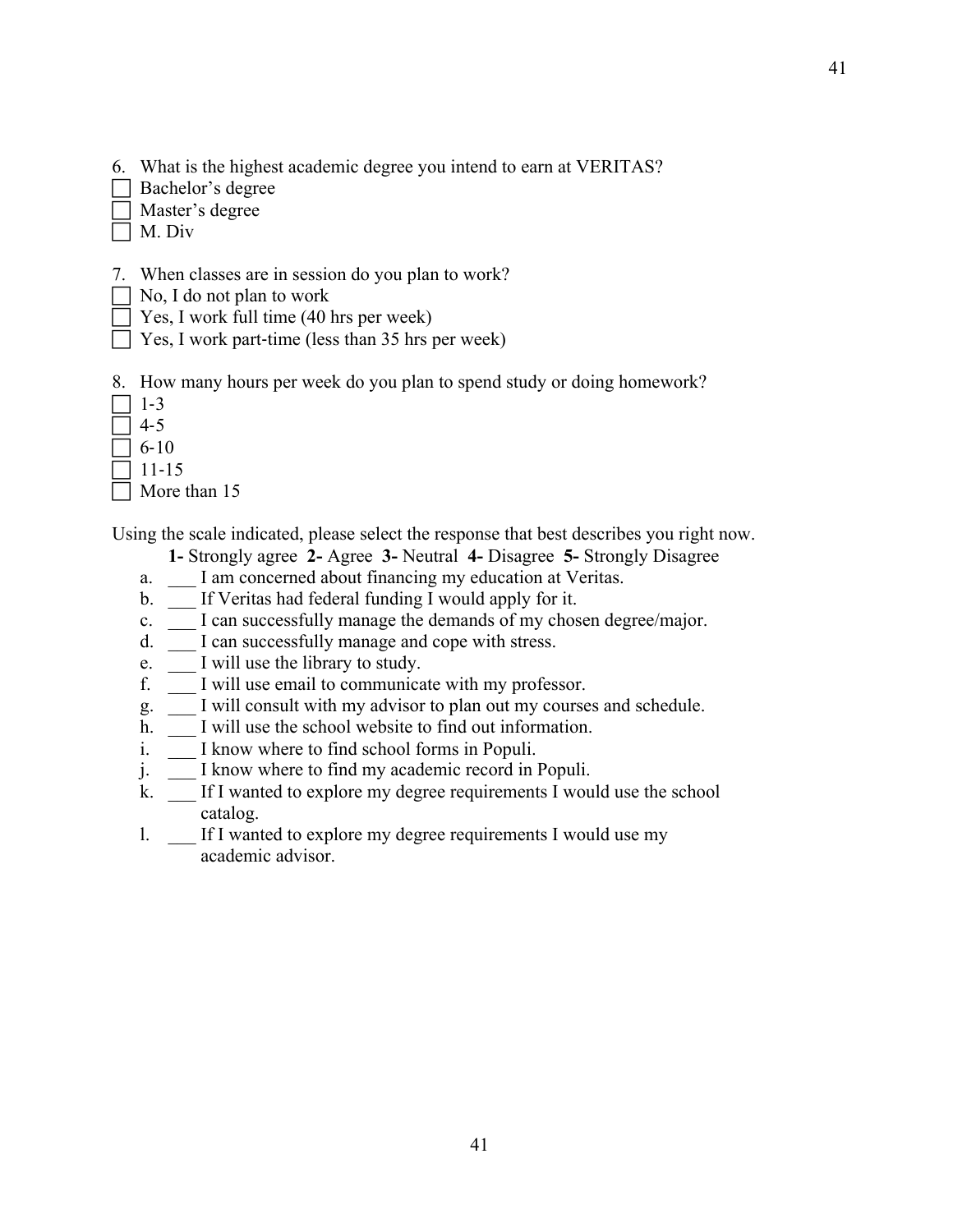#### **Veritas Evangelical Seminary Program Evaluation for the M.A.B.S.**

Name Optional Date

**Instructions**: Write in the space provided the letter that most accurately expresses your response. If you wish to respond further to any of the questions, write the number of the question with your comments in the blank space on page.

#### **Leadership and Administration**

For questions 1 and 2 use the rating scale: **1**-Very Satisfied **2**-Satisfied **3**-Undecided **4**-Dissatisfied **5**-Very Dissatisfied

- 1. \_\_\_ To what extent are you satisfied with the spiritual leadership provided by the Dean?
- 2. \_\_\_ To what extent are you satisfied with the administrative leadership of VES?

#### **Public Relations**

State your opinion on the items below using the scale: **1**-Strongly Agree **2**-Agree **3**-Disagree **4** -Strongly Disagree **5**-Don't know

VES has the confidence of its:

- 3. Staff
- 4. \_\_ Faculty
- 5. \_\_\_ Present Student Body
- 6. \_\_\_ Alumni
- 7. Local Community
- 8. \_\_\_ Supportive Constituency
- 9. \_\_\_ VES's promotional materials, such as the VES Catalog, clearly describe and define VES.
- 10. \_\_\_ Although VES has no affiliation with any denomination, it is open to evangelicals of all denominations.
- 11. The curriculum of VES is biblically centered.
- 12. \_\_\_ The lifestyle expected of students is one which they can reasonably be expected to maintain.
- 13. \_\_\_ The method of Bible study emphasized at VES (the historical-grammatical method) brings students into direct contact with the Bible. They learn to subject their preconceptions to the written Word of God, thus gaining a balanced understanding of important Christian Doctrines.
- 14. VES maintains an atmosphere in which students are enabled to have the highest standards with regards to relationships with the opposite sex.
- 15. Through an invigorating variety of student activities, students learn cooperation with others and develop essential leadership skills.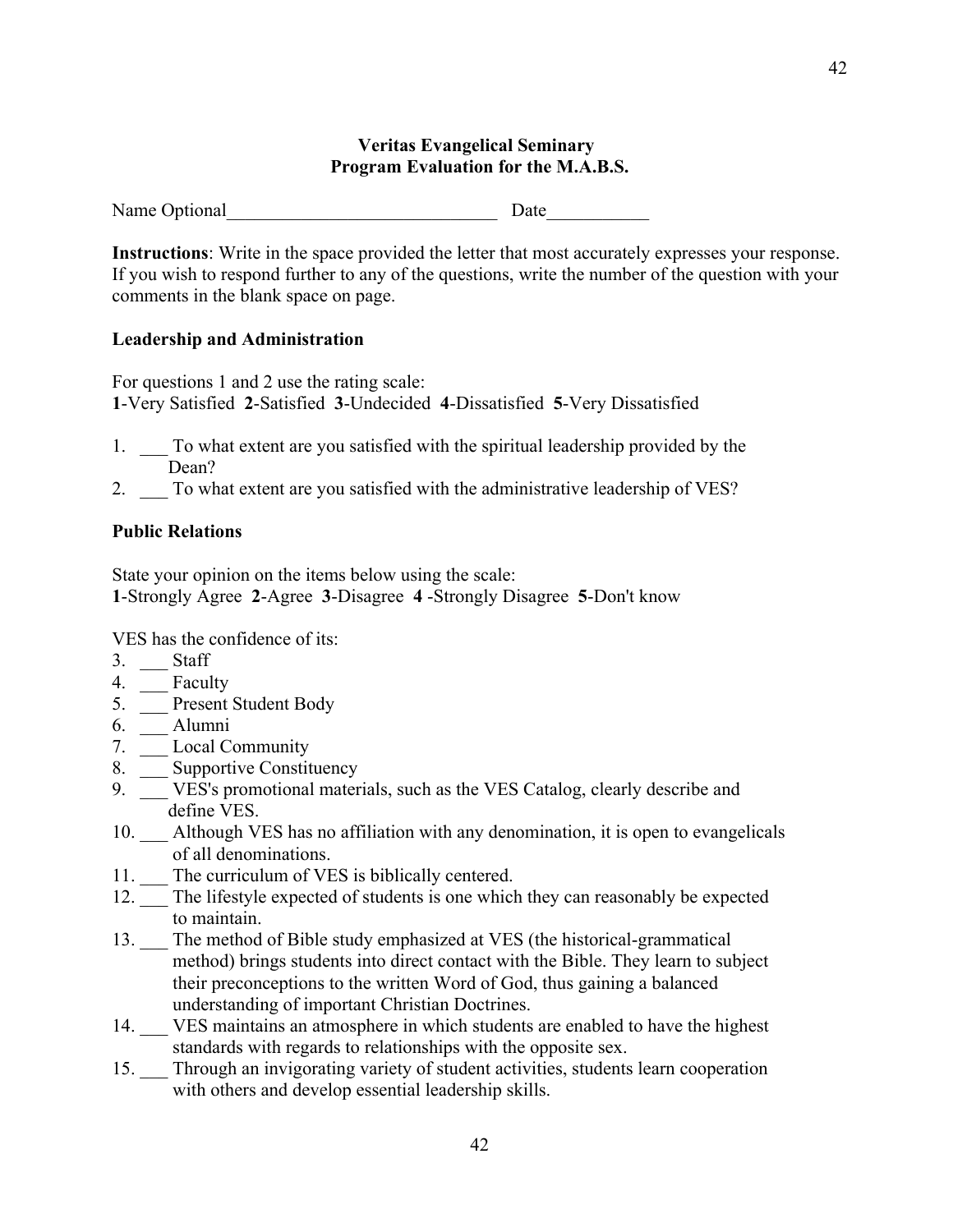#### **Academics**

- 16. What role has VES played in the building of your Christian worldview?
- **A-** Most Influence **B** Some Influence **C** Little Influence **D** No Influence **E** Uncertain
- 17. How has your level of personal compassion for the lost changed as a result of your being at VES?
- **A-** Significant Increase **B** Some Increase **C** No Change **D**-Some Decrease **E** Significant Decrease

For questions 27-30 use the scale: **1**-Strongly Agree **2**-Agree **3**-Disagree **4**-Strongly Disagree **5**-Don't know

- 18. \_\_\_ Christians have a responsibility to reach those outside their own culture as well as those of their own culture.
- 19. \_\_\_ The training I have received at VES has heightened my awareness and understanding of basic Bible principles.
- 20. \_\_\_ Through their coursework at VES students gain an understanding of the redemptive flow of the Scriptures.

For any of the following courses which you have taken at VES, please indicate the degree to which you think the content of the course is integrated with biblical principles. Do NOT respond for courses you have not taken.

- **A-** Thoroughly Integrated **B** Mostly Integrated **C** Some Integration **D** Rarely Integrated **E**-Never Integrated
- 21. Logic
- 22. \_\_\_ Ethics
- 23. \_\_\_ Apologetics
- 24. <del>Contemporary Cults</del>
- 25.  $\frac{1}{\sqrt{25}}$  History of Philosophy
- 26. World Religions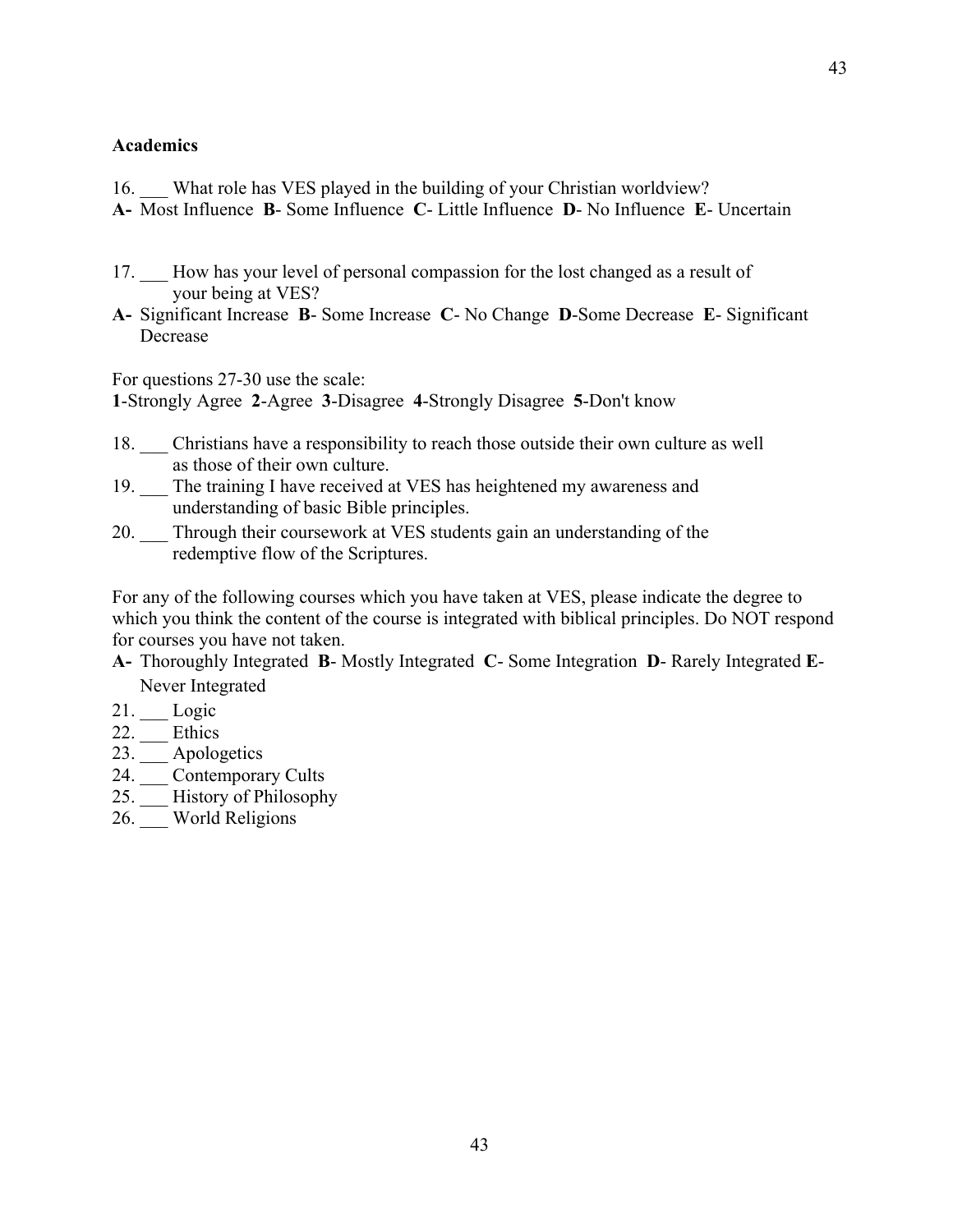#### **Library**

Evaluate the library in questions 25-28 using the following scale *(residential students only):*

- **A** Always **B** Mostly **C** Sometimes **D** Seldom **E** Never
- 27. The Library's book collection is adequate.
- 28. The Library's periodical collection is adequate.
- 29. \_\_\_ Professional assistance is available.
- 30. The Library's operating hours are adequate.
- 31. Suggestions?\_\_\_\_\_\_\_\_\_\_\_\_\_\_\_\_\_\_\_\_\_\_\_\_\_\_\_\_\_\_\_\_\_\_\_\_\_\_\_\_\_\_\_\_\_\_\_\_\_\_\_\_\_\_\_\_

#### **Spiritual Life**

For questions 30-31 use the scale: **A**- Outstanding **B**- Very Good **C**- Acceptable **D**- Minimal

32. \_\_\_ To what extent does VES encourage your growth in Christlikeness?

 $\mathcal{L}_\text{max}$  , and the contribution of the contribution of the contribution of the contribution of the contribution of the contribution of the contribution of the contribution of the contribution of the contribution of t

33. \_\_\_ To what extent does VES encourage your commitment to ministry regardless of your vocational calling?

#### **PERSONAL PROFILE**

- 34. Which program are you pursuing?
- A. Certificate Program
- B. \_\_\_ Graduate Program
- 35. Which degree route are you pursuing?
- A. \_\_ Theological Studies
- B.  $\frac{1}{\sqrt{2}}$  Biblical Studies
- C. \_\_\_ Christian Apologetics
- D. Divinity (Christian Apologetics emphasis)
- E. Divinity (Biblical Studies emphasis)

36. Credits earned prior to the beginning of this term ( August 2010)

- A. 3-9
- $B.$  \_\_\_ 12-15
- $C.$  \_\_\_ 18-24
- $D. \_\_ 27+$

|    | 37. Age |       |
|----|---------|-------|
| А. |         | 18-21 |
| В. |         | 22-25 |
| C. |         | 26-30 |
| D. |         | 31-40 |
|    |         |       |

44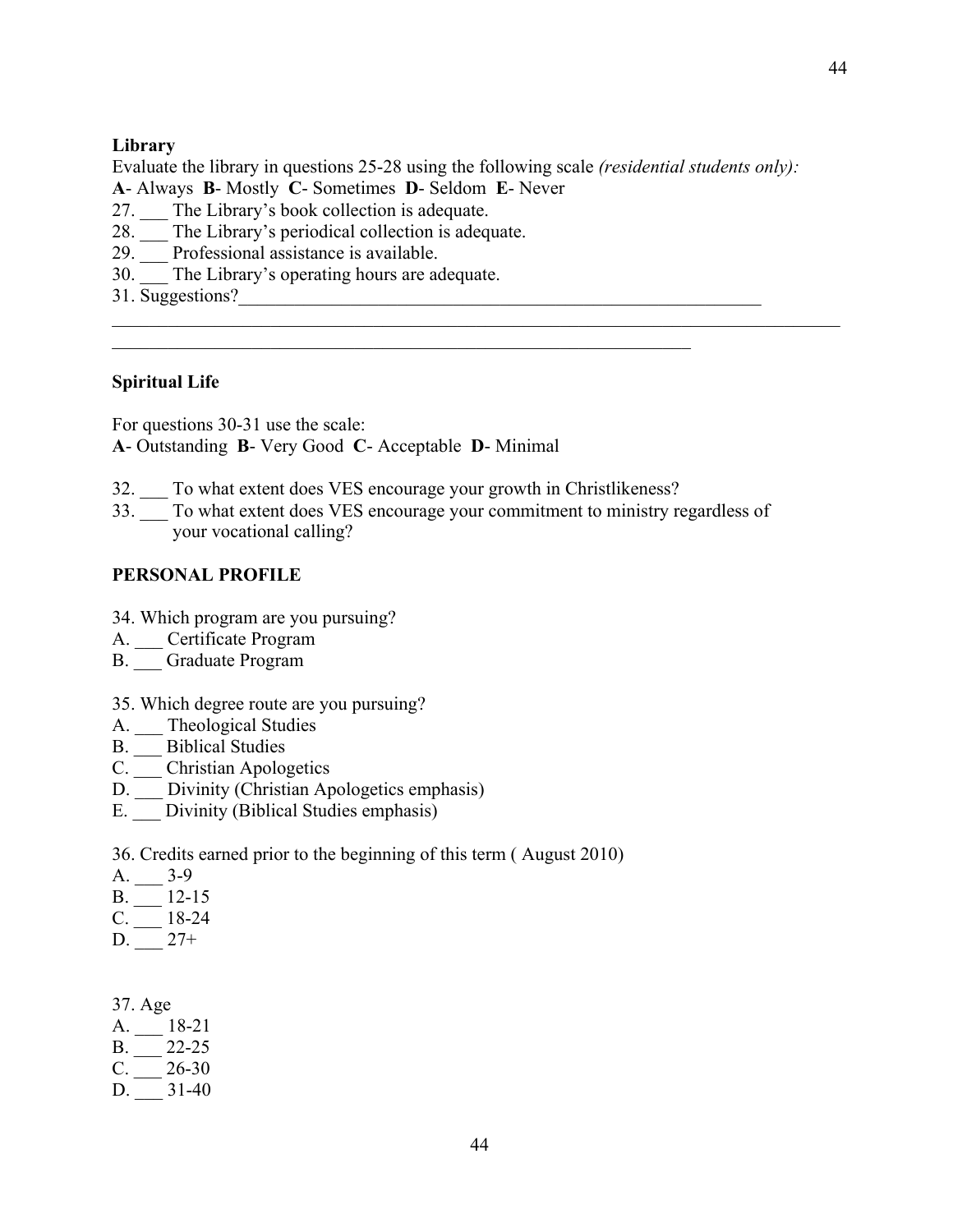| Е.             | $40 +$  |
|----------------|---------|
|                | 38. Sex |
| А.             | Female  |
| B <sub>1</sub> | Male    |
|                |         |

39. Marital Status

- A. Single
- B. Married
- C. \_\_\_ Widowed
- D. Divorced

Thank you for taking the time and effort to complete this survey, your opinions are very important and helpful to us!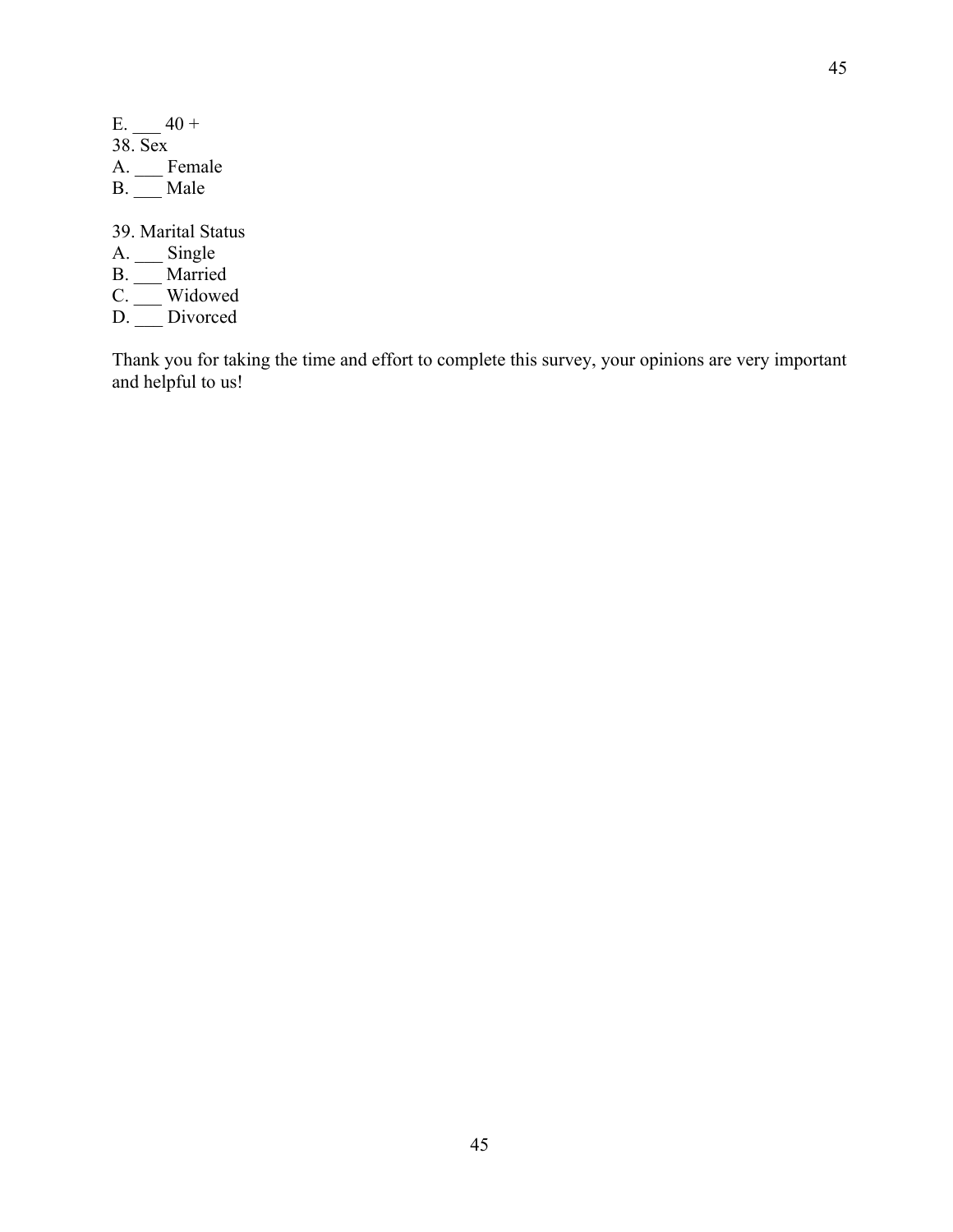#### **Veritas Evangelical Seminary Program Evaluation for the M.A.C.A**

Name Optional Date

**Instructions**: Write in the space provided the letter that most accurately expresses your response. If you wish to respond further to any of the questions, write the number of the question with your comments in the blank space on page.

#### **Leadership and Administration**

For questions 1 and 2 use the rating scale: **1**-Very Satisfied **2**-Satisfied **3**-Undecided **4**-Dissatisfied **5**-Very Dissatisfied

- 1. \_\_\_ To what extent are you satisfied with the spiritual leadership provided by the Dean?
- 2. \_\_\_ To what extent are you satisfied with the administrative leadership of VES?

#### **Public Relations**

State your opinion on the items below using the scale: **1**-Strongly Agree **2**-Agree **3**-Disagree **4** -Strongly Disagree **5**-Don't know

VES has the confidence of its:

- 3. Staff
- 4. **Faculty**
- 5. \_\_\_ Present Student Body
- 6. \_\_\_ Alumni
- 7. \_\_\_ Local Community
- 8. \_\_\_ Supportive Constituency
- 9. \_\_\_ VES's promotional materials, such as the VES Catalog, clearly describe and define VES.
- 10. \_\_\_ Although VES has no affiliation with any denomination, it is open to evangelicals of all denominations.
- 11. The curriculum of VES is biblically centered.
- 12. \_\_\_ The lifestyle expected of students is one which they can reasonably be expected to maintain.
- 13. \_\_\_ The method of Bible study emphasized at VES (the historical-grammatical method) brings students into direct contact with the Bible. They learn to subject their preconceptions to the written Word of God, thus gaining a balanced understanding of important Christian Doctrines.
- 14. VES maintains an atmosphere in which students are enabled to have the highest standards with regards to relationships with the opposite sex.
- 15. Through an invigorating variety of student activities, students learn cooperation with others and develop essential leadership skills.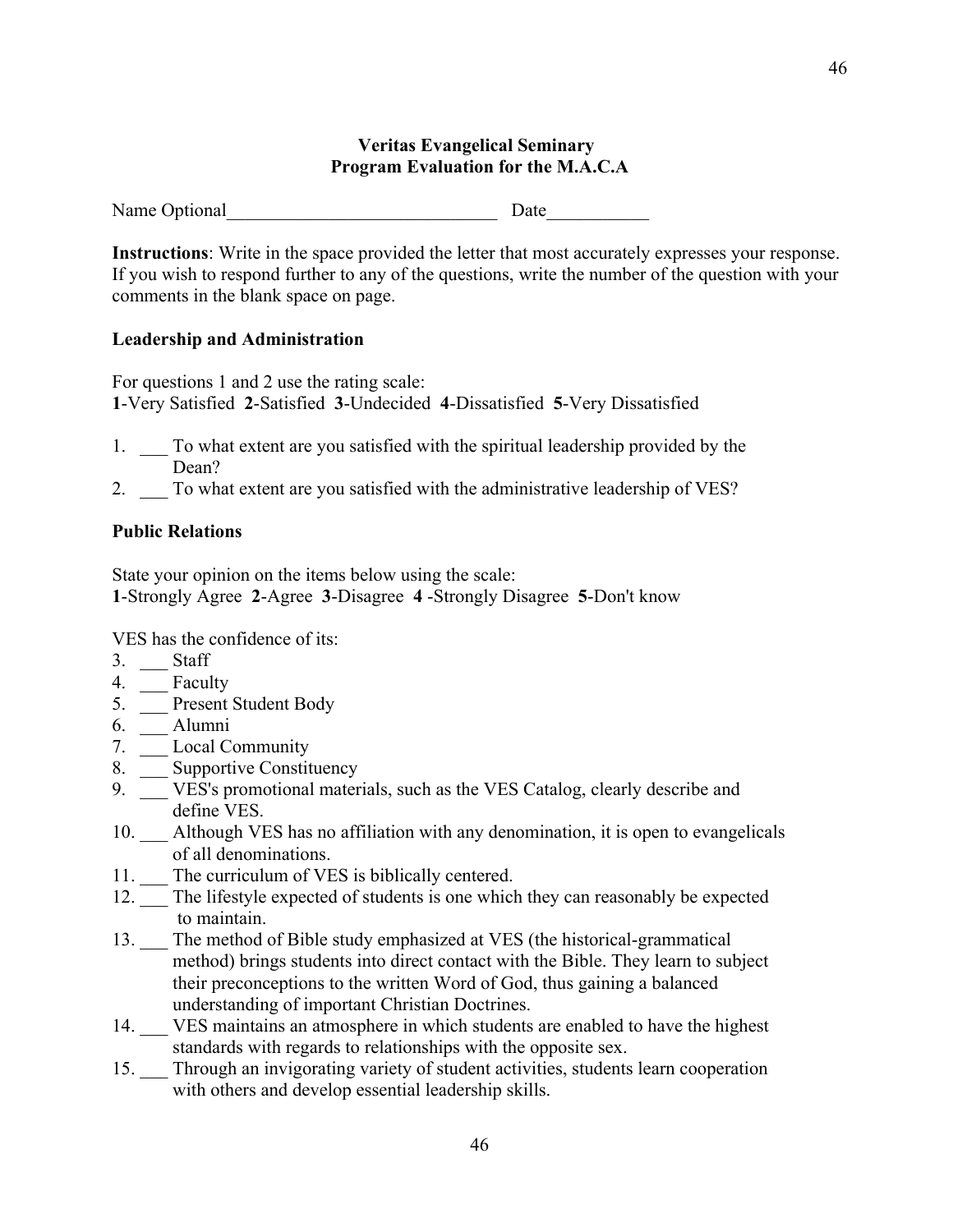#### **Academics**

- 16. What role has VES played in the building of your Christian worldview?
- **A-** Most Influence **B** Some Influence **C** Little Influence **D** No Influence **E** Uncertain
- 17. \_\_\_ How has your level of personal compassion for the lost changed as a result of your being at VES?
- **B-** Significant Increase **B** Some Increase **C** No Change **D**-Some Decrease **E** Significant Decrease

For questions 27-30 use the scale:

**1**-Strongly Agree **2**-Agree **3**-Disagree **4**-Strongly Disagree **5**-Don't know

- 18. Christians have a responsibility to reach those outside their own culture as well as those of their own culture.
- 19. \_\_\_ The training I have received at VES has heightened my awareness and understanding of basic Bible principles.
- 20. \_\_\_ Through their coursework at VES students gain an understanding of the redemptive flow of the Scriptures.

For any of the following courses which you have taken at VES, please indicate the degree to which you think the content of the course is integrated with biblical principles. Do NOT respond for courses you have not taken.

- **A-** Thoroughly Integrated B- Mostly Integrated C- Some Integration D- Rarely Integrated E-Never Integrated
- 21. \_\_\_ Logic
- 22. \_\_\_ Ethics
- 23. Apologetics
- 24. \_\_\_ Contemporary Cults
- 25. \_\_\_ History of Philosophy
- 26. World Religions

#### **Library**

Evaluate the library in questions 25-28 using the following scale *(residential students only):*

**A**- Always **B**- Mostly **C**- Sometimes **D**- Seldom **E**- Never

- 27. \_\_\_ The Library's book collection is adequate.
- 28. \_\_\_ The Library's periodical collection is adequate.
- 29. \_\_\_ Professional assistance is available.
- 30. The Library's operating hours are adequate.
- 31. Suggestions?\_\_\_\_\_\_\_\_\_\_\_\_\_\_\_\_\_\_\_\_\_\_\_\_\_\_\_\_\_\_\_\_\_\_\_\_\_\_\_\_\_\_\_\_\_\_\_\_\_\_\_\_\_\_

 $\mathcal{L}_\mathcal{L} = \{ \mathcal{L}_\mathcal{L} = \{ \mathcal{L}_\mathcal{L} = \{ \mathcal{L}_\mathcal{L} = \{ \mathcal{L}_\mathcal{L} = \{ \mathcal{L}_\mathcal{L} = \{ \mathcal{L}_\mathcal{L} = \{ \mathcal{L}_\mathcal{L} = \{ \mathcal{L}_\mathcal{L} = \{ \mathcal{L}_\mathcal{L} = \{ \mathcal{L}_\mathcal{L} = \{ \mathcal{L}_\mathcal{L} = \{ \mathcal{L}_\mathcal{L} = \{ \mathcal{L}_\mathcal{L} = \{ \mathcal{L}_\mathcal{$ 

 $\mathcal{L}_\text{max}$  , and the contribution of the contribution of the contribution of the contribution of the contribution of the contribution of the contribution of the contribution of the contribution of the contribution of t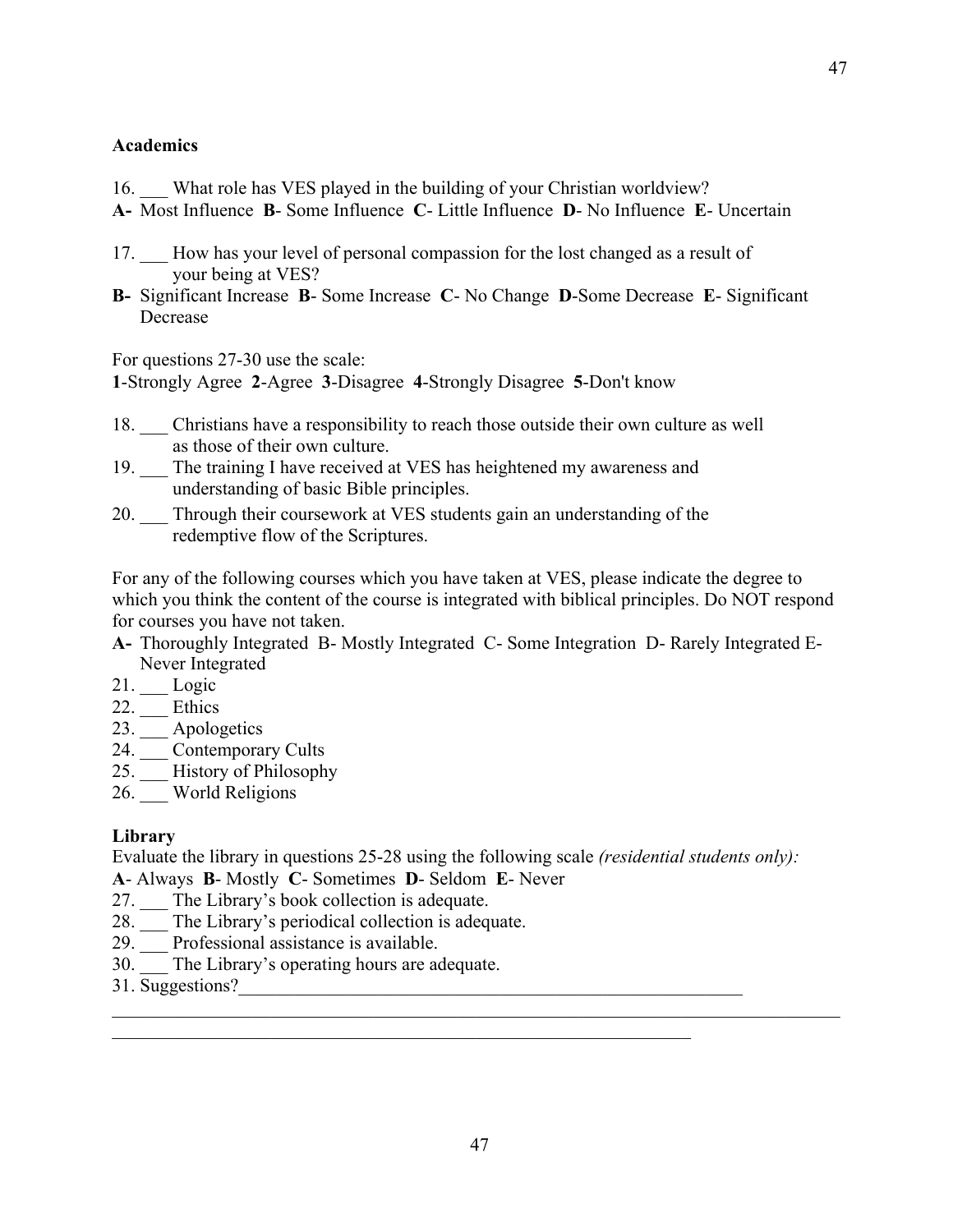#### **Spiritual Life**

For questions 30-31 use the scale: **A**- Outstanding **B**- Very Good **C**- Acceptable **D**- Minimal

- 32. To what extent does VES encourage your growth in Christlikeness?
- 33. \_\_\_ To what extent does VES encourage your commitment to ministry regardless of your vocational calling?

#### **PERSONAL PROFILE**

- 34. Which program are you pursuing?
- A. Certificate Program
- B. Graduate Program
- 35. Which degree route are you pursuing?
- A. \_\_ Theological Studies
- B. Biblical Studies
- C. \_\_\_ Christian Apologetics
- D. \_\_\_ Divinity (Christian Apologetics emphasis)
- E. Divinity (Biblical Studies emphasis)

36. Credits earned prior to the beginning of this term (August 2010)

- $A.$  3-9
- $B.$  \_\_\_\_\_\_\_ 12-15
- $C. \_\_ 18-24$
- $D. \_ 27+$
- 37. Age
- $A. \_\_ 18-21$
- $B.$  \_\_\_\_\_ 22-25
- $C.$   $26-30$
- $D. \_ 31-40$
- E.  $40 +$ 38. Sex
- A. \_\_\_ Female
- B. Male
- 39. Marital Status
- 
- A. \_\_\_ Single
- B. \_\_\_ Married
- C. Widowed
- D. Divorced

Thank you for taking the time and effort to complete this survey, your opinions are very important and helpful to us!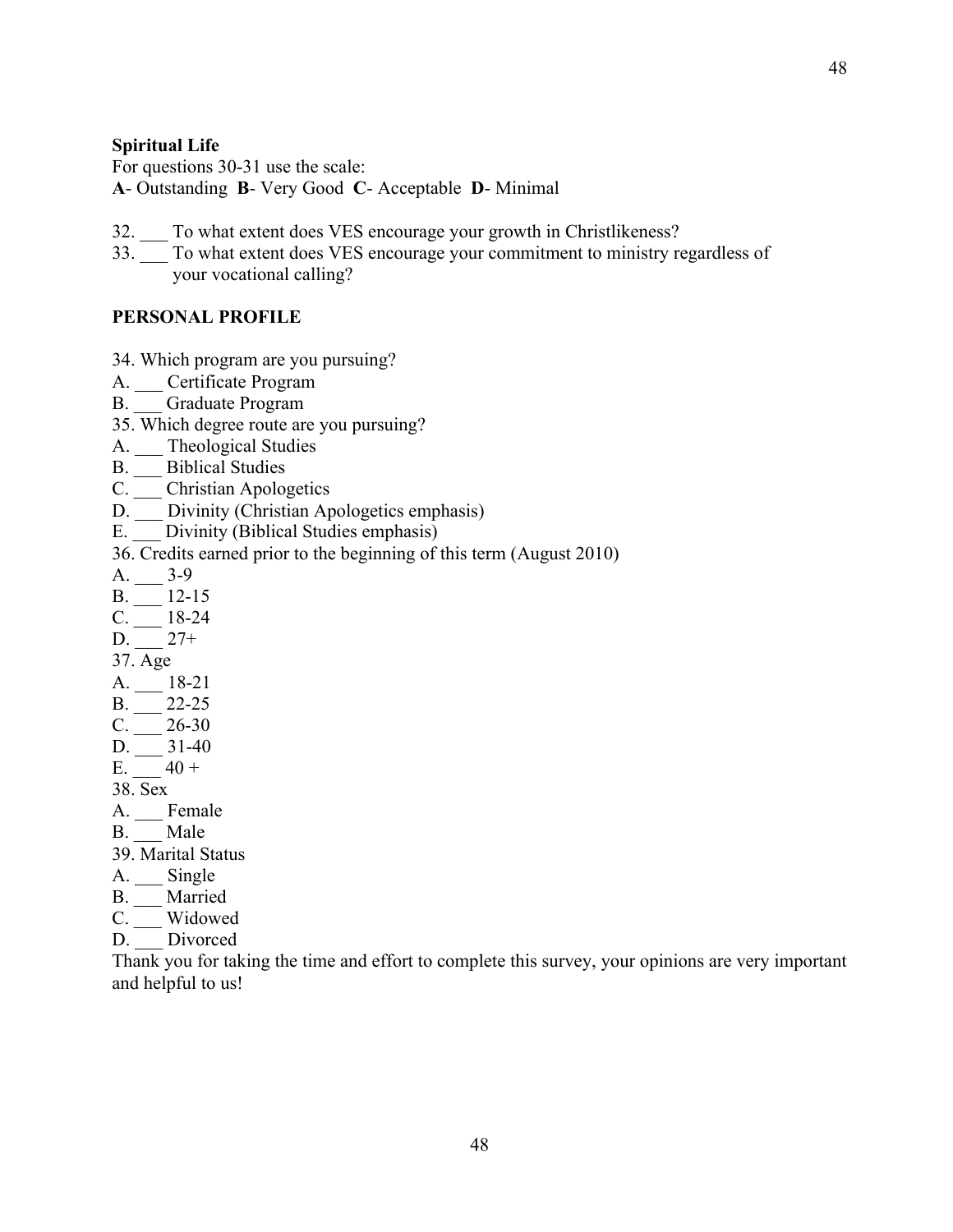#### **Veritas Evangelical Seminary Program Evaluation for the M.A.T.S**

Name Optional Date

**Instructions**: Write in the space provided the letter that most accurately expresses your response. If you wish to respond further to any of the questions, write the number of the question with your comments in the blank space on page.

#### **Leadership and Administration**

For questions 1 and 2 use the rating scale: **1**-Very Satisfied **2**-Satisfied **3**-Undecided **4**-Dissatisfied **5**-Very Dissatisfied

- 1. \_\_\_ To what extent are you satisfied with the spiritual leadership provided by the Dean?
- 2. \_\_\_ To what extent are you satisfied with the administrative leadership of VES?

#### **Public Relations**

State your opinion on the items below using the scale: **1**-Strongly Agree **2**-Agree **3**-Disagree **4** -Strongly Disagree **5**-Don't know

VES has the confidence of its:

- 3. Staff
- 4. \_\_ Faculty
- 5. \_\_\_ Present Student Body
- 6. \_\_\_ Alumni
- 7. \_\_\_ Local Community
- 8. \_\_\_ Supportive Constituency
- 9. \_\_\_ VES's promotional materials, such as the VES Catalog, clearly describe and define VES.
- 10. \_\_\_ Although VES has no affiliation with any denomination, it is open to evangelicals of all denominations.
- 11. The curriculum of VES is biblically centered.
- 12. \_\_\_ The lifestyle expected of students is one which they can reasonably be expected to maintain.
- 13. \_\_\_ The method of Bible study emphasized at VES (the historical-grammatical method) brings students into direct contact with the Bible. They learn to subject their preconceptions to the written Word of God, thus gaining a balanced understanding of important Christian Doctrines.
- 14. VES maintains an atmosphere in which students are enabled to have the highest standards with regards to relationships with the opposite sex.
- 15. Through an invigorating variety of student activities, students learn cooperation with others and develop essential leadership skills.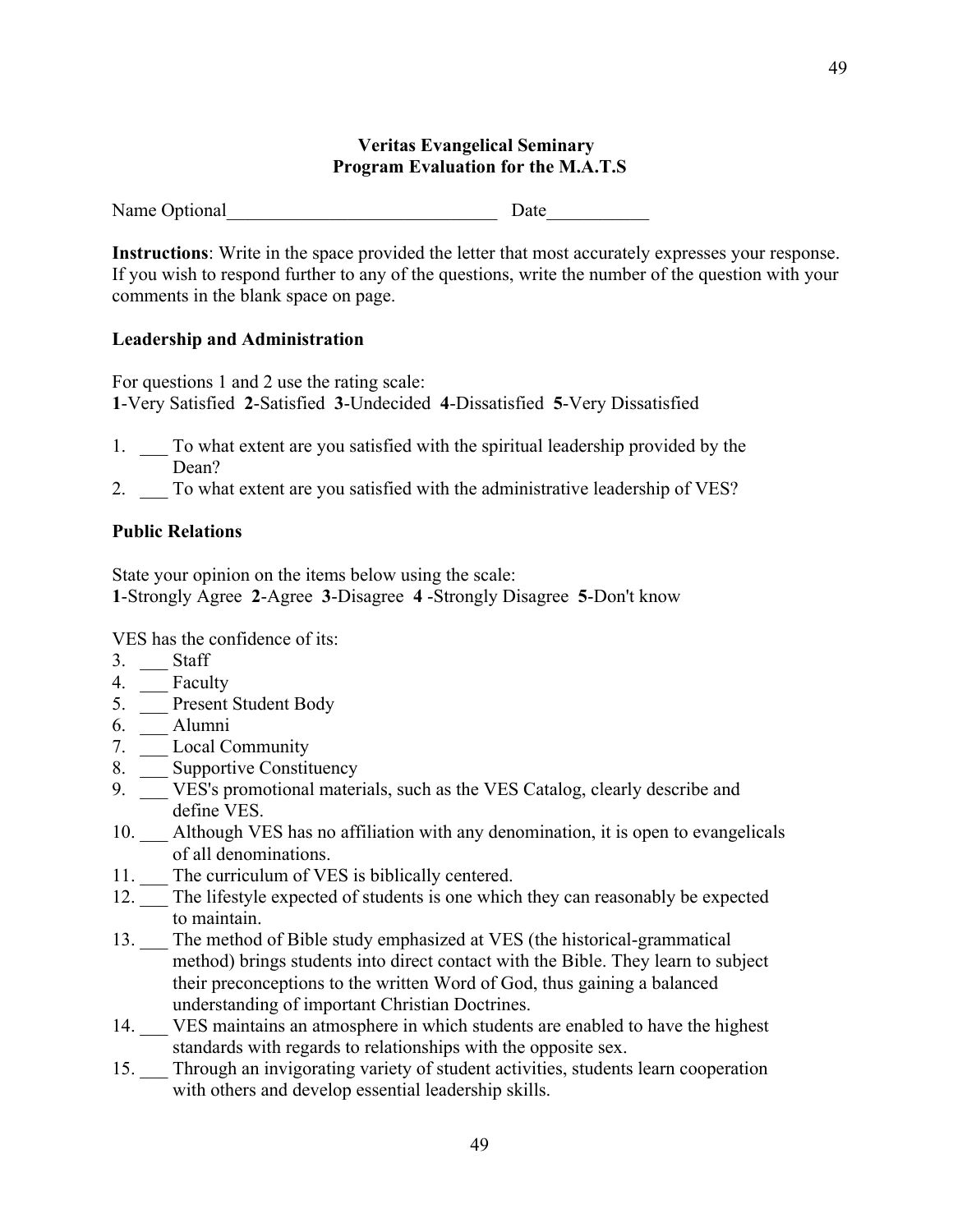#### **Academics**

- 16. What role has VES played in the building of your Christian worldview?
- **B-** Most Influence **B** Some Influence **C** Little Influence **D** No Influence **E** Uncertain
- 17. \_\_\_ How has your level of personal compassion for the lost changed as a result of your being at VES?
- **C-** Significant Increase **B** Some Increase **C** No Change **D**-Some Decrease **E** Significant Decrease

For questions 27-30 use the scale:

**1**-Strongly Agree **2**-Agree **3**-Disagree **4**-Strongly Disagree **5**-Don't know

- 18. Christians have a responsibility to reach those outside their own culture as well as those of their own culture.
- 19. \_\_\_ The training I have received at VES has heightened my awareness and understanding of basic Bible principles.
- 20. \_\_\_ Through their coursework at VES students gain an understanding of the redemptive flow of the Scriptures.

For any of the following courses which you have taken at VES, please indicate the degree to which you think the content of the course is integrated with biblical principles. Do NOT respond for courses you have not taken.

- **B-** Thoroughly Integrated B- Mostly Integrated C- Some Integration D- Rarely Integrated E-Never Integrated
- 21. \_\_\_ Logic
- 22. \_\_\_ Ethics
- 23. Apologetics
- 24. \_\_\_ Contemporary Cults
- 25. \_\_\_ History of Philosophy
- 26. World Religions

#### **Library**

Evaluate the library in questions 25-28 using the following scale *(residential students only):*

**A**- Always **B**- Mostly **C**- Sometimes **D**- Seldom **E**- Never

- 27. \_\_\_ The Library's book collection is adequate.
- 28. \_\_\_ The Library's periodical collection is adequate.
- 29. \_\_\_ Professional assistance is available.
- 30. The Library's operating hours are adequate.
- 31. Suggestions?\_\_\_\_\_\_\_\_\_\_\_\_\_\_\_\_\_\_\_\_\_\_\_\_\_\_\_\_\_\_\_\_\_\_\_\_\_\_\_\_\_\_\_\_\_\_\_\_\_\_\_\_\_\_\_\_\_

 $\mathcal{L}_\mathcal{L} = \{ \mathcal{L}_\mathcal{L} = \{ \mathcal{L}_\mathcal{L} = \{ \mathcal{L}_\mathcal{L} = \{ \mathcal{L}_\mathcal{L} = \{ \mathcal{L}_\mathcal{L} = \{ \mathcal{L}_\mathcal{L} = \{ \mathcal{L}_\mathcal{L} = \{ \mathcal{L}_\mathcal{L} = \{ \mathcal{L}_\mathcal{L} = \{ \mathcal{L}_\mathcal{L} = \{ \mathcal{L}_\mathcal{L} = \{ \mathcal{L}_\mathcal{L} = \{ \mathcal{L}_\mathcal{L} = \{ \mathcal{L}_\mathcal{$ 

 $\mathcal{L}_\text{max}$  , and the contribution of the contribution of the contribution of the contribution of the contribution of the contribution of the contribution of the contribution of the contribution of the contribution of t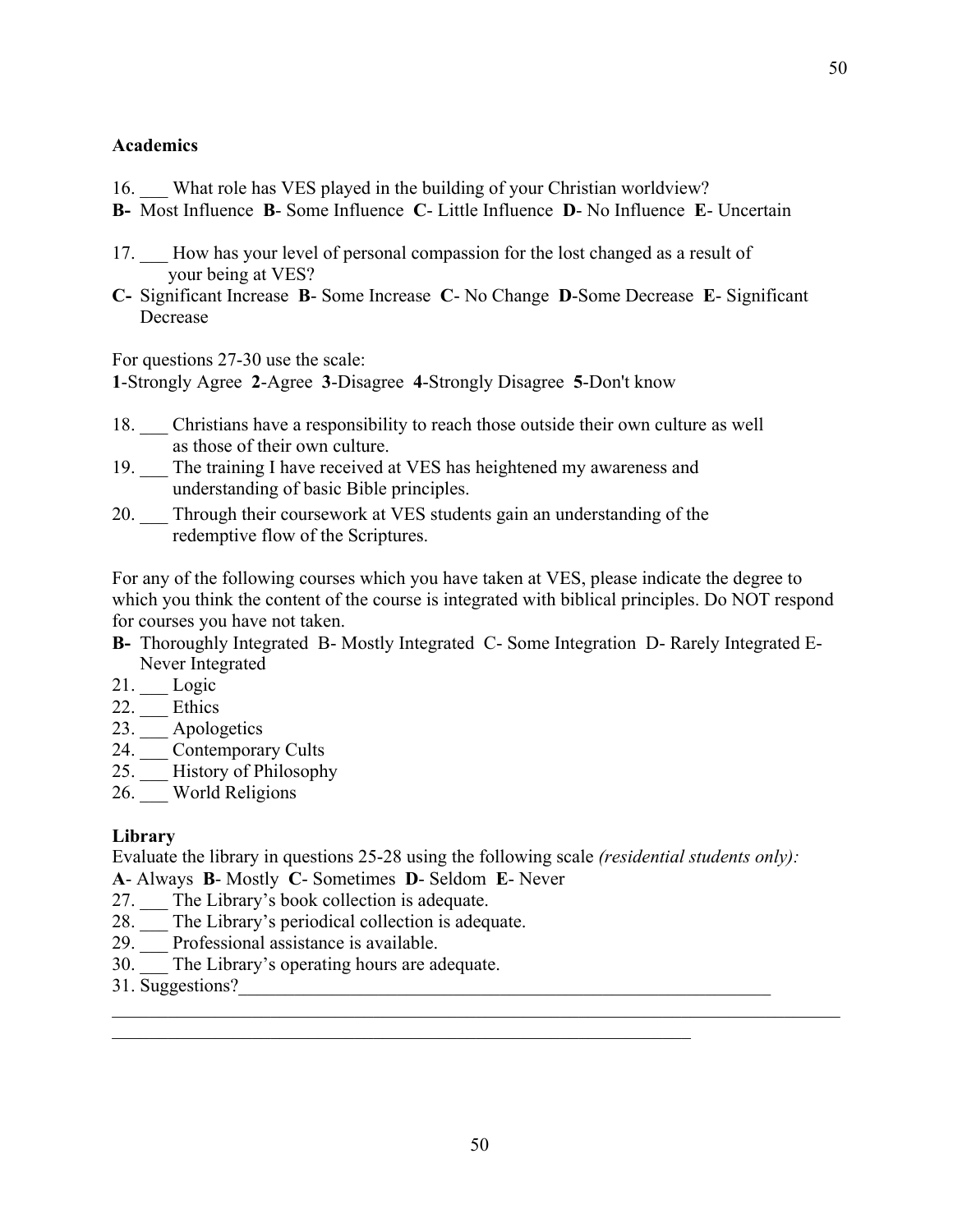#### **Spiritual Life**

For questions 30-31 use the scale: **A**- Outstanding **B**- Very Good **C**- Acceptable **D**- Minimal

- 32. To what extent does VES encourage your growth in Christlikeness?
- 33. \_\_\_ To what extent does VES encourage your commitment to ministry regardless of your vocational calling?

#### **PERSONAL PROFILE**

- 34. Which program are you pursuing?
- A. Certificate Program
- B. Graduate Program
- 35. Which degree route are you pursuing?
- A. \_\_\_ Theological Studies
- B. Biblical Studies
- C. \_\_\_ Christian Apologetics
- D. \_\_\_ Divinity (Christian Apologetics emphasis)
- E. Divinity (Biblical Studies emphasis)
- 36. Credits earned prior to the beginning of this term ( August 2010)
- $A.$  3-9
- $B.$  \_\_\_\_\_\_\_ 12-15
- $C. \_\_ 18-24$
- $D. \_ 27+$
- 37. Age
- $A. \_\_ 18-21$
- $B.$  \_\_\_\_\_ 22-25
- $C.$   $26-30$
- $D. \_ 31-40$ E.  $40 +$
- 38. Sex
- A. \_\_\_ Female
- B. Male
- 39. Marital Status
- A. \_\_\_ Single
- B. \_\_\_ Married
- C. Widowed
- D. \_\_\_ Divorced

Thank you for taking the time and effort to complete this survey, your opinions are very important and helpful to us!

51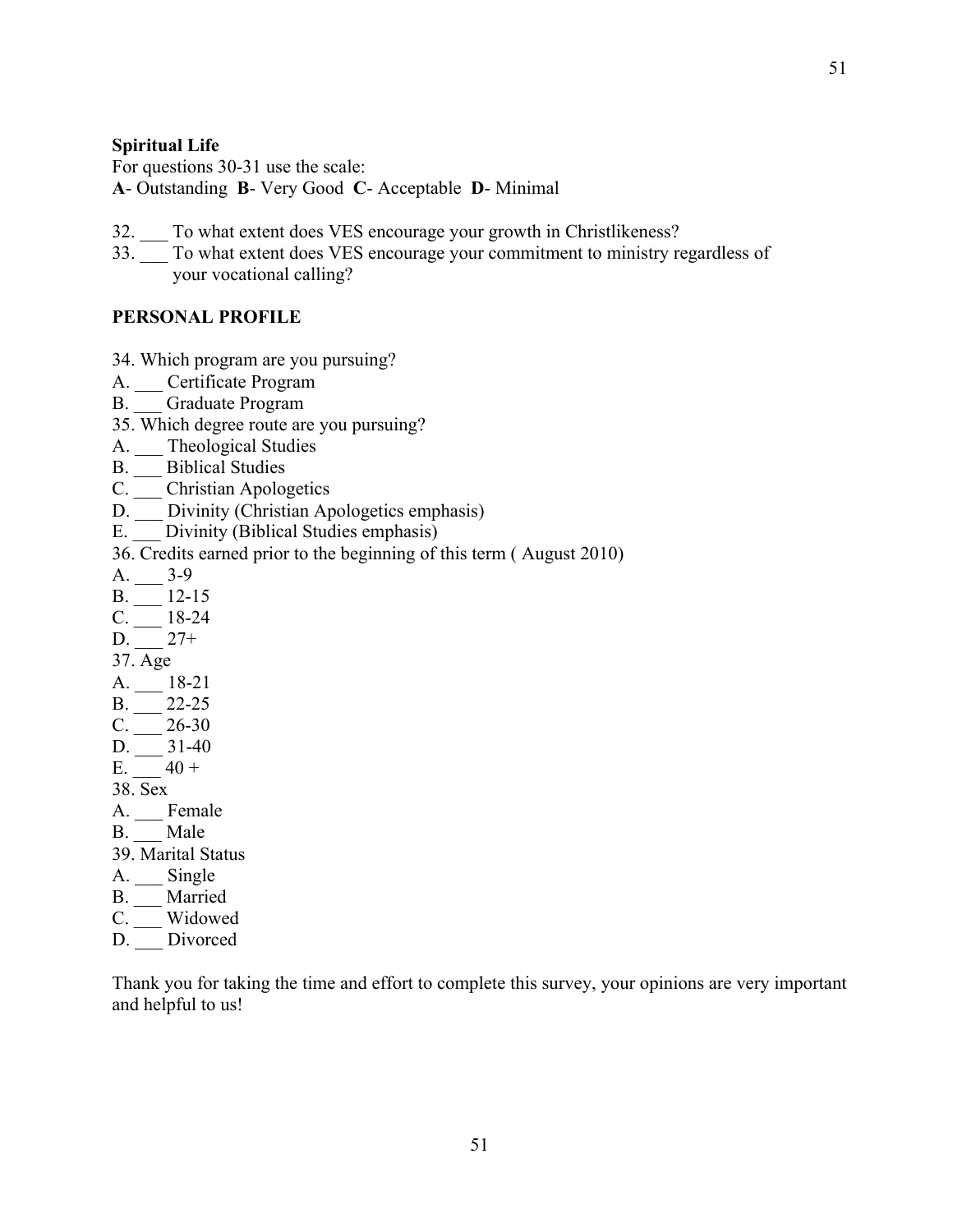#### **Veritas Evangelical Seminary Program Evaluation for the M.Div.**

Name Optional Date

**Instructions**: Write in the space provided the letter that most accurately expresses your response. If you wish to respond further to any of the questions, write the number of the question with your comments in the blank space on page.

#### **Leadership and Administration**

For questions 1 and 2 use the rating scale: **1**-Very Satisfied **2**-Satisfied **3**-Undecided **4**-Dissatisfied **5**-Very Dissatisfied

- 1. \_\_\_ To what extent are you satisfied with the spiritual leadership provided by the Dean?
- 2. \_\_\_ To what extent are you satisfied with the administrative leadership of VES?

#### **Public Relations**

State your opinion on the items below using the scale: **1**-Strongly Agree **2**-Agree **3**-Disagree **4** -Strongly Disagree **5**-Don't know

VES has the confidence of its:

- 3. Staff
- 4. **Faculty**
- 5. \_\_\_ Present Student Body
- 6. \_\_\_ Alumni
- 7. \_\_\_ Local Community
- 8. \_\_\_ Supportive Constituency
- 9. \_\_\_ VES's promotional materials, such as the VES Catalog, clearly describe and define VES.
- 10. \_\_\_ Although VES has no affiliation with any denomination, it is open to evangelicals of all denominations.
- 11. The curriculum of VES is biblically centered.
- 12. \_\_\_ The lifestyle expected of students is one which they can reasonably be expected to maintain.
- 13. \_\_\_ The method of Bible study emphasized at VES (the historical-grammatical method) brings students into direct contact with the Bible. They learn to subject their preconceptions to the written Word of God, thus gaining a balanced understanding of important Christian Doctrines.
- 14. VES maintains an atmosphere in which students are enabled to have the highest standards with regards to relationships with the opposite sex.
- 15. Through an invigorating variety of student activities, students learn cooperation with others and develop essential leadership skills.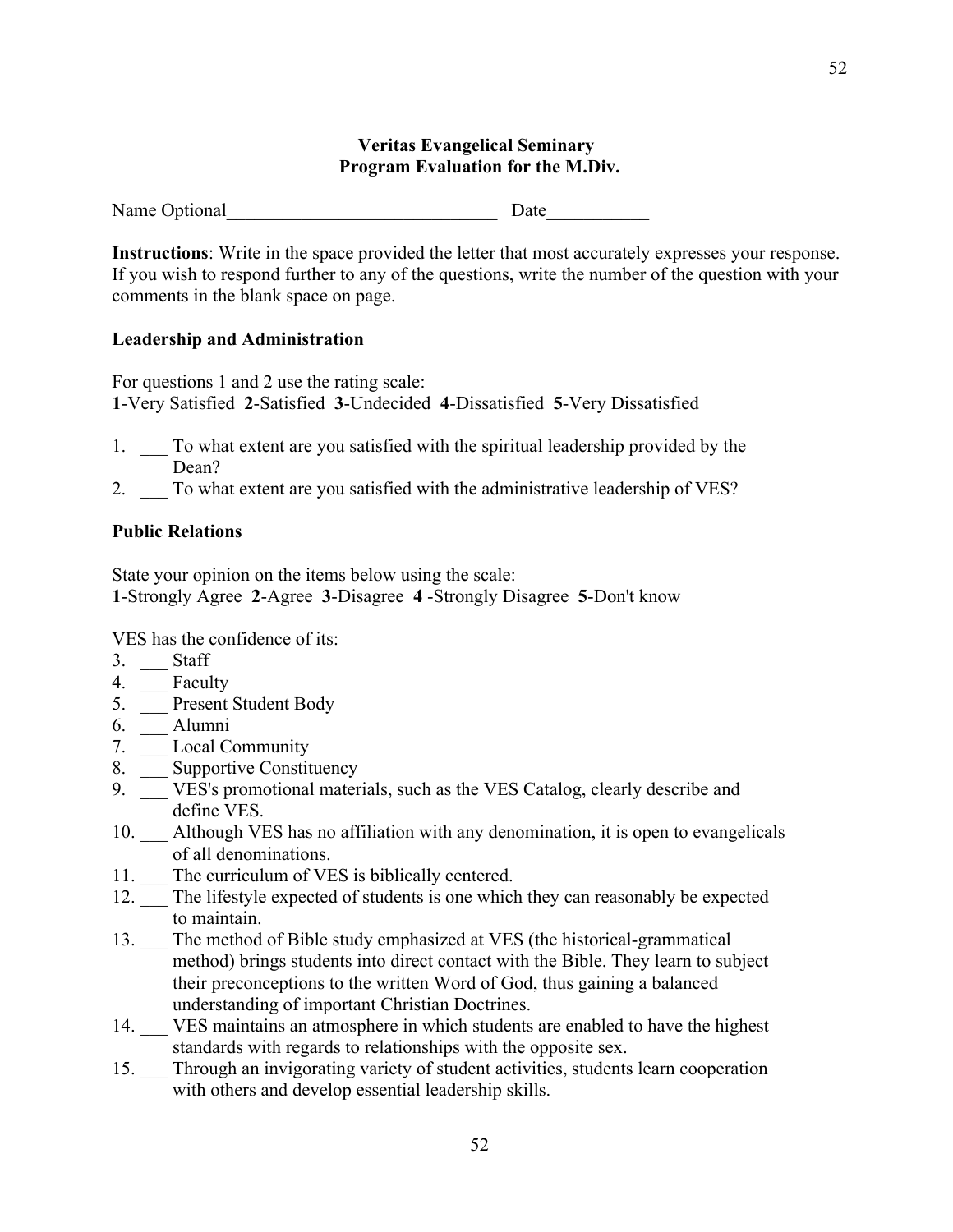#### **Academics**

- 16. What role has VES played in the building of your Christian worldview?
- **C-** Most Influence **B** Some Influence **C** Little Influence **D** No Influence **E** Uncertain
- 17. How has your level of personal compassion for the lost changed as a result of your being at VES?
- **D-** Significant Increase **B** Some Increase **C** No Change **D**-Some Decrease **E** Significant Decrease

For questions 27-30 use the scale:

**1**-Strongly Agree **2**-Agree **3**-Disagree **4**-Strongly Disagree **5**-Don't know

- 18. \_\_\_ Christians have a responsibility to reach those outside their own culture as well as those of their own culture.
- 19. The training I have received at VES has heightened my awareness and understanding of basic Bible principles.
- 20. \_\_\_ Through their coursework at VES students gain an understanding of the redemptive flow of the Scriptures.

For any of the following courses which you have taken at VES, please indicate the degree to which you think the content of the course is integrated with biblical principles. Do NOT respond for courses you have not taken.

- **C-** Thoroughly Integrated B- Mostly Integrated C- Some Integration D- Rarely Integrated E-Never Integrated
- 21. \_\_\_ Logic
- 22. \_\_\_ Ethics
- 23. \_\_\_ Apologetics
- 24. \_\_\_ Contemporary Cults
- 25. \_\_\_ History of Philosophy
- 26. World Religions

#### **Library**

Evaluate the library in questions 25-28 using the following scale *(residential students only):*

**A**- Always **B**- Mostly **C**- Sometimes **D**- Seldom **E**- Never

- 27. \_\_\_ The Library's book collection is adequate.
- 28. \_\_\_ The Library's periodical collection is adequate.
- 29. \_\_\_ Professional assistance is available.
- 30. The Library's operating hours are adequate.
- 31. Suggestions?

53

 $\mathcal{L}_\mathcal{L} = \{ \mathcal{L}_\mathcal{L} = \{ \mathcal{L}_\mathcal{L} = \{ \mathcal{L}_\mathcal{L} = \{ \mathcal{L}_\mathcal{L} = \{ \mathcal{L}_\mathcal{L} = \{ \mathcal{L}_\mathcal{L} = \{ \mathcal{L}_\mathcal{L} = \{ \mathcal{L}_\mathcal{L} = \{ \mathcal{L}_\mathcal{L} = \{ \mathcal{L}_\mathcal{L} = \{ \mathcal{L}_\mathcal{L} = \{ \mathcal{L}_\mathcal{L} = \{ \mathcal{L}_\mathcal{L} = \{ \mathcal{L}_\mathcal{$ 

 $\mathcal{L}_\text{max}$  , and the contribution of the contribution of the contribution of the contribution of the contribution of the contribution of the contribution of the contribution of the contribution of the contribution of t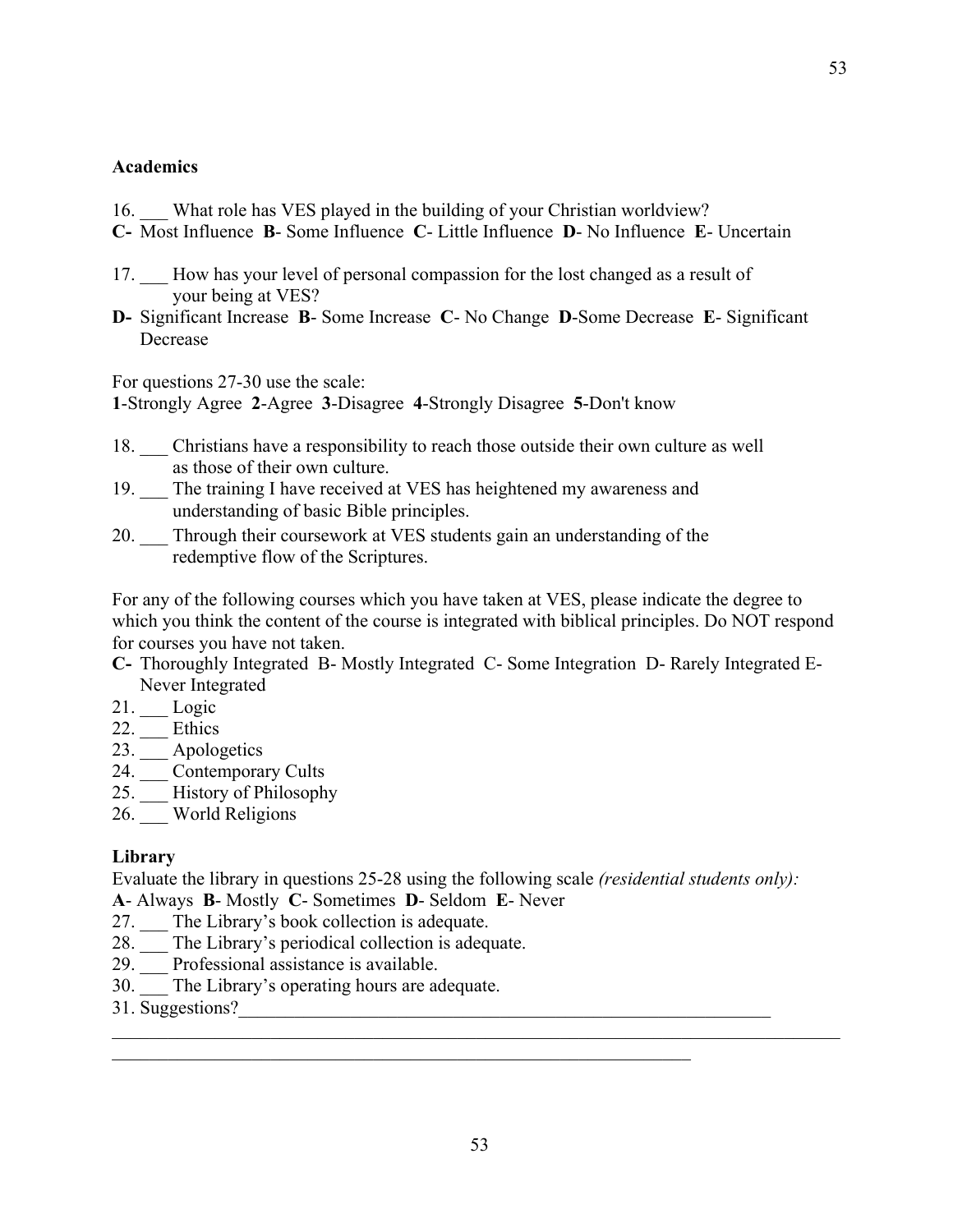#### **Spiritual Life**

For questions 30-31 use the scale: **A**- Outstanding **B**- Very Good **C**- Acceptable **D**- Minimal

- 32. To what extent does VES encourage your growth in Christlikeness?
- 33. \_\_\_ To what extent does VES encourage your commitment to ministry regardless of your vocational calling?

#### **PERSONAL PROFILE**

- 34. Which program are you pursuing?
- A. Certificate Program
- B. Graduate Program
- 35. Which degree route are you pursuing?
- A. \_\_\_ Theological Studies
- B. Biblical Studies
- C.  $\frac{\ }{\ }$  Christian Apologetics
- D. \_\_\_ Divinity (Christian Apologetics emphasis)
- E. Divinity (Biblical Studies emphasis)
- 36. Credits earned prior to the beginning of this term ( August 2010)
- $A.$  3-9
- $B.$  \_\_\_\_\_\_\_ 12-15
- $C. \_\_ 18-24$
- $D. \_ 27+$
- 37. Age
- $A. \_\_ 18-21$
- $B.$  \_\_\_\_\_ 22-25
- $C.$   $26-30$
- $D. \_ 31-40$
- E.  $40 +$ 38. Sex
- A. \_\_\_ Female
- B. Male
- 39. Marital Status
- A. \_\_\_ Single
- B. \_\_\_ Married
- C. Widowed
- D. \_\_\_ Divorced

Thank you for taking the time and effort to complete this survey, your opinions are very important and helpful to us!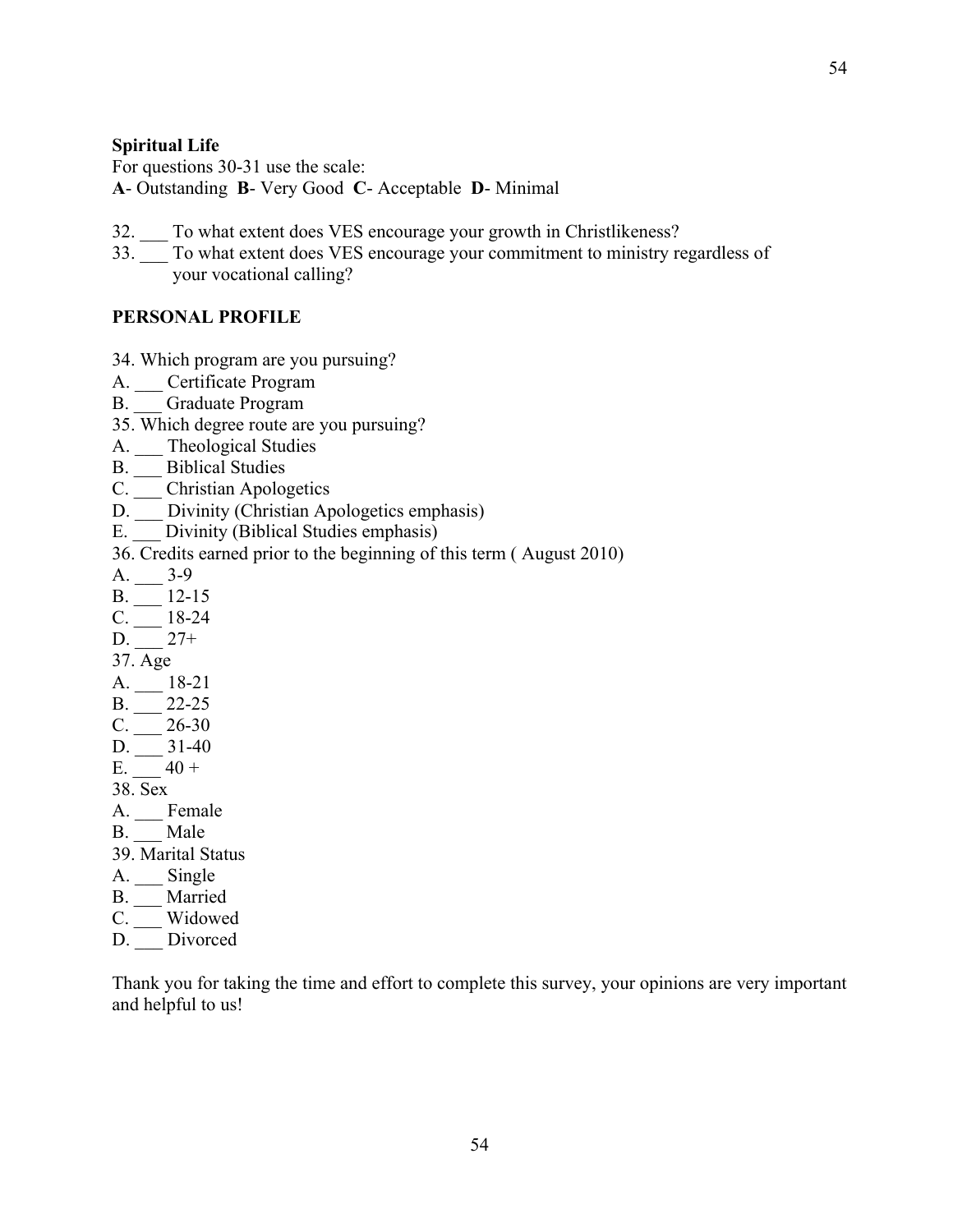# **VERITAS EVANGELICAL SEMINARY Directions for developing a student portfolio M.A.B.S. Degree**

- 1. Portfolio requirements apply to all students who will be graduating 2014 or later.
- 2. Read through the objectives for your degree program at the beginning and end of each semester.
- 3. Collect and save all course work returned to you by the professors and use this and anything else needed to document the description of fulfillment.
- 4. If you think you have fulfilled or partially fulfilled an objective and have documentation to help demonstrate it write a brief description in the "Description of Fulfillment" column *how* and *when* you fulfilled the objective.
- 5. Attach documentation to the objectives and descriptions page. Examples of documentation may include copies of research papers, corrected final exams assignments as well as representative work from key courses throughout the curriculum, evaluating such matters as Turabian formatting; biblical, theological, apologetic, philosophical, etc. content; research and writing skills; etc. ministry field experience, etc.
- 6. When you apply for graduation you must submit this portfolio (in hardcopy) which includes your description and documentation of the fulfilled objectives (even if not all the objectives/outcomes have descriptions). These are due no later than February 15<sup>th</sup> of the year of graduation.
- 7. This will be sent to the director of your degree program for approval and/or revision.
- 8. If you have questions or need help please contact your advisor.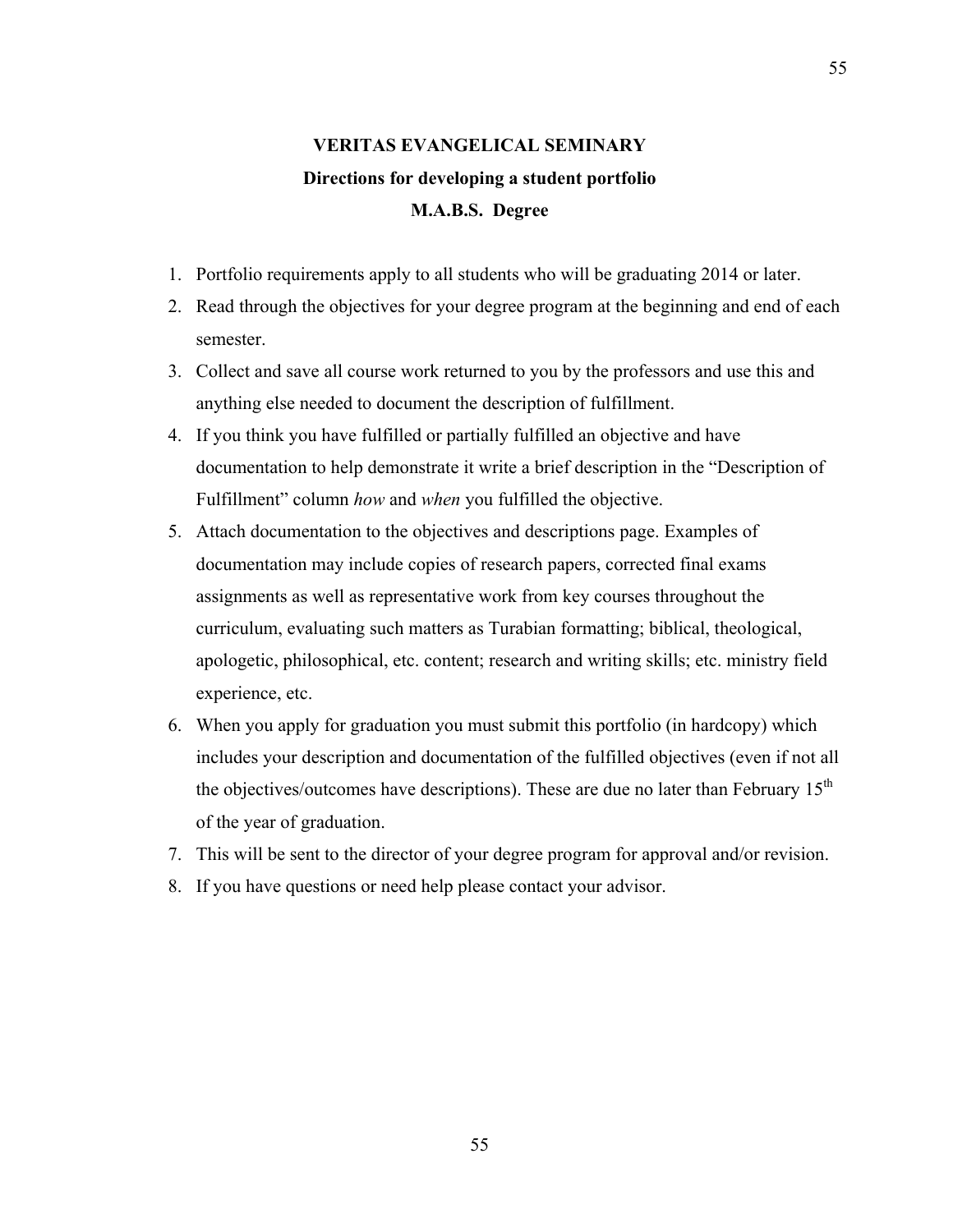# MASTER OF ARTS IN BIBLICAL STUDIES **EDUCATIONAL GOALS**

| <b>EDUCATIONAL GOALS</b>                     | DESCRIPTION OF FULFILLMENT |
|----------------------------------------------|----------------------------|
| the student will have demonstrated           |                            |
| knowledge in systematic and historical       |                            |
| theology                                     |                            |
| The student will demonstrate the ability to  |                            |
| teach the Scripture within the church or     |                            |
| other ministry venue                         |                            |
| the student will demonstrate competence in   |                            |
| the Old and New Testament                    |                            |
| the student demonstrates competence in       |                            |
| the ability to research and write in a       |                            |
| manner that is hermeneutically and           |                            |
| theologically sound                          |                            |
| The student will be able to effectively      |                            |
| articulate Christian theology in the church, |                            |
| para-church, or other ministry venue.        |                            |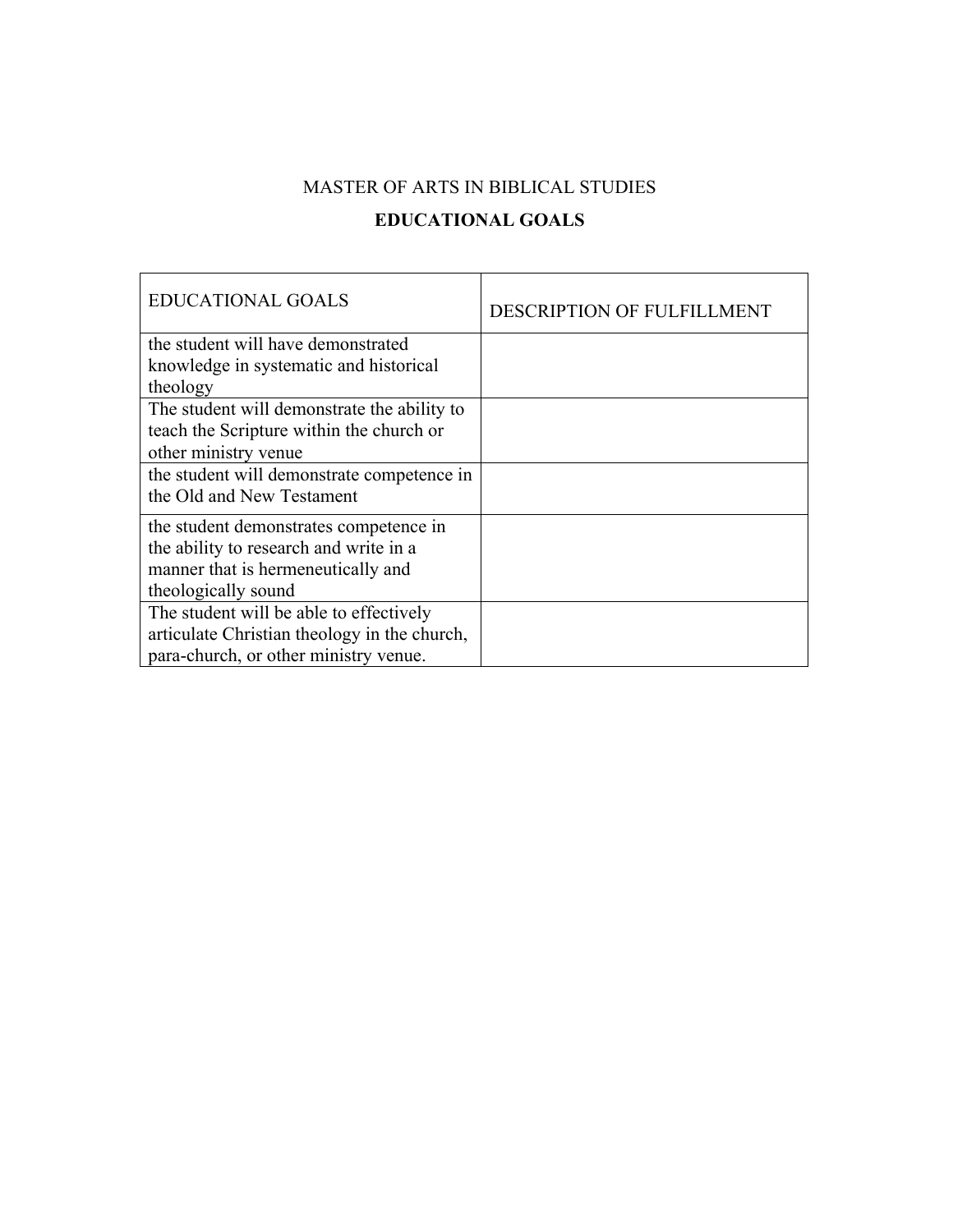## **STUDENT OBJECTIVES**

| <b>STUDENT OBJECTIVES</b>                                                               | <b>DESCRIPTION OF FULFILLMENT</b> |
|-----------------------------------------------------------------------------------------|-----------------------------------|
| To interpret the Word of God in its own                                                 |                                   |
| literary, historical, and theological settings                                          |                                   |
| with the relevance and meaning which<br>leads to the formation of a biblical            |                                   |
| worldview                                                                               |                                   |
| To develop an apologetic response to the                                                |                                   |
| philosophies and movements that threaten                                                |                                   |
| the welfare of Christ's Church in the                                                   |                                   |
| modern age.                                                                             |                                   |
| To evaluate for biblical accuracy the                                                   |                                   |
| theological resources of the church,                                                    |                                   |
| including the creeds, confessions, sermons,                                             |                                   |
| and other historic documents.                                                           |                                   |
| To cultivate a God-honoring Christian                                                   |                                   |
| walk which leads to an appreciation for                                                 |                                   |
| and participation in discipleship, world                                                |                                   |
| missions, evangelism and church planting.                                               |                                   |
| To clearly articulate, debate, and teach                                                |                                   |
| sound theological beliefs in language                                                   |                                   |
| consistent with Scripture for the purpose of<br>spiritual growth, teaching, convincing, |                                   |
| correcting, and instructing in                                                          |                                   |
| righteousness.                                                                          |                                   |
| To uncompromisingly communicate the                                                     |                                   |
| Word of God and theological beliefs to a                                                |                                   |
| modern world.                                                                           |                                   |
| To lead by Christ's example of humility                                                 |                                   |
| and self sacrificing love and service.                                                  |                                   |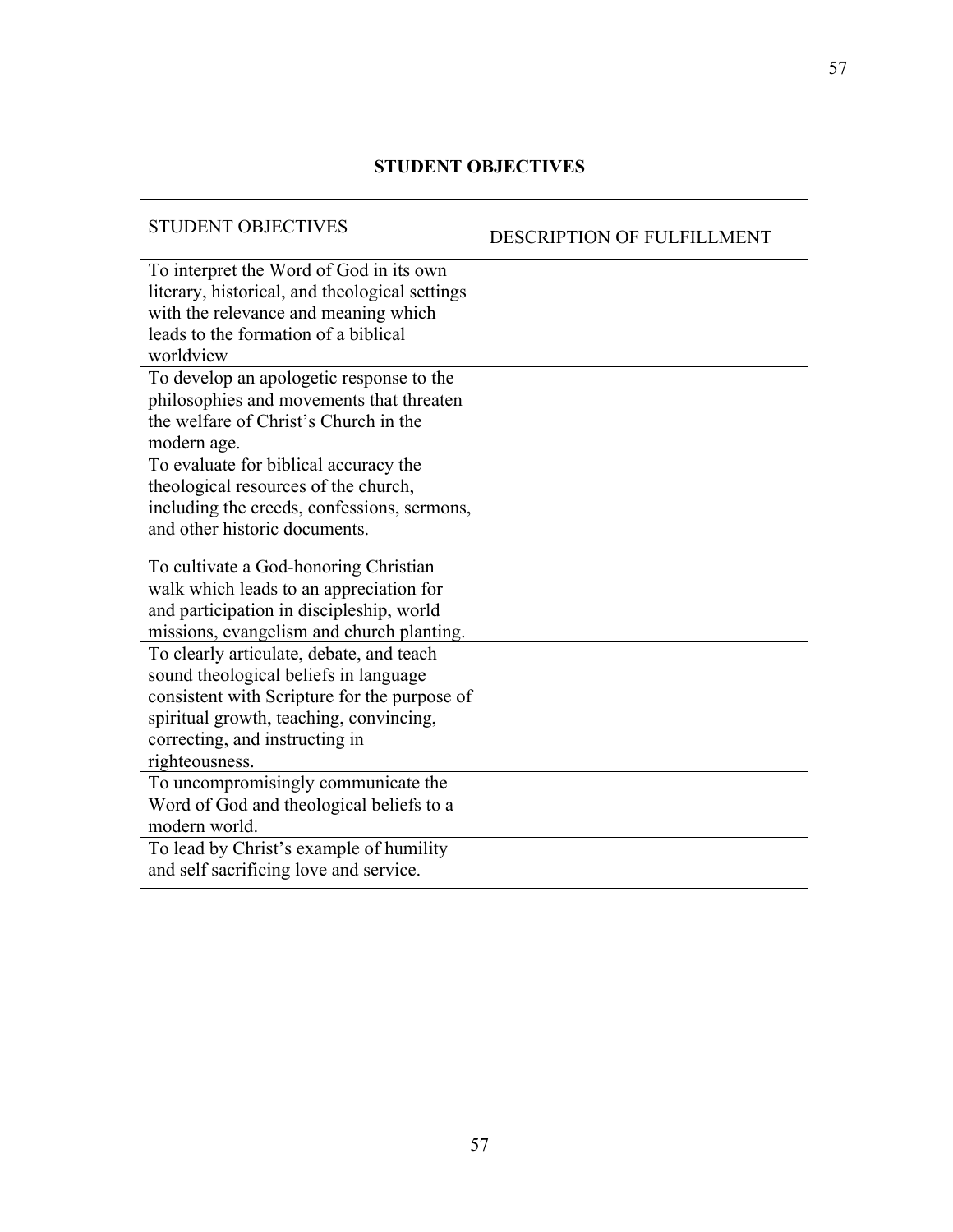# **VERITAS EVANGELICAL SEMINARY Directions for developing a student portfolio M.Div Degree**

- 1. Portfolio requirements apply to all students who will be graduating 2014 or later.
- 2. Read through the objectives for your degree program at the beginning and end of each semester.
- 3. Collect and save all course work returned to you by the professors and use this and anything else needed to document the description of fulfillment.
- 4. If you think you have fulfilled or partially fulfilled an objective and have documentation to help demonstrate it write a brief description in the "Description of Fulfillment" column *how* and *when* you fulfilled the objective.
- 5. Attach documentation to the objectives and descriptions page. Examples of documentation may include copies of research papers, corrected final exams assignments as well as representative work from key courses throughout the curriculum, evaluating such matters as Turabian formatting; biblical, theological, apologetic, philosophical, etc. content; research and writing skills; etc. ministry field experience, etc.
- 6. When you apply for graduation you must submit this portfolio (in hardcopy) which includes your description and documentation of the fulfilled objectives (even if not all the objectives/outcomes have descriptions). These are due no later than February  $15<sup>th</sup>$ of the year of graduation.
- 7. This will be sent to the director of your degree program for approval and/or revision.
- 8. If you have questions or need help please contact your advisor.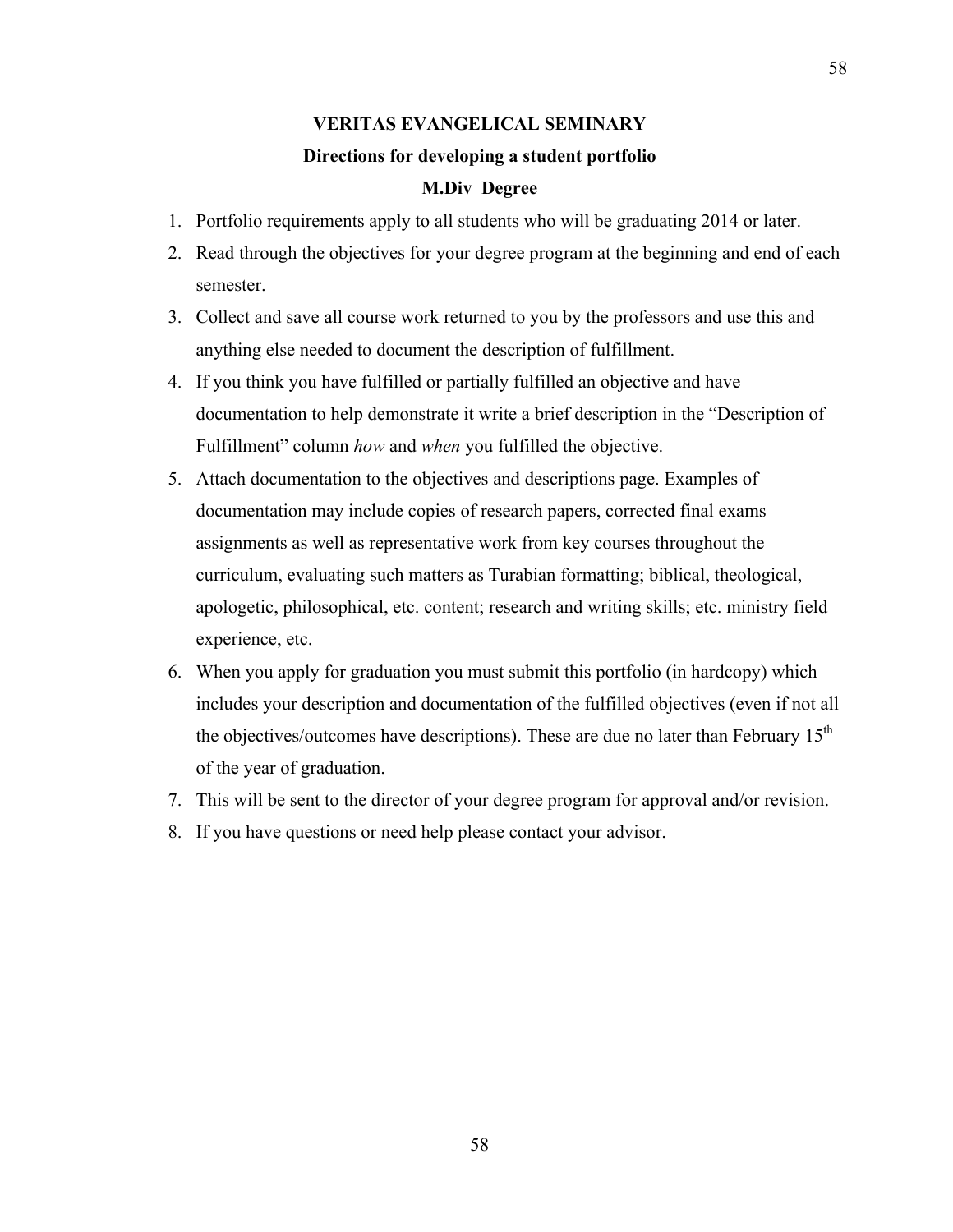### MASTER OF DIVINITY

### **EDUCATIONAL GOALS**

| <b>EDUCATIONAL GOALS</b>                                                                                                                                                                                                                                                                                   | <b>DESCRIPTION OF FULFILLMENT</b> |
|------------------------------------------------------------------------------------------------------------------------------------------------------------------------------------------------------------------------------------------------------------------------------------------------------------|-----------------------------------|
| the student will have demonstrated<br>knowledge in systematic and historical<br>theology                                                                                                                                                                                                                   |                                   |
| the student will demonstrate the ability<br>to interpret the Scriptures from a historical,<br>grammatical, and literal perspective using<br>bibli-cal languages (through the biblical<br>studies tract).                                                                                                   |                                   |
| the student will demonstrate the ability<br>to interpret the Scriptures from a historical,<br>grammatical, and literal perspective being<br>able to confront ancient and modern<br>ideologies that threaten the doctrinal and<br>moral welfare of the church (if gained<br>through the apologetics tract). |                                   |
| the student will demonstrate the ability<br>to apply biblical content and theology as<br>expressed in the seminary's doctrinal<br>statement to teaching, preaching,<br>discipleship, missions, and in evangelism,<br>as well as in confronting contemporary<br>issues that challenge the church.           |                                   |
| the student will demonstrate competence in<br>the Old and New Testament                                                                                                                                                                                                                                    |                                   |
| the student demonstrates competence in<br>the ability to research and write in a<br>manner that is hermeneutically and<br>theologically sound                                                                                                                                                              |                                   |
| to effectively articulate Christian theology<br>in the church, para-church, or other<br>ministry venue.                                                                                                                                                                                                    |                                   |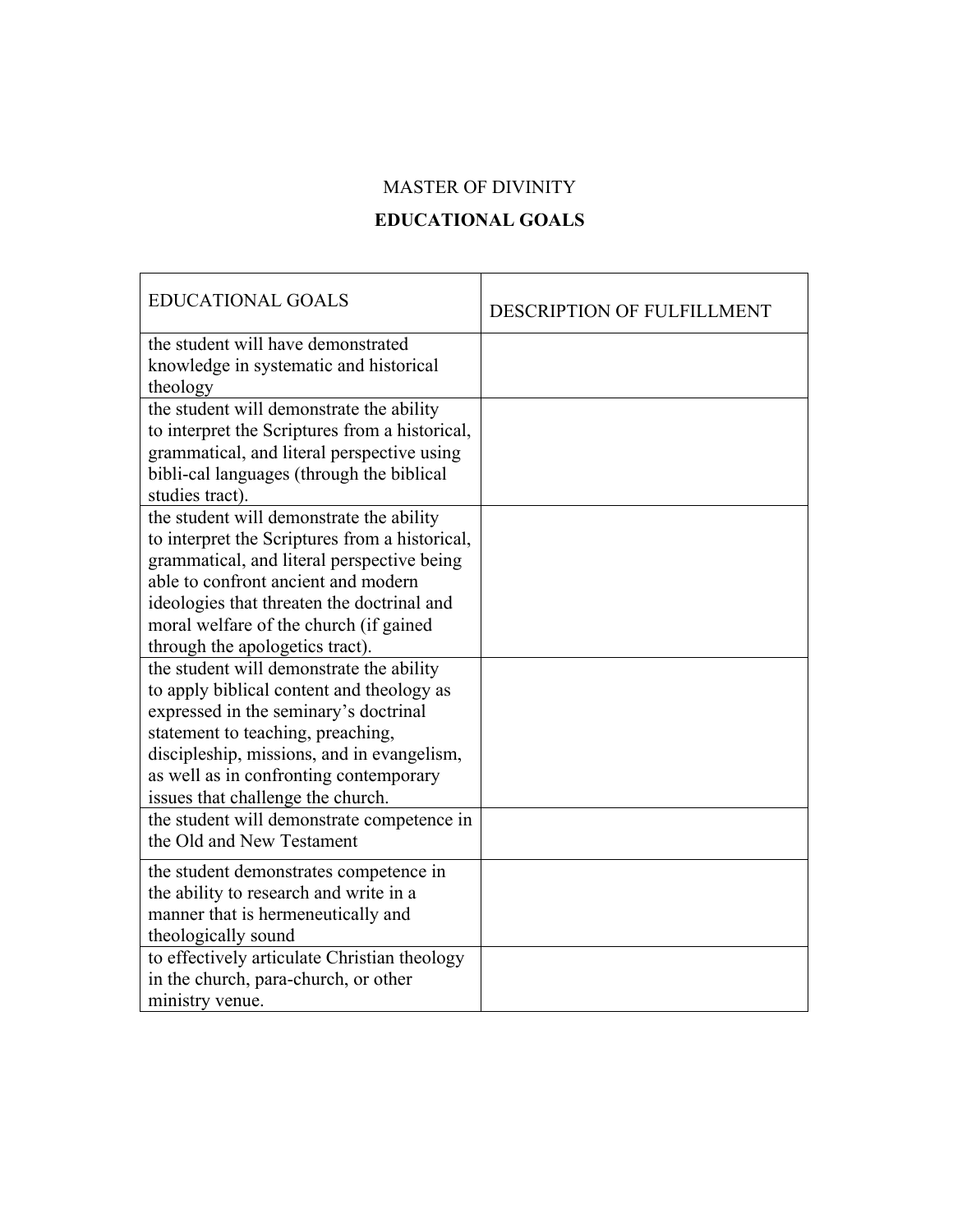### **STUDENT OBJECTIVES**

| <b>STUDENT OBJECTIVES</b>                                                                                                                                                                                                        | DESCRIPTION OF FULFILLMENT |
|----------------------------------------------------------------------------------------------------------------------------------------------------------------------------------------------------------------------------------|----------------------------|
| To interpret the Word of God in its own<br>literary, historical, and theological settings<br>with the relevance and meaning which<br>leads to the formation of a biblical<br>worldview                                           |                            |
| To develop an apologetic response to the<br>philosophies and movements that threaten<br>the welfare of Christ's Church in the<br>modern age.                                                                                     |                            |
| To evaluate for biblical accuracy the<br>theological resources of the church,<br>including the creeds, confessions, sermons,<br>and other historic documents.                                                                    |                            |
| To cultivate a God-honoring Christian<br>walk which leads to an appreciation for<br>and participation in discipleship, world<br>missions, evangelism and church planting.                                                        |                            |
| To clearly articulate, debate, and teach<br>sound theological beliefs in language<br>consistent with Scripture for the purpose of<br>spiritual growth, teaching, convincing,<br>correcting, and instructing in<br>righteousness. |                            |
| To uncompromisingly communicate the<br>Word of God and theological beliefs to a<br>modern world.                                                                                                                                 |                            |
| To lead by Christ's example of humility<br>and self sacrificing love and service.                                                                                                                                                |                            |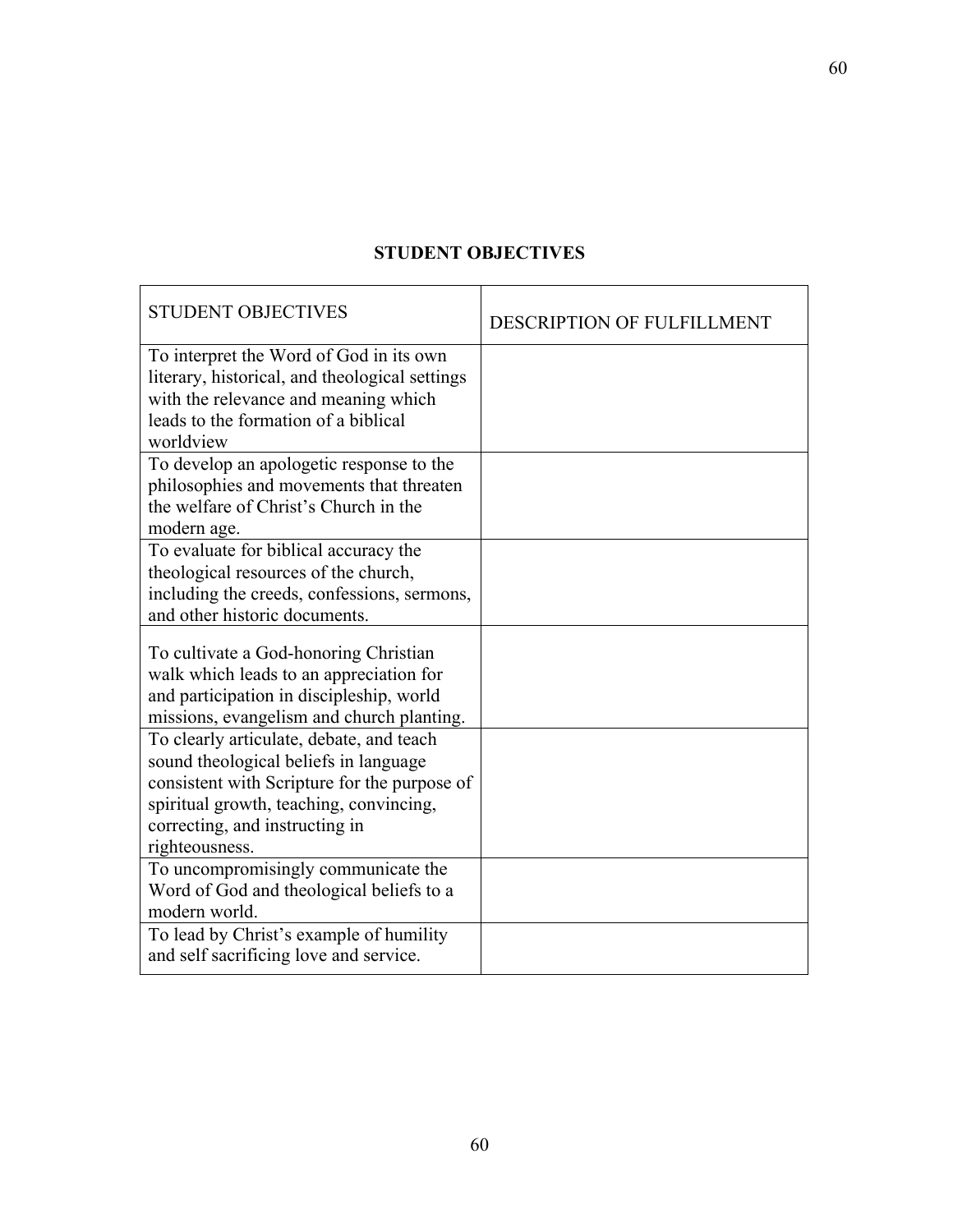# **VERITAS EVANGELICAL SEMINARY Directions for developing a student portfolio M.A.C.A. Degree**

- 1. Portfolio requirements apply to all students who will be graduating 2014 or later.
- 2. Read through the objectives for your degree program at the beginning and end of each semester.
- 3. Collect and save all course work returned to you by the professors and use this and anything else needed to document the description of fulfillment.
- 4. If you think you have fulfilled or partially fulfilled an objective and have documentation to help demonstrate it write a brief description in the "Description of Fulfillment" column *how* and *when* you fulfilled the objective.
- 5. Attach documentation to the objectives and descriptions page. Examples of documentation may include copies of research papers, corrected final exams assignments as well as representative work from key courses throughout the curriculum, evaluating such matters as Turabian formatting; biblical, theological, apologetic, philosophical, etc. content; research and writing skills; etc. ministry field experience, etc.
- 6. When you apply for graduation you must submit this portfolio (in hardcopy) which includes your description and documentation of the fulfilled objectives (even if not all the objectives/outcomes have descriptions). These are due no later than February  $15<sup>th</sup>$ of the year of graduation.
- 7. This will be sent to the director of your degree program for approval and/or revision.
- 8. If you have questions or need help please contact your advisor.

61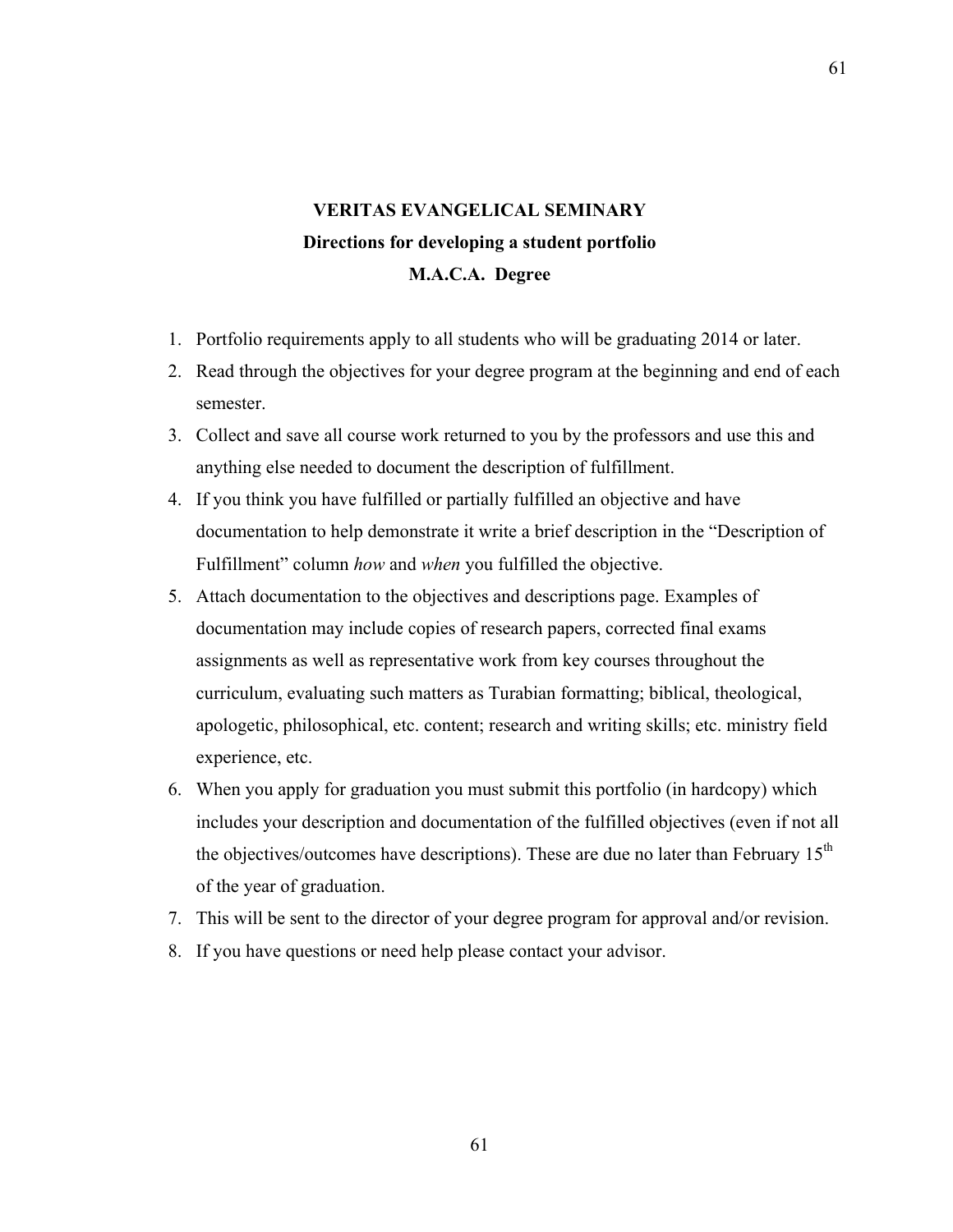# MASTER OF ARTS IN CHRISTIAN APOLOGETICS **EDUCATIONAL GOALS**

| <b>EDUCATIONAL GOALS</b>                                                                                                                                | <b>DESCRIPTION OF FULFILLMENT</b> |
|---------------------------------------------------------------------------------------------------------------------------------------------------------|-----------------------------------|
| the student will have demonstrated<br>knowledge in systematic and historical                                                                            |                                   |
| theology<br>the student will have demonstrated<br>knowledge in Christian apologetics                                                                    |                                   |
| the student will demonstrate competence in<br>the Old and New Testament                                                                                 |                                   |
| the student will have demonstrated<br>knowledge in alternative religious<br>perspectives and worldviews                                                 |                                   |
| the student will have demonstrated<br>knowledge in Christian ethics, and<br>philosophy as it relates to proclaiming and<br>defending Christian doctrine |                                   |
| The student can defend Christian doctrine<br>from ancient and contemporary challenges.                                                                  |                                   |
| the student demonstrates competence in<br>the ability to apologetically research, write,<br>articulate, and defend sound Christian<br>doctrine          |                                   |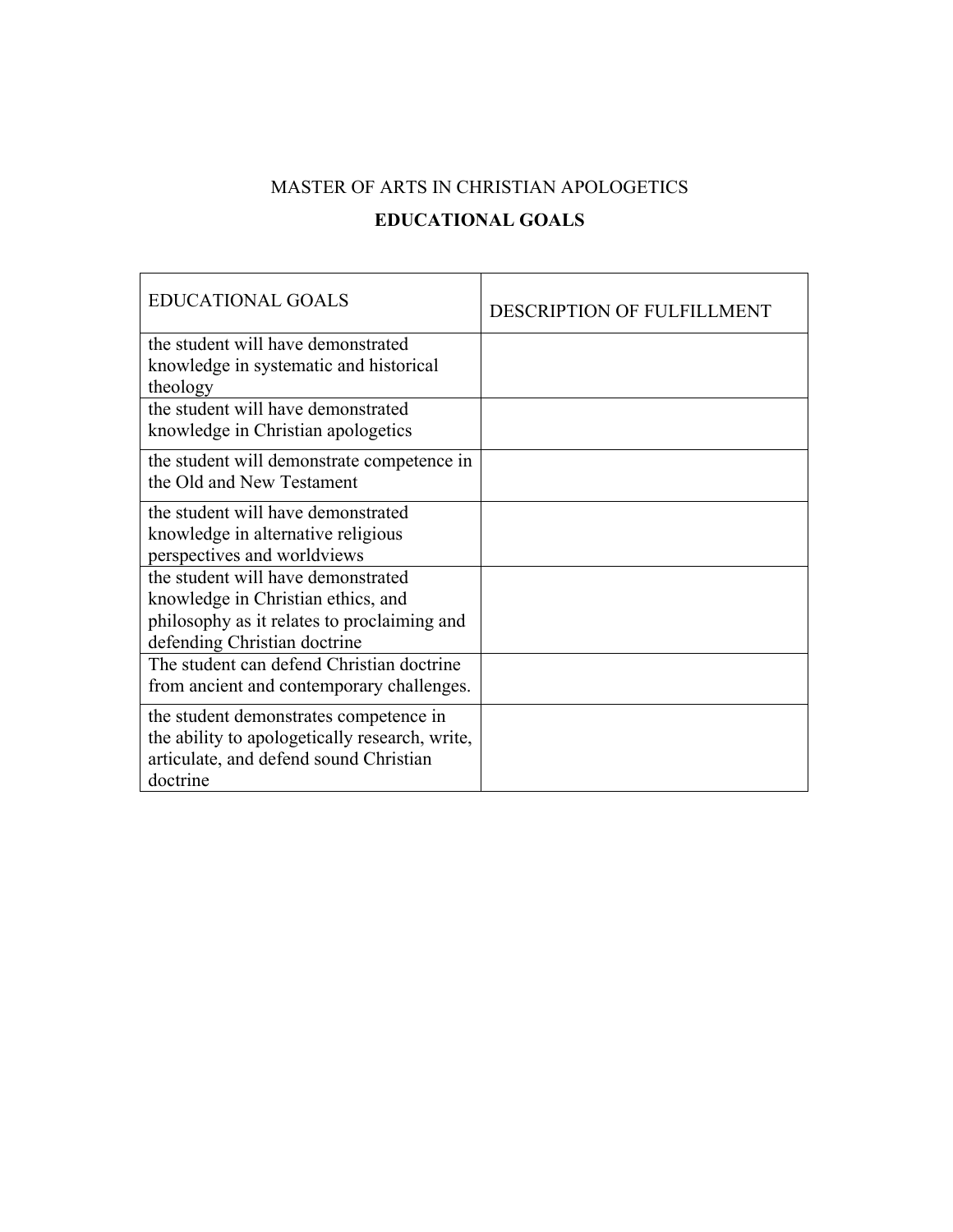## **STUDENT OBJECTIVES**

| <b>STUDENT OBJECTIVES</b>                                                                 | <b>DESCRIPTION OF FULFILLMENT</b> |
|-------------------------------------------------------------------------------------------|-----------------------------------|
| To interpret the Word of God in its own<br>literary, historical, and theological settings |                                   |
| with the relevance and meaning which<br>leads to the formation of a biblical              |                                   |
| worldview                                                                                 |                                   |
| To develop an apologetic response to the<br>philosophies and movements that threaten      |                                   |
| the welfare of Christ's Church in the                                                     |                                   |
| modern age.                                                                               |                                   |
| To evaluate for biblical accuracy the<br>theological resources of the church,             |                                   |
| including the creeds, confessions, sermons,                                               |                                   |
| and other historic documents.                                                             |                                   |
| To cultivate a God-honoring Christian                                                     |                                   |
| walk which leads to an appreciation for<br>and participation in discipleship, world       |                                   |
| missions, evangelism and church planting.                                                 |                                   |
| To clearly articulate, debate, and teach                                                  |                                   |
| sound theological beliefs in language<br>consistent with Scripture for the purpose of     |                                   |
| spiritual growth, teaching, convincing,                                                   |                                   |
| correcting, and instructing in<br>righteousness.                                          |                                   |
| To uncompromisingly communicate the                                                       |                                   |
| Word of God and theological beliefs to a<br>modern world.                                 |                                   |
| To lead by Christ's example of humility                                                   |                                   |
| and self sacrificing love and service.                                                    |                                   |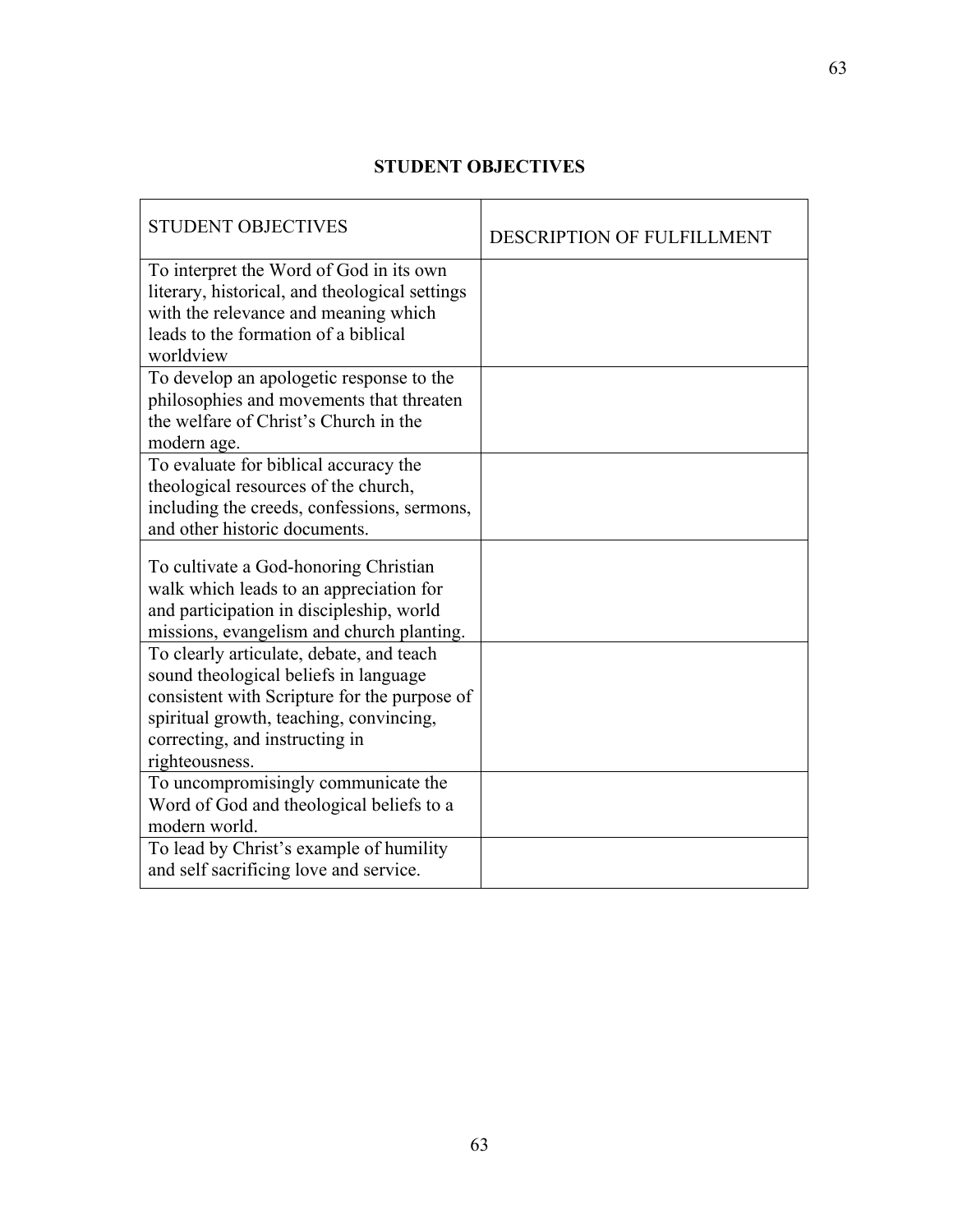# **VERITAS EVANGELICAL SEMINARY Directions for developing a student portfolio M.A.T.S Degree**

- 1. Portfolio requirements apply to all students who will be graduating 2014 or later.
- 2. Read through the objectives for your degree program at the beginning and end of each semester.
- 3. Collect and save all course work returned to you by the professors and use this and anything else needed to document the description of fulfillment.
- 4. If you think you have fulfilled or partially fulfilled an objective and have documentation to help demonstrate it write a brief description in the "Description of Fulfillment" column *how* and *when* you fulfilled the objective.
- 5. Attach documentation to the objectives and descriptions page. Examples of documentation may include copies of research papers, corrected final exams assignments as well as representative work from key courses throughout the curriculum, evaluating such matters as Turabian formatting; biblical, theological, apologetic, philosophical, etc. content; research and writing skills; etc. ministry field experience, etc.
- 6. When you apply for graduation you must submit this portfolio (in hardcopy) which includes your description and documentation of the fulfilled objectives (even if not all the objectives/outcomes have descriptions). These are due no later than February 15<sup>th</sup> of the year of graduation.
- 7. This will be sent to the director of your degree program for approval and/or revision.
- 8. If you have questions or need help please contact your advisor.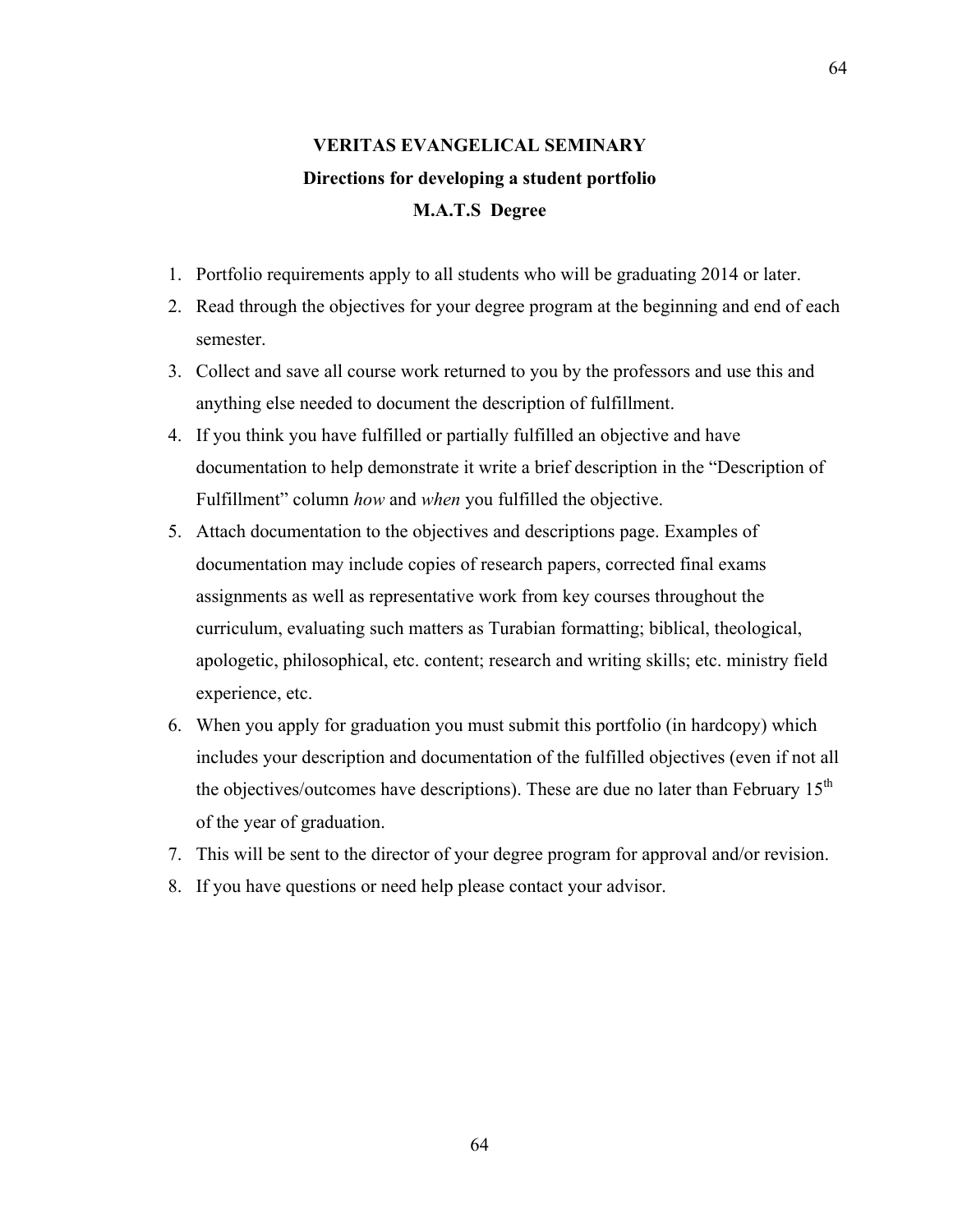# MASTER OF ARTS IN THEOLOGICAL STUDIES **EDUCATIONAL GOALS**

| <b>EDUCATIONAL GOALS</b>                | DESCRIPTION OF FULFILLMENT |
|-----------------------------------------|----------------------------|
| the student will have demonstrated      |                            |
| knowledge in systematic and historical  |                            |
| theology                                |                            |
| the student will have demonstrated      |                            |
| knowledge in Christian apologetics      |                            |
| the student will demonstrate competence |                            |
| in the Old and New Testament            |                            |
| the student demonstrates competence in  |                            |
| the ability to research and write in a  |                            |
| manner that is hermeneutically and      |                            |
| theologically sound                     |                            |
| The student will be able to effectively |                            |
| articulate Christian theology in the    |                            |
| church, para-church, or other ministry  |                            |
| venue                                   |                            |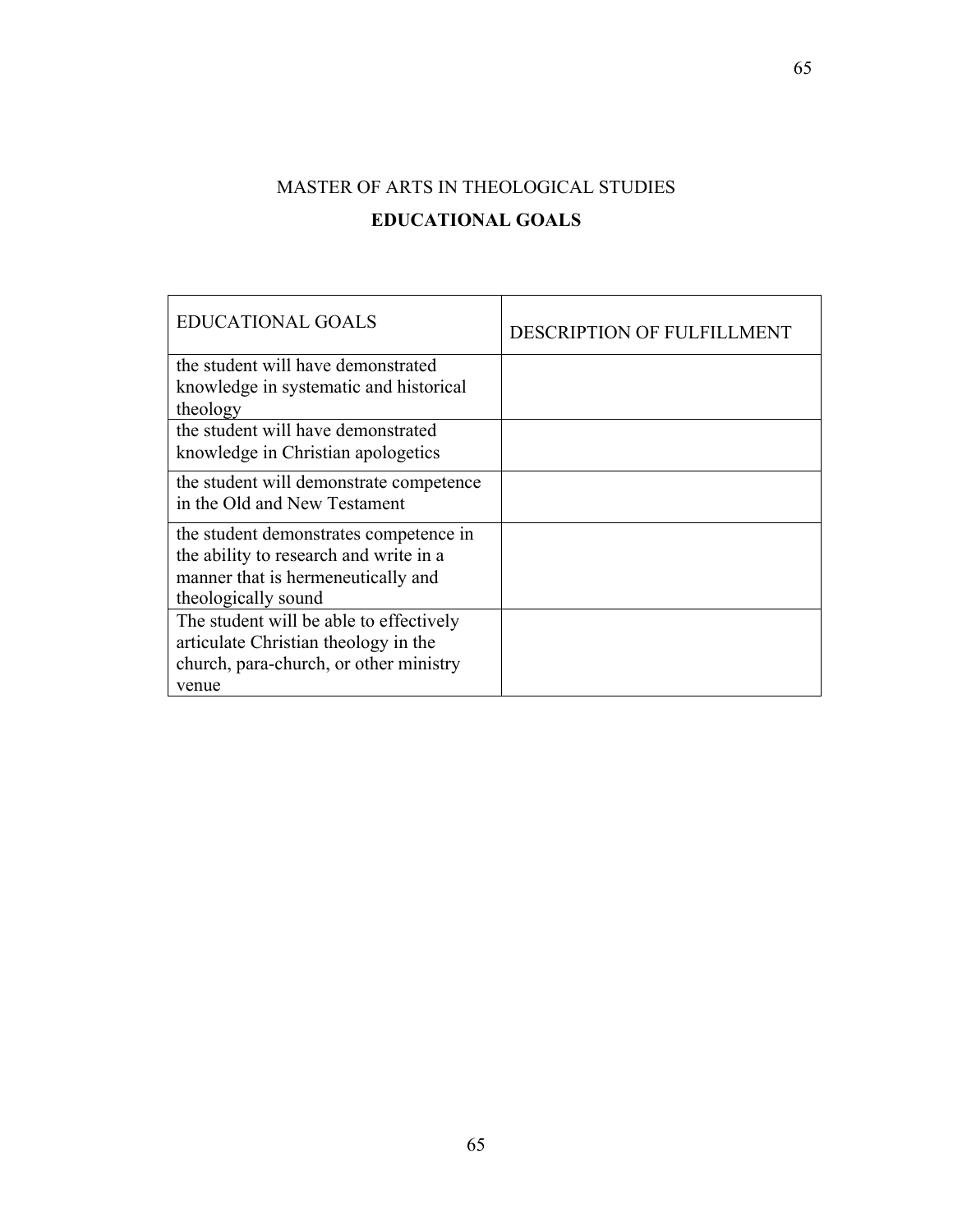## **STUDENT OBJECTIVES**

| <b>DESCRIPTION OF FULFILLMENT</b> |
|-----------------------------------|
|                                   |
|                                   |
|                                   |
|                                   |
|                                   |
|                                   |
|                                   |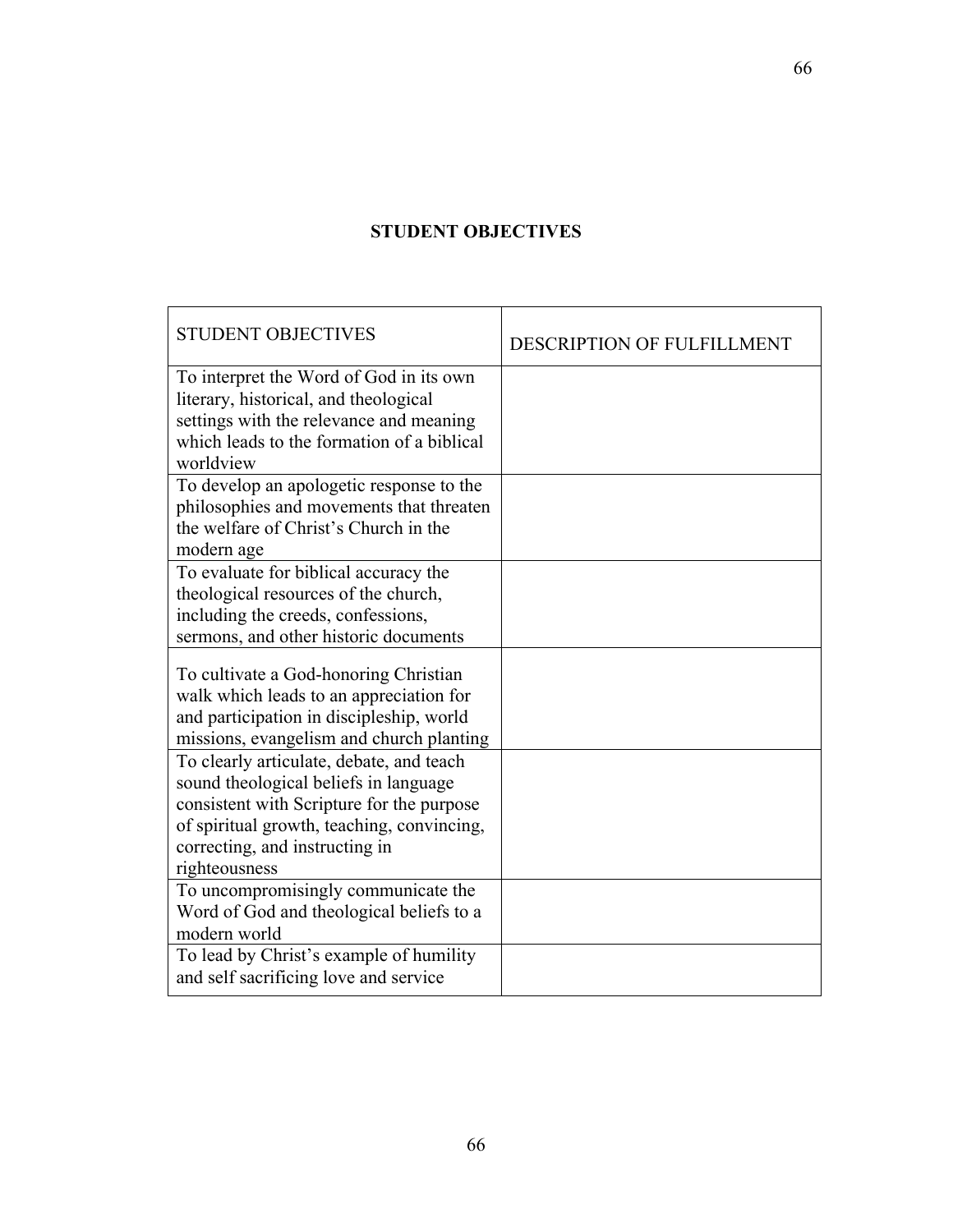### **Department Assessment Report**

Department\_\_\_\_\_\_\_\_\_\_\_\_\_\_\_\_\_\_\_\_\_ Date of Review\_\_\_\_\_\_\_\_\_\_\_\_\_\_\_\_\_\_ Committee Members in attendance:

Description of data analyzed: Graduation rates, retention rates, drops, fails, Student Course Surveys, Degree Surveys, portfolios, etc.

#### SWOT Analysis

| Strengths     | Weaknesses |
|---------------|------------|
| Opportunities | Threats    |
|               |            |

Summary of SWOT analysis findings

Recommendations listed in order of priority

Report Submitted by\_\_\_\_\_\_\_\_\_\_\_\_\_\_\_\_\_\_\_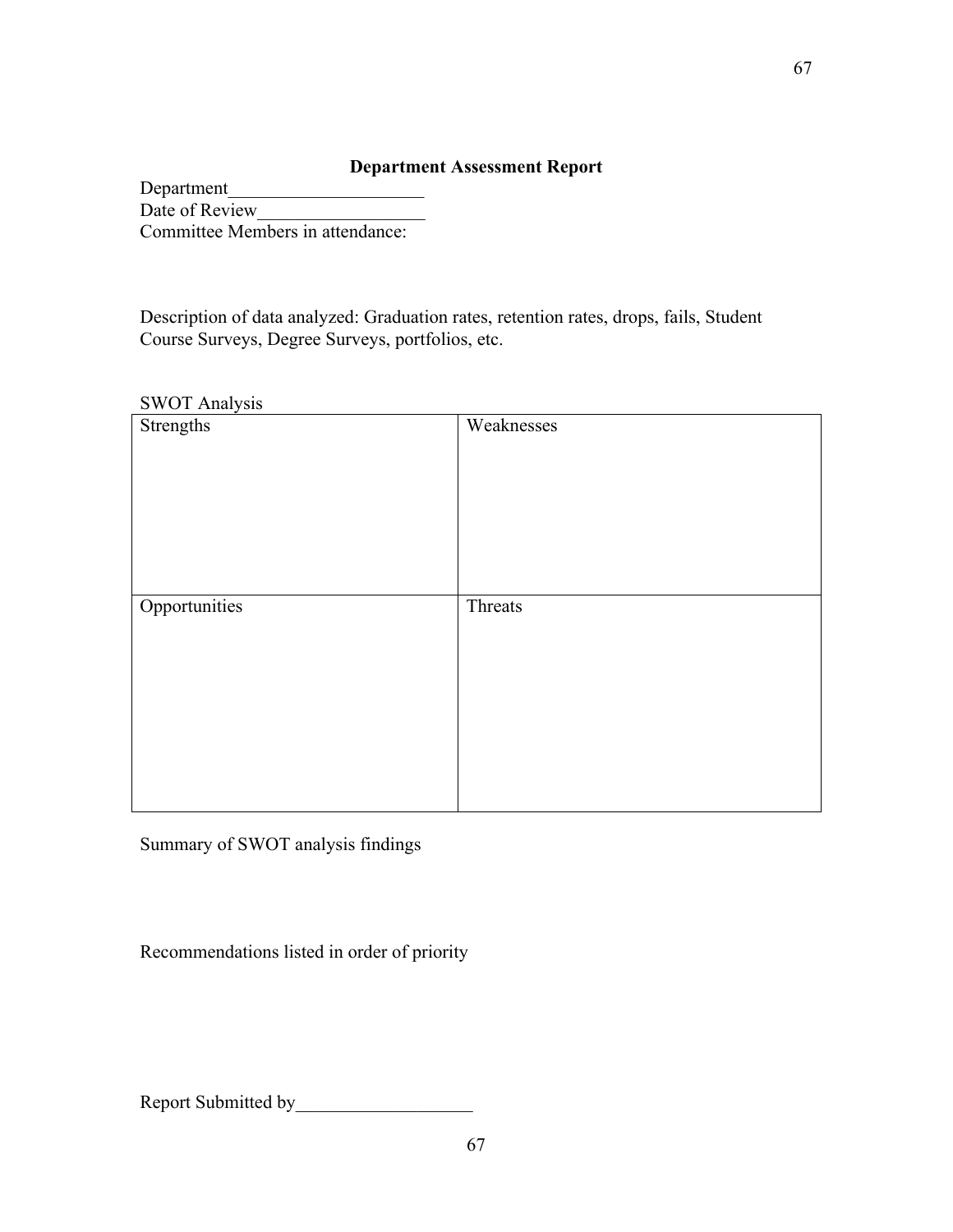Date Submitted

### **INSTITUTIONAL ASSESSMENT PROCESS COVER SHEET**

Check one  $\Box$  Finances  $\Box$  Facilities

 $\mathcal{L}_\text{max}$ 

Department:  $\Box$  Administration  $\Box$  Academics  $\Box$  Student Services

- 1. Data collected: as applicable
	-
	- b. Evaluations Date
	- c. Minutes
	- d. Portfolios
- 2. Data aggregation:

 $\mathcal{L}_\text{max}$  , where  $\mathcal{L}_\text{max}$  is the set of  $\mathcal{L}_\text{max}$ 

3. SWOT and Department Report

 $\mathcal{L}_\text{max}$ 

4. Strategic Planning Committee

 $\mathcal{L}_\text{max}$ 

 $\mathcal{L}_\text{max}$ 

5. Board of Directors

a. Surveys Dept Head signature

Dept Head signature Date\_\_\_\_\_\_\_\_

Dept Head signature Date\_\_\_\_\_\_\_\_

President signature Date\_\_\_\_\_\_\_\_

Chairman signature Date\_\_\_\_\_\_\_\_